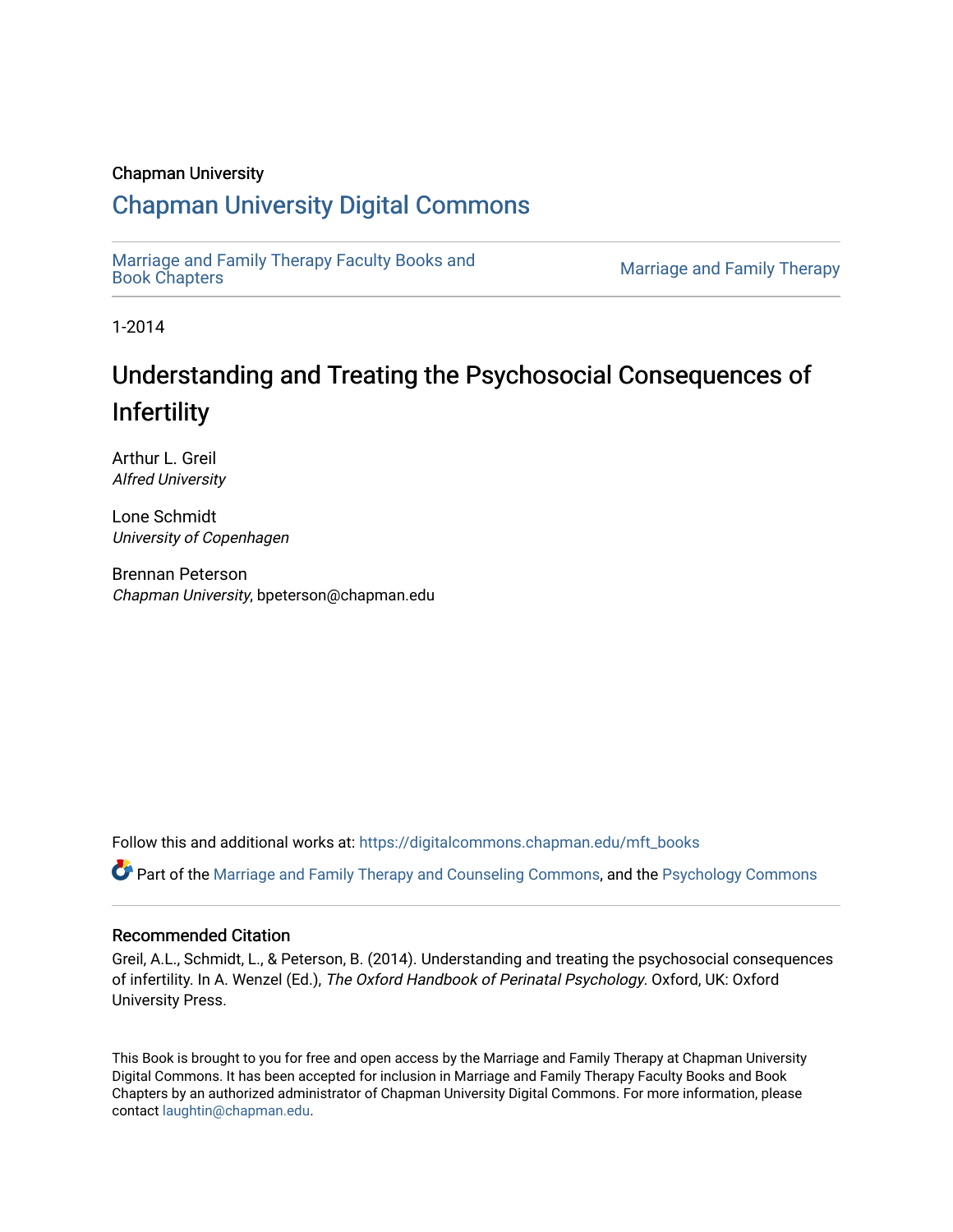# Oxford Handbooks Online

# **Understanding and Treating Adjustment to Infertility**

Arthur L. Greil, Lone Schmidt, and Brennan Peterson

Online Publication Date: May 2014

Subject: Psychology, Health Psychology, Counseling Psychology DOI: 10.1093/oxfordhb/9780199778072.013.007

# **Abstract and Keywords**

Psychological distress and infertility are linked in a complex pattern, such that distress may be a cause of infertility and reduce the probability of achieving a pregnancy at the same time that infertility may be a cause of psychological distress. Although infertile women are not more likely to be characterized by psychopathology, they are more likely to experience higher levels of distress than comparison groups. Infertile men also experience psychological distress, but women experience more infertility distress than men. Both infertility and its treatment are stressors putting a heavy psychological strain on couple relationships. Whereas there is general agreement about the need for psychological interventions to treat infertility distress, little is known about the efficacy and effectiveness of psychosocial intervention. Given the prevalence of infertility and the fact that the numbers of individuals and couples seeking infertility treatments are increasing, it is essential that mental health professionals understand the emotional challenges faced by this population.

Keywords: infertility, psychological distress, coping, stress, interventions

The attainment of parenthood is central to many people's identities and, among parents, is often one of their most salient roles. Few people in any society want or expect to be childless, and children are viewed as providing core life meaning, social support, social integration, and in later life, material and social assistance. Although not all adults embrace parenthood, most people assume they can become parents when they are ready. The experience of infertility is thus often an unwelcome interruption to one's planned life course.

There have always been couples who were unable to conceive. One of the earliest written descriptions about involuntary childlessness is from Genesis, where Rachel said to Jacob: "Give me children, or else I die" (Genesis 30:1). Rachel decided that her maid should give her children with Jacob, and the maid delivered two sons. This is likely one of the first descriptions of surrogate motherhood. Historians have identified written statements from infertile women and health professionals over the last 300 years documenting the manner in which infertile women have suffered and the manner in which they have sought a range of different treatments in order to become mothers (Marsh & Ronner, 1996). In other words, infertility and seeking help for infertility are not recent phenomena. What is recent is the development of substantially improved reproductive technologies over the past 30 years, resulting in higher treatment-success rates. Another phenomenon that has occurred in recent years is that more women are postponing childbearing until they are older. Advanced female age, in combination with advanced male age, increases the risk of infertility, fetal deaths (e.g., spontaneous abortion, ectopic pregnancy, stillbirth), involuntary childlessness, and having smaller families than desired (Schmidt, Sobotka, Bentzen, & Nyboe Andersen, 2012).

#### **Prevalence of Infertility**

Infertility is defined clinically by the World Health Organization (WHO) as "a disease of the reproductive system defined by the failure to achieve a clinical pregnancy after 12 months or more of regular unprotected sexual intercourse" (Zegers-Hochschild et al., 2009). Primary infertility means that the woman has never achieved a

#### Page 1 of 30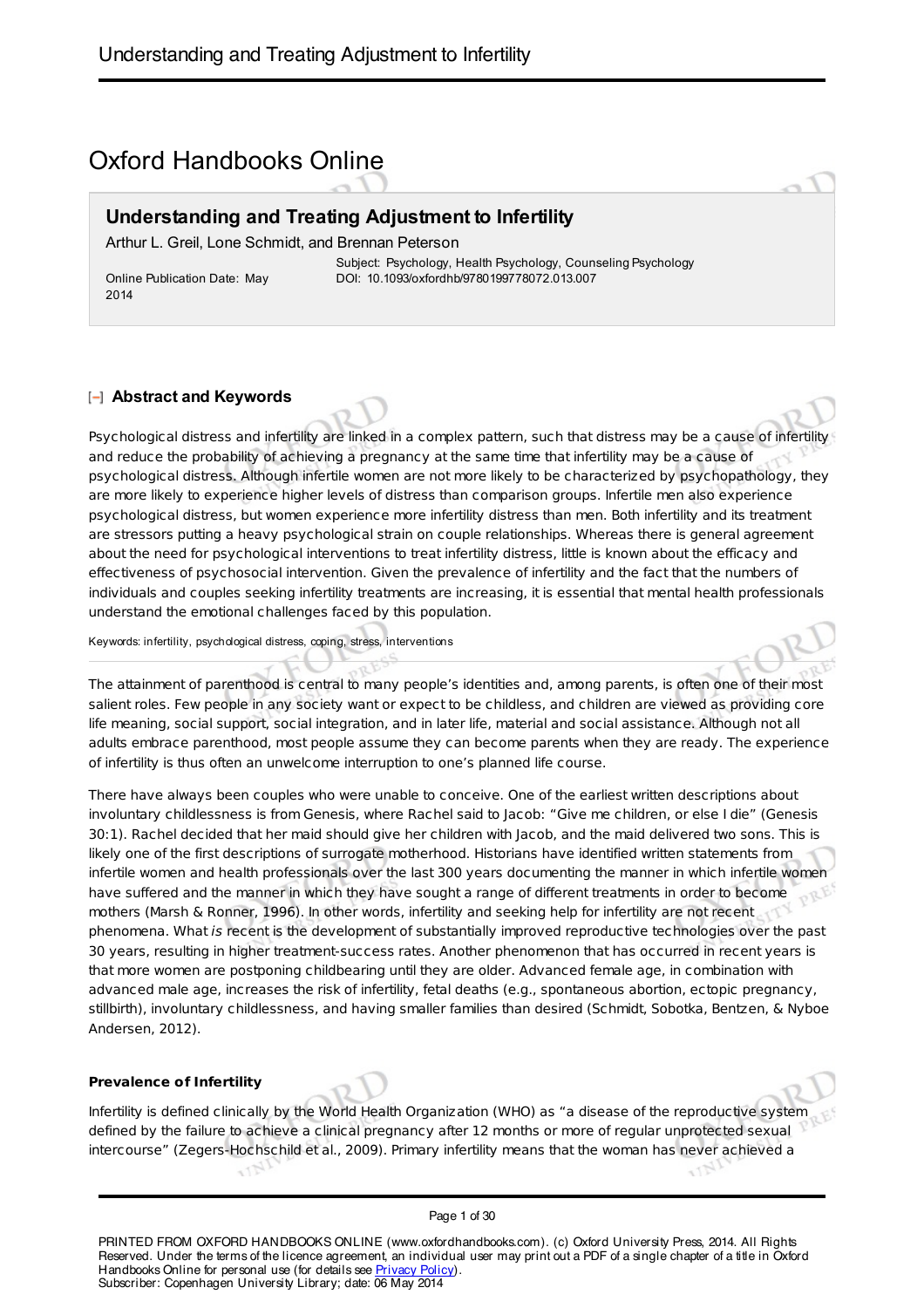pregnancy, whereas secondary infertility is used for infertile women who have previously been pregnant (irrespective of the outcome of previous pregnancies, such as abortion, extrauterine pregnancy, live birth, or still birth). Estimates of the prevalence of infertility vary depending on whether: (a) prevalence is estimated among all women in a certain age group or among only those women who have tried to have at least one child, and (b) the estimate is for lifetime prevalence or current prevalence not including those who have been infertile previously in their life. In general, an infertility prevalence estimation among all women is highly dependent on the proportion of women having tested their fertility (population at risk for infertility) and the proportion of women not (yet) having tried to achieve a childbirth. When infertility is estimated among only those women who have tried to achieve at least one birth (the population at risk for infertility), the lifetime prevalence of infertility in developed countries varies between 16 and 28%, indicating that 16–28% of those who have tried to become mothers were infertile or have been infertile for one or more periods during their fertile ages (Schmidt, 2006). Approximately 3–6% of women aged 40 years or older are involuntarily childless, having never delivered a child due to either their own or their partner's infertility. A further 4–6% have had fewer children than desired due to infertility (Schmidt, 2006).

# **Biological Causes of Infertility**

Infertility may be caused by factors associated with the woman, the man, or both partners. Approximately 80% of fertility is explainable, and approximately 20% is not explainable (i.e., no biological/medical cause for infertility can be ascertained). Of infertility that is explainable, approximately one-third is due to female factors, one-third due to male factors, and one-third due to combined female and male infertility<br> **Female Infertility** ERSITY PRES

# **Female Infertility**

Female infertility can be categorized as being due to factors related to (a) ovulation, (b) the cervix or uterus, and/or (c) the fallopian tubes. Polycystic Ovary Syndrome (PCOS) is the most frequent cause of oligo-ovulation (i.e., infrequent ovulation) or anovulation (i.e., no ovulation); other causes of anovulation and oligo-ovulation include hormonal deficiencies, obesity, excessive physical activity, and depression. Female infertility can also be caused by endometriosis, a condition in which the uterine lining migrates outside the uterine cavity. When uterine endometrium is located outside the uterine cavity it can cause infertility (e.g., by blocking the fallopian tubes). Uterine fibroids (i.e., benign tumors) may lead to infertility by leading to a reduced probability of the implantation of the fertilized egg. Infertility can also be caused by blockages in one or both tubes as a result of pelvic inflammatory disease, usually following a sexually transmitted infection, such as chlamydia. Important risk factors for female infertility are advanced age, obesity, smoking, and sexually transmitted diseases. Smoking is a risk factor for female infertility primarily by accelerating the age-related decline in oocyte reservoir leading to increased risk of infertility and also increases the risk of spontaneous abortions (American Society for Reproductive Medicine [ASRM], 2008). Passive smoking presents a similar risk to active smoking. Furthermore, female smoking during pregnancy increases the risk for later male infertility among male offspring (Jensen et al., 2004).

# **Male Infertility**

Male infertility is often associated with low quantities of semen or poor quality semen. Of young men with fewer than 15 million spermatozoa/ml (WHO, 2010), 20% will have difficulty fathering a child. Reduced semen quality may be due to such causes as congenital malformations, nondescensus of the testis, cystic fibrosis, and parotitis as an adult. Estrogen-like substances, such as pesticides, in the environment are suspected to negatively influence semen quality (Skakkebaek, Rajpert-De Meyts & Main, 2001). Other risk factors for male infertility are being overweight (Ramlau-Hansen et al., 2007) and mothers having smoked during pregnancy (Jensen et al., 2004).

#### **Infertility Treatment**

Medically assisted reproduction (MAR) includes reproduction brought about through ovulation induction, insemination with semen of husband/partner or donor semen, and assisted reproductive technology (ART), such as in vitro handling of both human oocytes and sperm or embryos (Zegers-Hochschild et al., 2009). See Table 1 for an overview of the different MAR- treatments.

TB

Page 2 of 30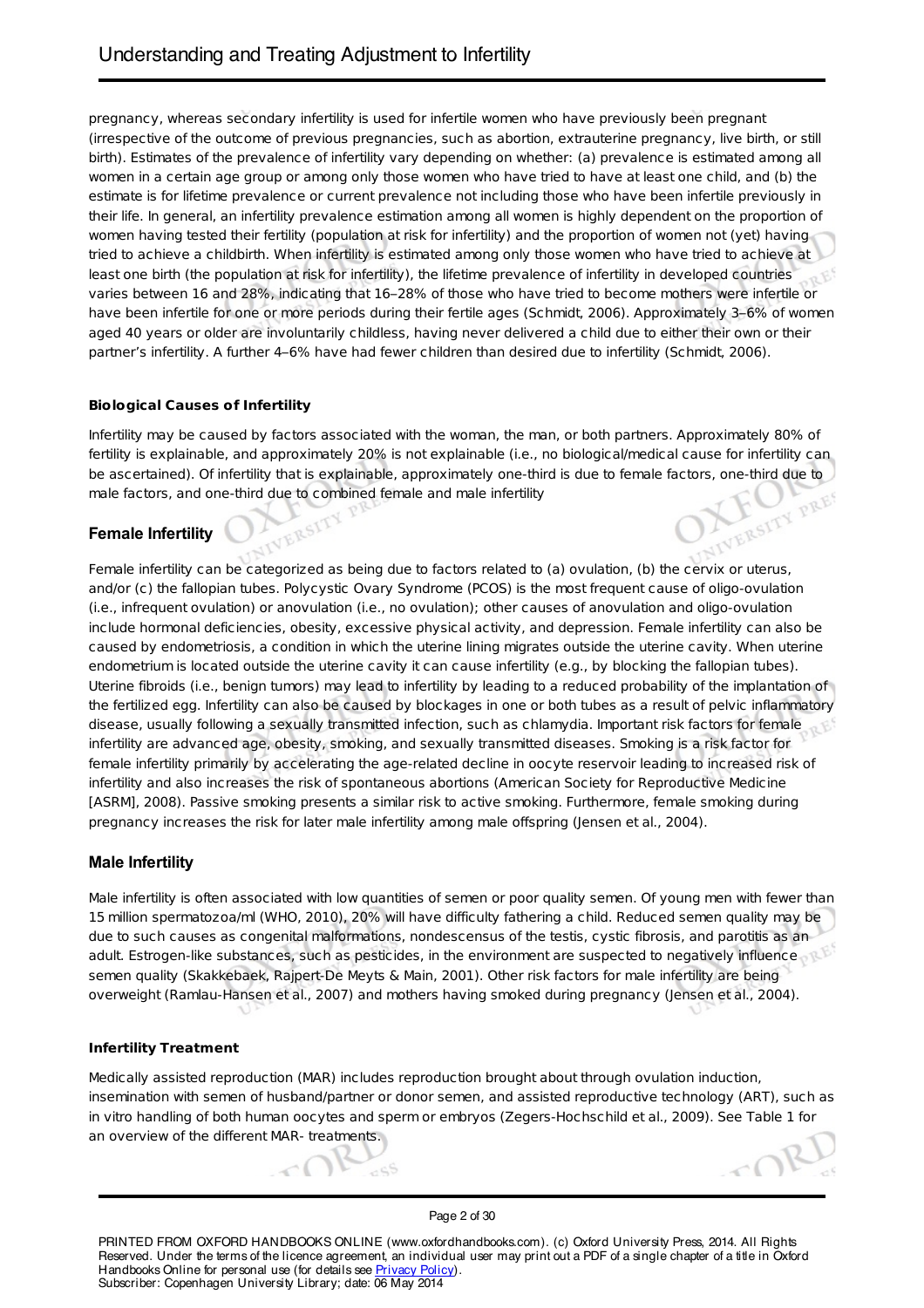## Table 1 Medically Assisted Reproduction

#### **Assisted Reproductive Technology (ART) treatments**

In vitro fertilization (IVF)

Hormone stimulation of the woman in order to increase the number of eggs. Eggs are retrieved and eggs and semen of partner/donor (IVF-D) are placed in a Petri dish. Fertilization. One or more embryos are transferred to the uterus.

Intracytoplasmic sperm injection (ICSI)

Same as IVF except that a single spermatozoon is injected into the oocyte cytoplasm.

Frozen/thawed embryo transfer cycle (FET) Initiated by a prior IVF or ICSI treatment.

One or more frozen, thawed embryos are transferred to the uterus.

Oocyte donation (OD) Eggs are retrieved from a donor. Fertilization. One or more embryos are transferred to the uterus of the female recipient.

Embryo donation

The transfer of an embryo resulting from gametes (spermatozoa and oocytes) that did not origin from the recipient or her partner.

#### **Non-ART treatments**

Ovulation induction (OI)

Pharmacological treatment of women with anovulation or oligo-ovulation with the intention of inducing normal ovulatory cycles.

Intrauterine insemination with husband/partner's semen (IUI-H) +/- hormonal stimulation of the woman. Husband/partner's semen inseminated in the uterus.

Intrauterine insemination with donor semen (IUI-D)

+/- hormonal stimulation of the woman. Donor semen inseminated in the uterus.

Source: Zegers-Hochschild et al. (2009).

Most often, fertility patients have to be infertile according to the WHO definition before treatment is initiated. However, if there is an obvious reason for the couple's infertility, such as azospermia (no spermatozoa) or anovulation, or if the woman is of advanced age (> 35 years) where fertility is reduced, fertility treatment is initiated without waiting the one-year period of trying to conceive.

Population-based studies find that 56% of infertile people seek fertility treatment in developed countries, with a slightly smaller percentage (51%) seeking treatment in less developed countries (Boivin, Bunting, Collins, & Nygren, 2007; see also Chandra & Stephen, 2010; Vahratian, 2008). A larger proportion of people having primary infertility (i.e., never having achieved a pregnancy/live birth) seek MAR compared to those with secondary infertility (i.e., having been pregnant/delivered a child). Treatment seeking depends on a range of different factors, including

Page 3 of 30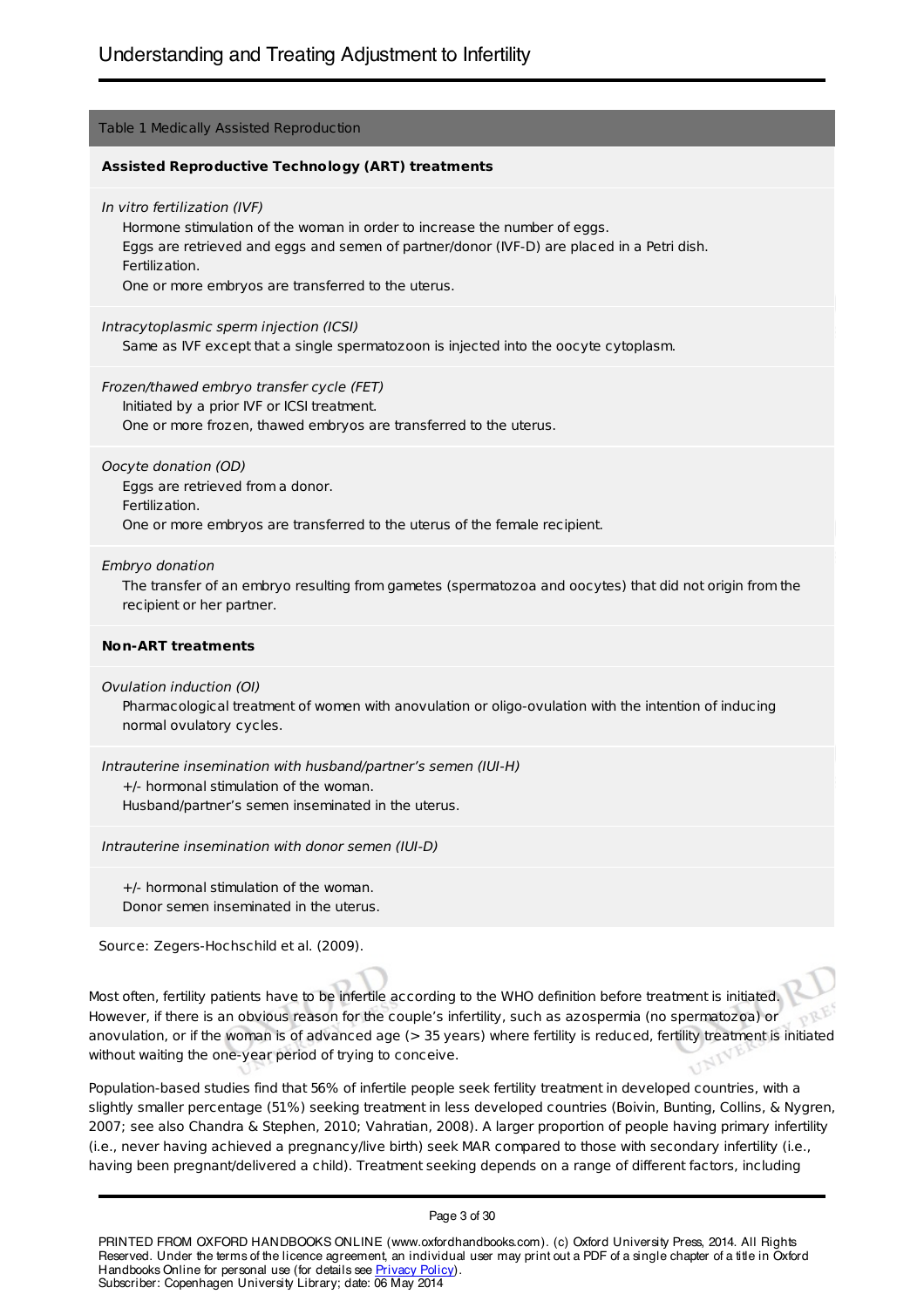whether infertile people desire fertility treatment, whether the infertility is primary versus secondary, social support and social pressure, socioeconomic status, and the extent to which infertile people have affordable access to high-quality assisted reproduction (Eisenberg et al., 2010; Greil & McQuillan, 2004; Greil, McQuillan, Shreffler, Johnson, & Slauson-Blevins, 2011; Moreau, Bouyer, Ducot, Spira, & Slama, 2010; Olsen, Basso, Spinelli, Kuppers-Chinnow, & the European Study Group on Infertility/Subfecundity, 1998). Even in countries with free access to public fertility treatment, some studies find that infertile people from lower social classes utilize fertility treatment to a lower extent than those from higher social classes (see review in Schmidt, 2006). Across the world, an increasing number of infertile people are seeking treatment (de Mouzon et al., 2010; Nygren, Sullivan, Zegers-Hochschild. Mansour, Ishahara, Adamson, & de Mouzon., 2011). Compared to Europe, the number of ART cycles per million inhabitants is lower in the United States (478 ART cycles/million versus 658 cycles/million in Europe) (Nygren et al., 2011). One of the reasons for this remarkable difference is the access to ART treatment in a public-health-care system with no or low self-payment in several European countries. Another remarkable difference is in the percentages of ART multiple-pregnancies and deliveries (34% in the United States compared to 23% in Europe and 22% in Australia). This difference is due to a much higher percentage of transferring more than two embryos in the United States (Nygren et al., 2011). Bar

The proportion of children born after ART varies between 1% and 4% across European countries and the United States. Furthermore, an additional 2–8% of children are born after ovulation induction (Schieve, Devine, Boyle, Petrini, & Warner, 2009). On average, the live birth rate after one fertility treatment cycle among women < 40 years old varies between 15% and 25% depending on type of treatment. The overall live birth rate after more than one treatment cycle depends, among other things, on whether fertility treatment is free in a public-health-care system or whether the couple must pay for treatment. This indicates that only a portion of the patients can afford to pay for several treatment cycles. On the basis of data from a country with equal access to a public, tax-financed, healthcare system where couples are able to continue treatment after unsuccessful treatment cycles and they do not have to pay themselves, Pinborg, Hougaard, Nyboe Andersen, Molbo, and Schmidt (2009) reported that, at a 5 year follow-up in a complete cohort of 1,338 new couples in fertility treatment, 75% had delivered at least one live born child among the 1,018 women less than 35 years of age when treatment was initiated. However, only 52% of the 320 women 35 or older when treatment was initiated had a live birth. The success rate in this study was higher compared to studies from countries in which patients cannot afford to stay in treatment for financial reasons.

#### **Characterizing the Infertile**

There exists a substantial descriptive literature, primarily qualitative in nature, that attempts to characterize the psychosocial experience of infertility (Becker, 2000; Greil, 1991a; Onnen-Isemann, 2000; Sandelowski, 1993; Wirtberg, Moller, Hogström, Tronstad, & Lalos, 2007). One dominant theme that emerges from the descriptive literature on the infertility experience is the centrality of the parenthood identity for both men and women (Becker, 2000; Greil, 1991a; Johansson & Berg, 2005; Sandelowski, 1993). Taken as a whole, the descriptive literature presents a picture of infertility as a devastating experience, especially for women.

Ulrich and Weatherall (2000) described infertility as an "unanticipated life course disruption." But, in fact, infertility is not an event, but a "nonevent transition" (Koropatnick, Daniluk, & Pattinson, 1993) characterized by an inability to achieve a desired life course change (Matthews & Martin-Matthews, 1986). Because infertility represents a failure to achieve a desired status, it is often experienced as a threat to identity (Greil, 1991a; McCarthy, 2008; Olshansky, 1987; Williams, 1997), leading to perceptions of defectiveness and reduced competence, especially for women (Mahlstedt, MacDuff, & Bernstein, 1987; Matthews & Martin-Matthews, 1986). The sense of not being able to accomplish something that seems so easy for others can lead to a sense of isolation and of alienation from the "fertile world" (Exley & Letherby, 2001; Johansson & Berg, 2005; McCarthy, 2008; Riessman, 2000; Sandelowski, 1993).

Many researchers have reported that infertile women believe they are stigmatized (Exley & Letherby, 2001; Greil, 1991b; Miall, 1985, 1986; Sandelowski & Jones, 1986). Ulrich and Weatherall (2000) found that the infertile women in their sample believed that infertility is perceived as a failure. Women perceived they were being simultaneously told that they were not trying hard enough and that they wanted children too much. Parry (2005) reported that women are very aware of pronatalist attitudes and try to cope by focusing on other activities and by joining support groups. Clarke, Martin-Matthews, & Matthews (2006) argued that, whereas women experience infertility

#### Page 4 of 30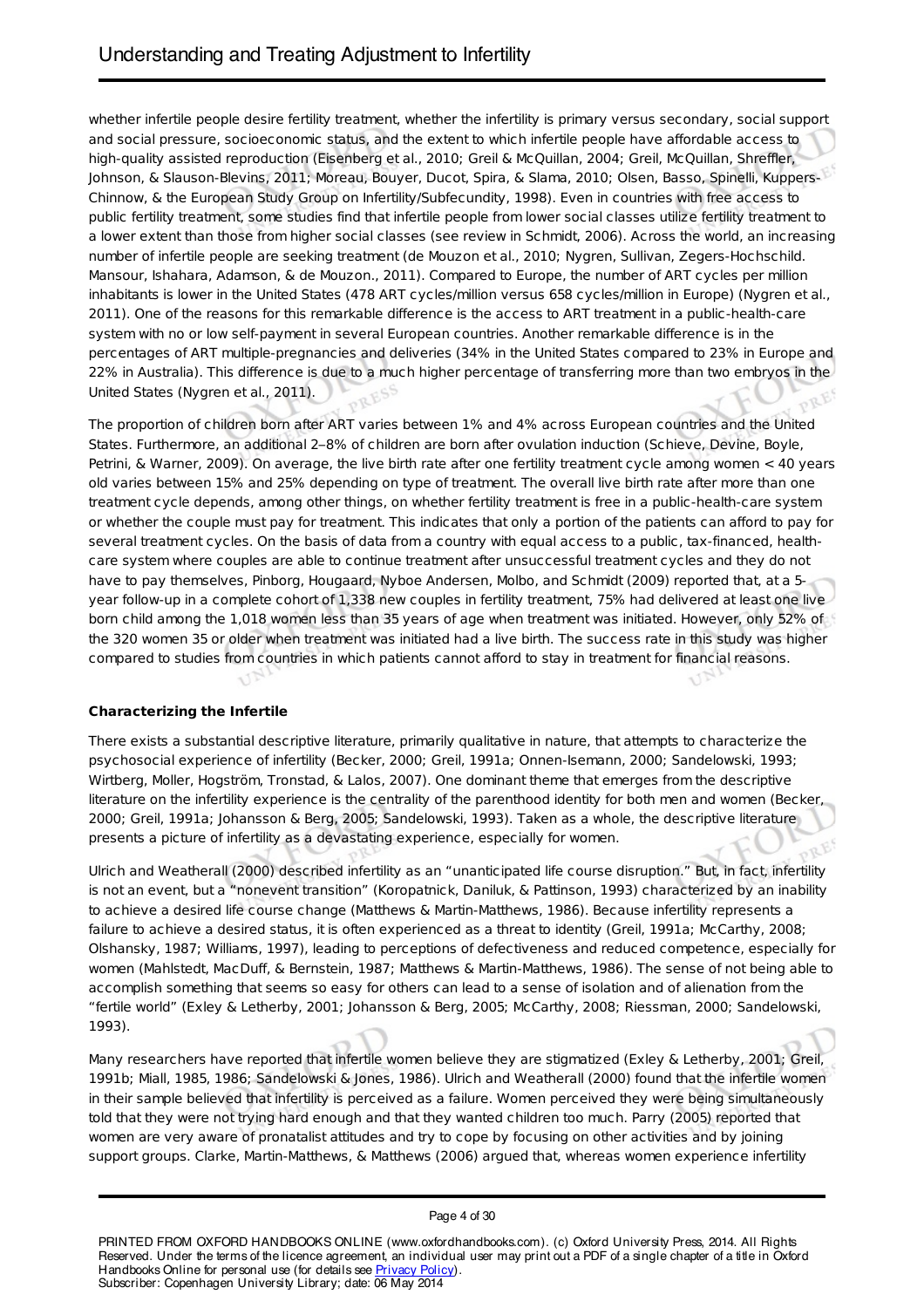stigma in terms of failure to have a child, men experience it more in terms of a challenge to virility.

Not surprisingly, the failure to realize important life goals can result in perceptions of loss of control (Clark et al., 2006; Greil, 1991a) and attempts to regain control (Mahlstedt, MacDuff, & Bernstein, 1987). In an attempt to get their lives "back on course," many infertile couples become immersed in the treatment process (Becker & Nachtigall, 1994; Sandelowski, 1993). At the same time that couples pursue treatment in an effort to regain control, they often find the treatment process itself stressful and disempowering (Becker & Nachtigall, 1991, 1994; Carmeli & Birenbaum-Carmeli, 1994; Redshaw, Hockley, & Davidson, 2006; Sandelowski, Harris, & Holditch-Davis, 1989). Given that infertility is perceived as a liminal state in which technological advances offer the promise that success is "just around the corner," many couples experience difficulty in accepting infertility as an identity and in coming to terms with it spiritually (Greil, 1991a; Greil, Porter, Leitko, & Riscilli, 1989), although some see infertility as an opportunity for personal growth (Exley & Letherby, 2001).

One of the strengths of much of the descriptive literature on infertility is that it analyzes the experience of infertility within its social context, paying special attention to gender roles (Greil, Leitko, & Porter, 1988; Nachtigall, Becker & Wozny, 1992), family structure and couple relationships (Greil, 1991a), the effects of medical institutions (Becker & Nachtigall, 1991), and the importance of reproductive technology (Sandelowski, 1993; Sandelowski et al., 1989; Sandelowski, Harris, & Holditch-Davis, 1990; Williams, 1988; Williams, 1997) in shaping the experience of infertility. Kirkman and Rosenthal (1999) argued that the degree of availability of reproductive technology plays an important role in shaping the experience of infertility. Given the state of contemporary medical technology, few couples are ever told that they will never achieve parenthood. Contemporary infertility may, therefore, be characterized by a state of statuslessness and ambiguity (Greil, 1991a; Sandelowski, 1987, 1993; Sandelowski et al., 1990; Sandelowski, Harris, & Black, 1992) in which couples can neither achieve a desired goal nor give up in that goal and chart a new life course. Martin-Matthews and Matthews (2001) have discussed the sense of "time slipping away" and have examined the interaction between family/societal timetables, body timetables, and treatment timetables.

An important weakness of the descriptive literature is that, with a few exceptions (e.g., Bell, 2009, 2010), it has focused primarily on treatment seekers. Evidence suggests that the characterization of infertile woman as struggling with identity and as totally immersed in the process of trying to become pregnant describes only treatment seekers (Greil & McQuillan, 2004; White, McQuillan, Greil, & Johnson, 2006) and may not be applicable to other infertile women. On the basis of data from The National Survey of Fertility Barriers, a population-based study of U.S. women, Greil, McQuillan, Johnson, Slauson-Blevins, and Shreffler (2009) divided infertile women into the "infertile with intent" (i.e., women who say they tried to conceive for at least 12 months without conception) and the "infertile without intent" (i.e., women who report having had unprotected intercourse without conception but who do not say that they were consciously trying to conceive at the time) and discovered that the two groups differ with regard to both psychological distress levels and help-seeking behavior. The infertile with intent were both more likely to seek treatment (49.8% of the infertile with intent talked to a doctor, as compared to 7.1% for the infertile without intent,  $p < .001$ ) and to experience fertility-specific distress.

# **Psychological Distress as a Source of Infertility**

 $r$ ,

Psychological distress and infertility are linked in a complex pattern in which distress may be a cause of infertility and reduce the probability of achieving a pregnancy, and at the same time infertility may cause psychological distress (van Balen, 2002). We first examine research that investigates the effects of psychological distress on infertility before turning our attention to research that investigates the effects of infertility on psychological distress. Throughout this section, we use "psychological distress" as a generic term encompassing anxiety, depression, and stress.

It is certainly plausible that stress and other negative emotional states can reduce the chances of pregnancy (Henning, Strauss, & Strauss, 2002; Pook, Tuschen-Caffier, & Krause, 2004). In a literature review on psychological distress and infertility, Wischmann (2003) argued that stress and anxiety are likely to be contributing causes but are rarely the sole cause of infertility and asserted that methodological improvements are necessary before definitive statements about the causal roles of stress and anxiety can be made. In another literature review, Eugster and Vingerhoets (1999) cited evidence that psychological factors may influence in vitro fertilization (IVF)

Page 5 of 30

 $r$ ,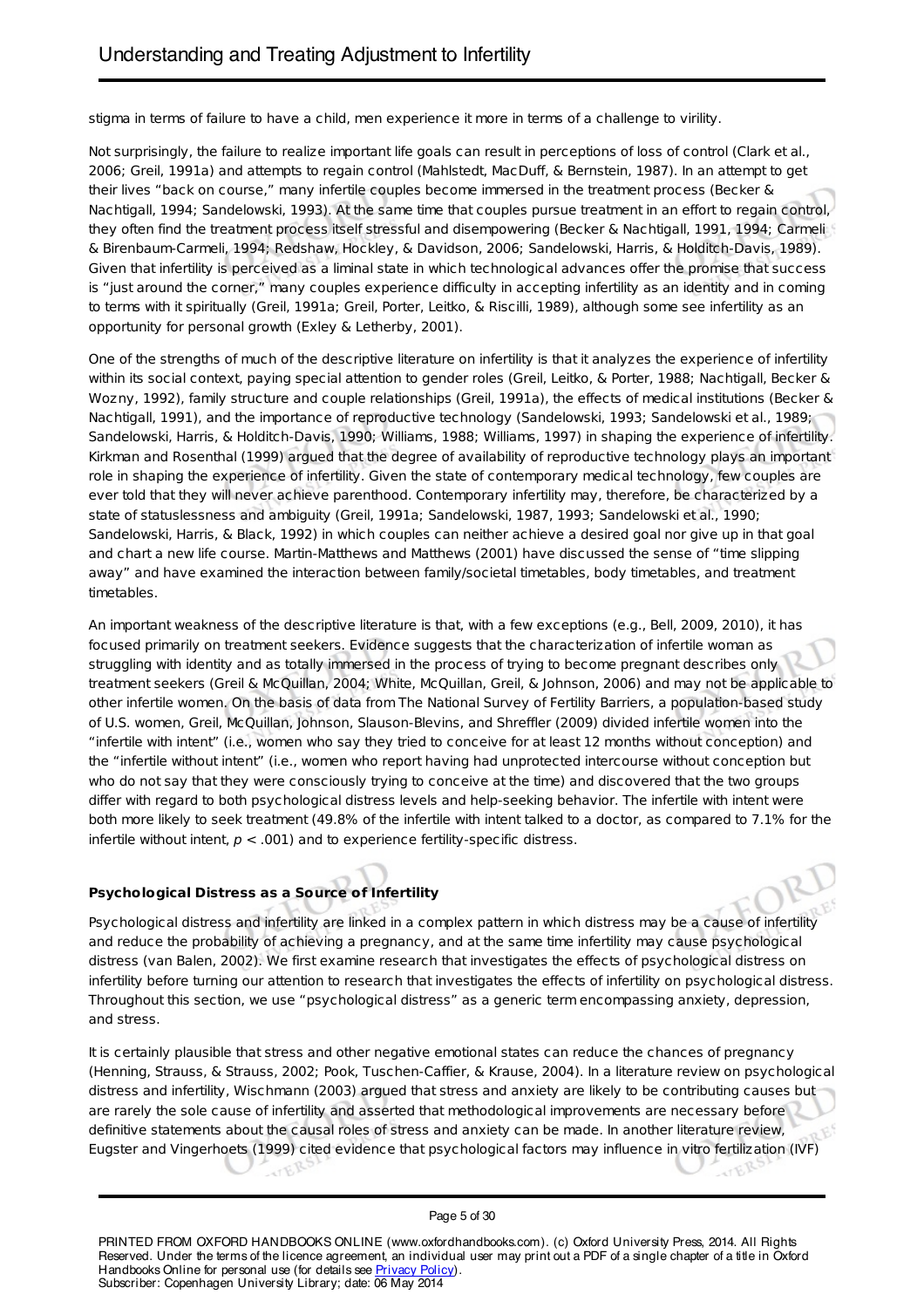success rates. In a study of 818 Danish infertile couples, fertility-problem stress was found to be significantly related to treatment outcomes for both women (pooled within groups correlation = .517) and men (pooled within groups correlation = .392), with a significantly more pronounced effect ( $z = 3.19$ ,  $p < .001$ ) for women (Boivin & Schmidt, 2005; see also Boivin, Sanders, & Schmidt, 2006). Anxiety has also been found to influence pregnancy rates (Gulseren et al., 2006). General well-being (Anderheim, Holter, Bergh, & Möller, 2005), personality factors, and psychopathology (Salvatore et al., 2001), however, appear to be unrelated to pregnancy rates. Strauss, Hepp, Staeding, & Mettler (1998) examined a variety of psychological treatments and reported that psychological variables, including causal attributions and expectations for treatment, explained a very small proportion of the variance in treatment outcomes, such that very little of the variance in treatment outcomes can be attributed to psychological factors. There is evidence that stress levels and coping strategies have an impact on sperm quality. For example, in a study of 63 patients at an andrology clinic, Pook and Krause (2005) found that those with reduced sperm counts over time reported a score of 2.08 on the Infertility Distress Scale compared to a score of 1.35 for those whose sperm counts increased ( $p = .001$ ). One hypothesis is that the HPA (hypothalamic-pituitaryadrenal) axis and gonadotropin-releasing hormone increase during stress and causes reduced reproductive function (Ferin, 1999). In another study, the level of infertility-specific distress was shown to be a significant risk factor for a decrease in sperm quality (Pook et al., 2004).

Two meta-analyses of prospective studies of the effects of emotional distress on pregnancy rates among women in assisted reproduction treatment have been published recently (Boivin, Griffiths, & Venetis, 2011; Matthiesen, Frederiksen, Ingerslev, & Zachariae, 2011). Boivin et al. (2011) found that pretreatment anxiety and depression were not associated with treatment outcome when studying a single treatment cycle. On the other hand, Matthiesen et al. (2011) reported small but statistically significant pooled effect sizes for stress, trait anxiety, and state anxiety, indicating that a higher level of stress and/or anxiety was associated with a reduced probability of pregnancy rates after assisted reproduction treatment. The analysis showed no effect for an association between<br>depression and clinical pregnancy. depression and clinical pregnancy.

# **Infertility as a Source of Psychological Distress**

Much more work has been conducted that examines the effect of infertility on psychological distress. Numerous studies have shown that infertility and its treatment cause stress and are risk factors for anxiety and depression symptoms (Verhaak et al., 2007). Infertility and its treatment are low-control stressors; that is, they are stressful situations in which the infertile couple can do little or nothing to influence the nature or outcome of their situation (Terry & Hynes, 1998). Further, infertility is a chronically stressful situation; stress caused by chronic stressors is typically more severe than that caused by discrete events. Tests of the hypothesis that infertility is a source of psychological distress have typically used standardized measures normed on the general population to determine whether the infertile score differently than the population at large or whether they have higher scores than women in a noninfertile comparison group.

# **Methodological Issues**

Research on psychosocial aspects of infertility have traditionally been characterized by several methodological limitations, including an over-reliance on clinic-based samples, overuse of cross-sectional designs, and overdependence on general measures of distress.

**Clinic-based samples.** First, until recently, most studies on the psychosocial consequences of infertility were limited to clinic-based samples of treatment seekers. Because nontreatment seekers differ substantially from treatment seekers on race, socioeconomic status, and other characteristics, the generalizability of findings from this literature is questionable (Greil, Slauson-Blevins, & McQuillan, 2010). In addition, the use of clinic samples confounds the consequences of treatment seeking, treatment itself, and fertility status. There have been some important studies using non-clinic-based samples. King (2003) used the National Survey of Family Growth, a nationally representative sample that included infertility status data for women in the Unbited States to assess whether treatment seekers and nontreatment seekers are more likely to meet the criteria for anxiety relative to fertile women. Sundby (1997), Sundby, Mboge, and Sonko (1998), and Leonard (2002a, 2002b) selected infertile respondents in Gambia and in southern Chad using systematic sampling techniques in order to obtain a picture of the experience of infertility in those nations. The National Survey of Fertility Barriers, a population-based study of

Page 6 of 30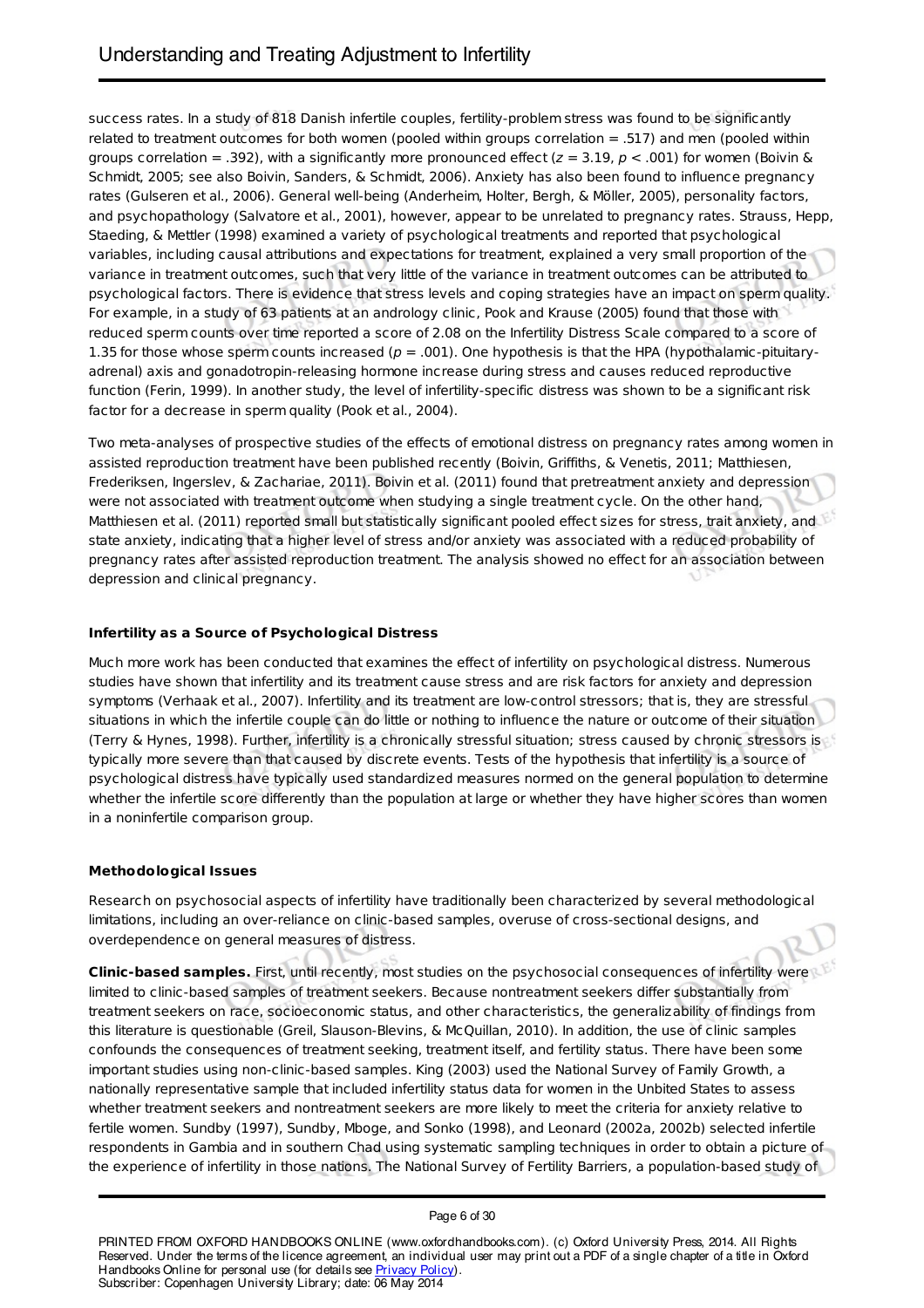4,796 U.S. women aged 25–45 has been developed as a means of allowing researchers access to a large data set that includes infertile women who have not received treatment (see, for example, Greil, Lowry, McQuillan, & Shreffler, 2011; Greil, Shreffler, Schmidt, & McQuillan, 2011).

Reliance on clinic samples gives rise to difficulty in finding appropriate controls. If one compares means for clinic patients to means for the population of women as a whole, one must contend with the fact that the population of women as a whole undoubtedly includes some infertile women. This is not a major problem if one finds significant differences between the clinic sample and population norms, but if there are no significant differences, the possibility that the lack of a difference was due to the presence of infertile women in the "control" sample cannot be dismissed. If one choses a more specific control group, it is not at all obvious what the most appropriate comparison group should be. Monga, Alexandrescu, Katz, Stein, & Ganiats (2004) compared couples seeking infertility treatment to couples seeking elective sterilization. Matsubayashi, Hosaka, Izumi, Suzuki, and Makino (2001) and Fido and Zahid (2004) compared infertile women to pregnant controls. Neither of these groups seems ideal insofar because there are two important differences—parity and presumed fertility—between groups. A better strategy might be that employed by Jordan and Ferguson (2006), who compared infertile women to others in the family-practice clinics from which their sample was drawn.

**Longitudinal cohort studies.** Second, until recently, most studies were cross-sectional in nature. Although cross-sectional studies can uncover associations between infertility and psychological distress, they do not allow unambiguous causal inferences to be drawn. There have been more longitudinal designs in recent years, but most employ a fairly narrow time frame. Several studies have assessed fluctuations in stress levels during a reproductive cycle (e.g., Edelmann & Connolly, 1998; Holter, Anderheim, Bergh, & Möller, 2006; Verhaak, Smeenk, van Minnen, Kremer, & Kraaimaat, 2005). Other studies have examined change over a 6-month period (Anderson, Sharp, Rattray, & Irvine, 2003; Hjelmstedt, Widström, Wramsby, & Collins, 2004). Much can be learned from longitudinal studies with expanded time frames. The Copenhagen Multi-Centre Psychosocial Infertility study of Infertile Danish couples (see, for example, Schmidt, 2006; Peterson, Pirritano, Block, & Schmidt, 2011) represents an attempt to follow a sample of 2,250 fertility patients during 10 years. Schneider and Forthofer (2005) used data collected in 1988, 1989, and 1990 from the U.S.-based Study of Marriage, Family, and Life Quality.

**General versus infertility-specific stress measurement.** A third reason for concern about findings regarding the psychological sequelae of infertility is the use of general measures of psychological distress. General measures of distress are unlikely to be sufficiently sensitive or specific to the problems of infertility to adequately reflect the experience of many women (Jacob, McQuillan, & Greil, 2007; Schmidt, 2009). A number of research groups have developed fertility-specific stress measurements in order to better capture the stress caused by infertility and its treatment, such as the Fertility Problem Stress Inventory (Abbey, Halman, & Andrews, 1992), the Fertility Problem Inventory (Newton, Sherrard, & Glavac, 1999), the The Copenhagen Multi-Centre Psychosocial Infertility (COMPI) Fertility Problem Stress Scales (Schmidt, 2006), and Fertility-Specific Distress (Greil, Shreffler, et al., 2011). One study compared their Fertility-Specific Distress (FSD) measure with a general stress measure and reported the FSD measure to be more sensitive to effects of variation in the experience of infertility than the general distress measure (Greil, Shreffler, et al., 2011). Because fertility-specific measures are only relevant to populations with fertility barriers, they cannot be used to compare infertile individuals to those who are not infertile. Instead, they are better suited to discovering differences among the infertile or tracking changes over time.

The methodological concerns expressed here are not intended to imply that there is nothing to be learned from previous research. On the contrary, much has been learned from cross-sectional studies of clinic-based samples. Several caveats are, however, important to keep in mind. First, we should remember that results from clinic samples should not be generalized to those who do not seek treatment. Second, given the cyclical nature of the relationship between psychological distress and infertility, we should be very cautious in drawing inferences from studies employing cross-sectional designs. Third, given the tendency of some research strategies to underestimate differences between infertile individuals and presumably infertile controls, we should be cautious about placing too much faith on null findings, as lack of significant findings is more likely to be an artifact of study design than are significant findings. Results of research using both general and fertility-specific measures of psychological distress are discussed in the following section.

# **Absence of Psychopathology**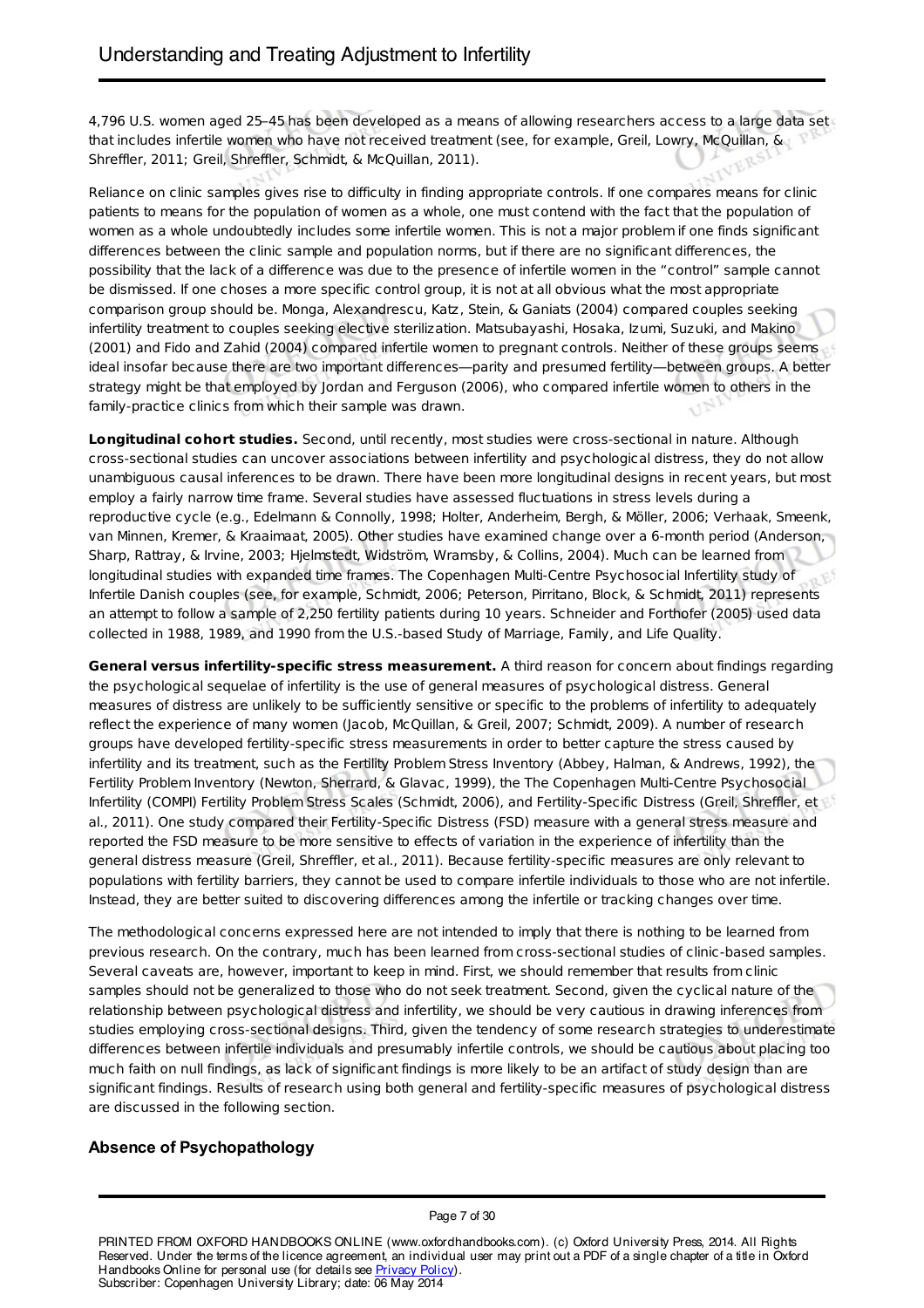At present, there appears to be a general consensus that most infertile women and men do not evidence clinically significant psychopathology. In several British Studies, Edelmann and Connolly (1986, 1998) failed to find evidence of psychopathology among infertility patients. In a literature review of studies on patients undergoing IVF, Eugster and Vingerhoets (1999) concluded that IVF couples are well-adjusted. In another literature review, Wischmann, Stammer, Scherg, Gerhard, and Verres (2001) suggested that, although most couples who seek infertility treatment do not have psychopathology, there is a small proportion that needs psychological help (see also Droszdol & Skrzypulec, 2008; Volgsten, Ekselius, Poromaa, & Svanberg; 2010; Volgsten, Skoog Svanberg, Ekselius, Lundqvist, & Poromaa, 2010). The finding that most infertile couples are not characterized by psychopathology does not contradict the findings of the descriptive literature described previously. That literature suggests, not that infertile patients are fundamentally different from others in their psychological functioning, but rather that the experience of infertility is a source of psychological distress (Greil, 1997).

# **Higher Levels of Psychological Distress Among the Infertile**

**Studies of women.** Most studies employing standardized measures of general psychological distress have shown that, although infertile women are not necessarily more likely to be characterized by psychopathology, they are more likely to experience higher levels of distress than comparison groups (Drosdzol & Skrzypulec, 2008; Klemetti, Raitanen, Sihvo, Saarni, & Koponen, 2010; Matsubayashi et al., 2001; Monga et al., 2004; Sexton, Byrd, & von Kluge, 2010). Miles, Keitel, Jackson, Harris, and Licciardi (2009) found the 42% of the 119 women being treated for infertility that they studied had clinically significant levels of distress (as indicated by a score 63 or higher on the General Symptom Inventory). Wischmann et al. (2001) found that 275 German clinic woman had slightly higher psychological distress (e.g., 51.9 versus 49.3 for depression and 52.7 versus 50.7 for anxiety on the Symptom Checklist [SCL-90-R],  $p < .001$ ) than norms and also scored slightly lower (e.g., 0.5 versus 0.0 on the marriage and partnership subscale of the Life Satisfaction Questionnaire,  $p < .001$ ) than norms on a number of subscales of life satisfaction. All significant differences were associated with small effect sizes. Infertile women had higher distress scores (e.g.,  $t = 2.842$ ,  $p = .009$  for depressive symptoms;  $t = 2.848$ ,  $p = .009$  for anxiety symptoms) on the Patient Health Questionnaire than did other women who attended family practice clinics (Jordan & Ferguson, 2006). Women currently experiencing infertility problems were more likely to have depressive disorders (24.9%) than counterparts who have eventually conceived naturally (6.8%) (Oddens, den Tonkelaar, & Niieuwenhuyse, 1999). Using the National Survey of Family Growth, King (2003) found that subfecund women have more anxiety symptoms than fecund women. However, several studies (Holter et al., 2006; Verhaak, Smeenk, van Minnen, Kremer, & Kraaimaat, 2005) have found that IVF women do not differ significantly from norms on general distress.

Much of the research on variations in distress among women with infertility has focused on differences in coping strategies and other psychological attributes (Bayley, Slade, & Lashen, 2009; Benyamini et al., 2008; Miles et al., 2009; Peterson, Pirritano, Christensen, Boivin, Block, & Schmidt, 2009; Sexton et al., 2010; Van den Broeck, Emery, Wischmann, & Thorn, 2010). For example, Miles et al. (2009) found, in a study of 119 infertile women, that differences in coping strategies, career-role salience, and social pressure for motherhood accounted for 32% of the variance in cores on the Brief Symptom Inventory. Much less research has examined differences by type of infertility or demographic, situational, and attitudinal correlates of infertility distress. Some studies utilizing standardized measures of anxiety and stress have found no differences between levels of distress among women with primary as opposed to secondary infertility (Downey & McKinney, 1992; Edelmann, Humphrey, & Owens, 1994), whereas other studies have found that women with primary infertility exhibit higher levels of distress than women with secondary infertility (Epstein & Rosenberg, 2005; Upkong, 2006; Verhaak et al., 2007). For example, Epstein and Rosenberg (2005) found that egg donation recipients with primary infertility scored higher (6.8 versus 3.7,  $p = .001$ ) than those with secondary infertility on the Beck Depression Inventory (BDI). However, it should be noted that both of these scores are regarded as being reflective of "none to minimal depression" on the BDI, suggesting that, regardless of type of infertility, women in this sample were psychological healthy.

**Studies of men.** Studies of men using general measures of distress have also found, for the most part, that infertile men experience psychological distress. Baluch, Nasseri, and Aghssa (1998) found that Iranian men with infertility, especially those with male-factor infertility, have higher scores for depression (15.2 for male factor versus 10.3 for female factor versus 7.9 for controls on the BDI, F [2, 81] = 5.0;,  $p = .008$ ,) and state anxiety (41.7 for male factor versus 39.1 for female factor versus 29.6 for controls, F [1, 81] = 18.0 on the State-Trait Anxiety Index [STAI],  $p < .001$ ) than controls with no history of infertility. On the basis of a longitudinal study in Denmark,

#### Page 8 of 30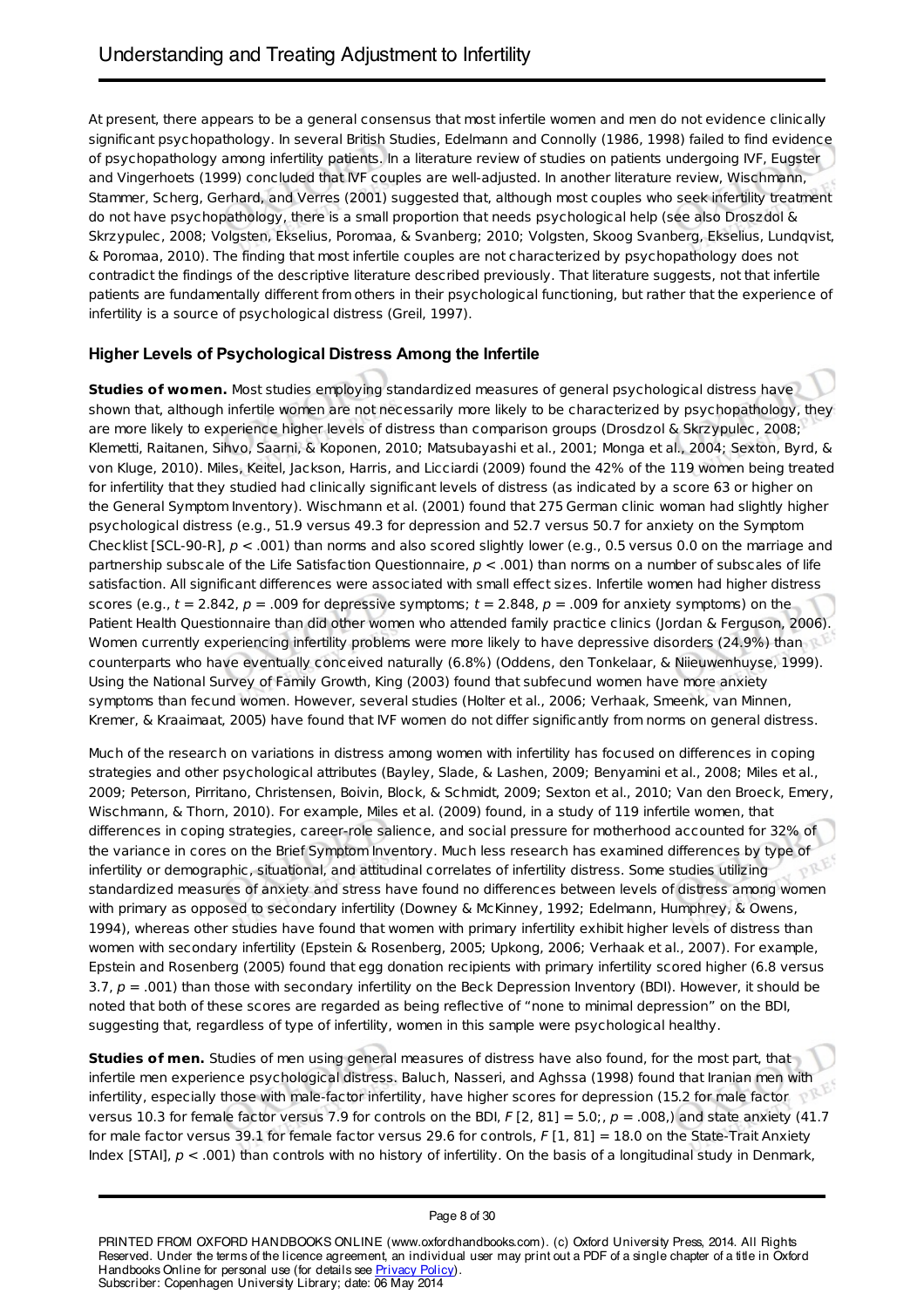Peronace, Boivin, and Schmidt (2007) concluded that infertility is stressful for men regardless of the source (male factor, female factor, combined, or unexplained) of infertility. Webb and Daniluk (1999) found that six men experiencing infertility described a sense of profound grief and loss, embarrassment over treatment, powerlessness and loss of control, sense of inadequacy, betrayal and isolation, and a sense of threat and foreboding. Malik and Coulson (2010) reported that infertile men experience "emotional anguish" and perceive that they are neglected in the infertility treatment process. According to Lee and Chu (2001), Chinese infertile men have similar reactions to male infertility as Western men. Dyer, Abrahams, Mokoena, and van der Spuy (2004) showed that men in her South African sample were very bothered by involuntary childlessness. Folkvord, Odegaard, and Sundby (2005) reported that one-third of infertile men in Zimbabwe showed signs of mild clinical depression. On the other hand, Monga et al. (2004) discovered that men in infertile couples do not differ from men who are not infertile on a scale of psychological well-being. Interestingly, Wischmann et al. (2001) found that infertile men were higher than norms (based on a sample that both fertile and infertile men) on most subscales of life satisfaction relative to men who were not infertile. On balance, the evidence seems to indicate that infertile men experience a certain degree of psychological distress.

**Distress and coping.** There is a sizable literature on the relation between distress and coping strategies among the infertile (e.g., Abbey, 2000; Benyamini et al., 2008; Schmidt, Tjornhoj-Thomsen, Boivin, & Nyboe Andersen, 2005; van den Akker, 2004). A multiple-regression study conducted by Gibson and Myers (2002) demonstrated that social-coping resources,  $(t = -3.20, p = .002)$ , partner support  $(t = -2.26, p = .03)$ , and family support  $(t = -1.002)$ 2.12,  $p = .04$ ) all contributed to lessened infertility stress among 83 infertile women. Hansell, Thom, Prentice-Dunn, & Floyd (1998) reported that women who responded to infertility as a "challenge" were less distressed than women who responded to infertility as "loss." Brothers and Maddux (2003) found that perceiving a strong link between future happiness and becoming a parent ( $r = .30$ ,  $p < .01$ ) and rumination ( $r = .521$ ,  $p < .01$ ) are correlated with higher levels of psychological distress as measured by the Global Severity Index of the SCL-90-R among a sample of 69 infertile women.

Recently, a few studies have investigated resilience among fertility patients (Sexton et al., 2010; Herrmann et al., 2011). Resilience is the capacity of individuals to maintain relatively stable and healthy levels of psychological and physical functioning when exposed to negative events (Sexton et al., 2010). Hence, resilience is a protective factor in this case against fertility-specific stress and impaired quality of life for infertile couples (Herrmann et al., 2011). Among their sample of 196 women and 199 men, high resilience was associated with lower scores on fertility-specific stress for both men ( $r = -.17$  for men,  $p < .05$  for global stress) and women ( $r = -.44$ ,  $p < .001$ ). In addition, it was associated with higher scores on quality of life ( $r = .28$ ,  $p < .001$ , for men and  $r = .28$ ,  $p < .001$  for women). Further, in a study of infertile women, resilience was positively associated ( $r = .28$ ,  $p = .024$ ) with the use of action-focused coping strategies, such as planful problem solving and seeking social support, as opposed to emotion-focused strategies, such as escape-avoidance, accepting responsibility, and distancing (Sexton et al., 2010). Overall, the research on coping and resilience suggests that although infertility is difficult, some coping strategies can mitigate the stress it causes. The implication is that counselors can help clients deal with infertility through work on coping strategies.

# **Gender and Psychological Distress**

**Higher psychological distress among women.** Much research on both fertility-specific distress and general distress has focused on gender differences on levels of distress. Authors of several literature reviews (Abbey, 2000; Eugster & Vingerhoets, 1999; Henning et al., 2002; Savitz-Smith, 2003) have reported evidence that women experience more infertility stress than men. However, Edelmann and Connolly (1998, 2000) have suggested that this finding may simply reflect the tendency for women generally to be more distressed than men. Despite this caution, the vast majority of recent studies have confirmed earlier research that concluded that infertility is more distressing for women than it is for men (Anderson et al., 2003; Franco et al., 2002; Hjelmstedt et al., 1999 Monga et al., 2004; Peterson, Newton, Rosen, & Skaggs, 2006; Peterson, Pirritano, Christensen, & Schmidt, 2008). In a study of 1,153 infertile women and 1,149 infertile men, female fertility patients reported higher level of social concern (F [1, 895] = 26.6,  $p < .01$ ), sexual concerns (F [1, 895] = 31,  $p < .001$ ), and need for parenthood (F = [1, 895] 17, p < .001) (Newton et al., 1999). A recent longitudinal study (Lund, Sejbaek, Christensen, & Schmidt, 2009) concluded that women (14.8%) were more likely than men (5.7%) to report severe depressive symptoms a year after beginning treatment. Anderson et al. (2003) found that women score higher (25.7% above 10, the cutoff for $\mathbb{R}$ L.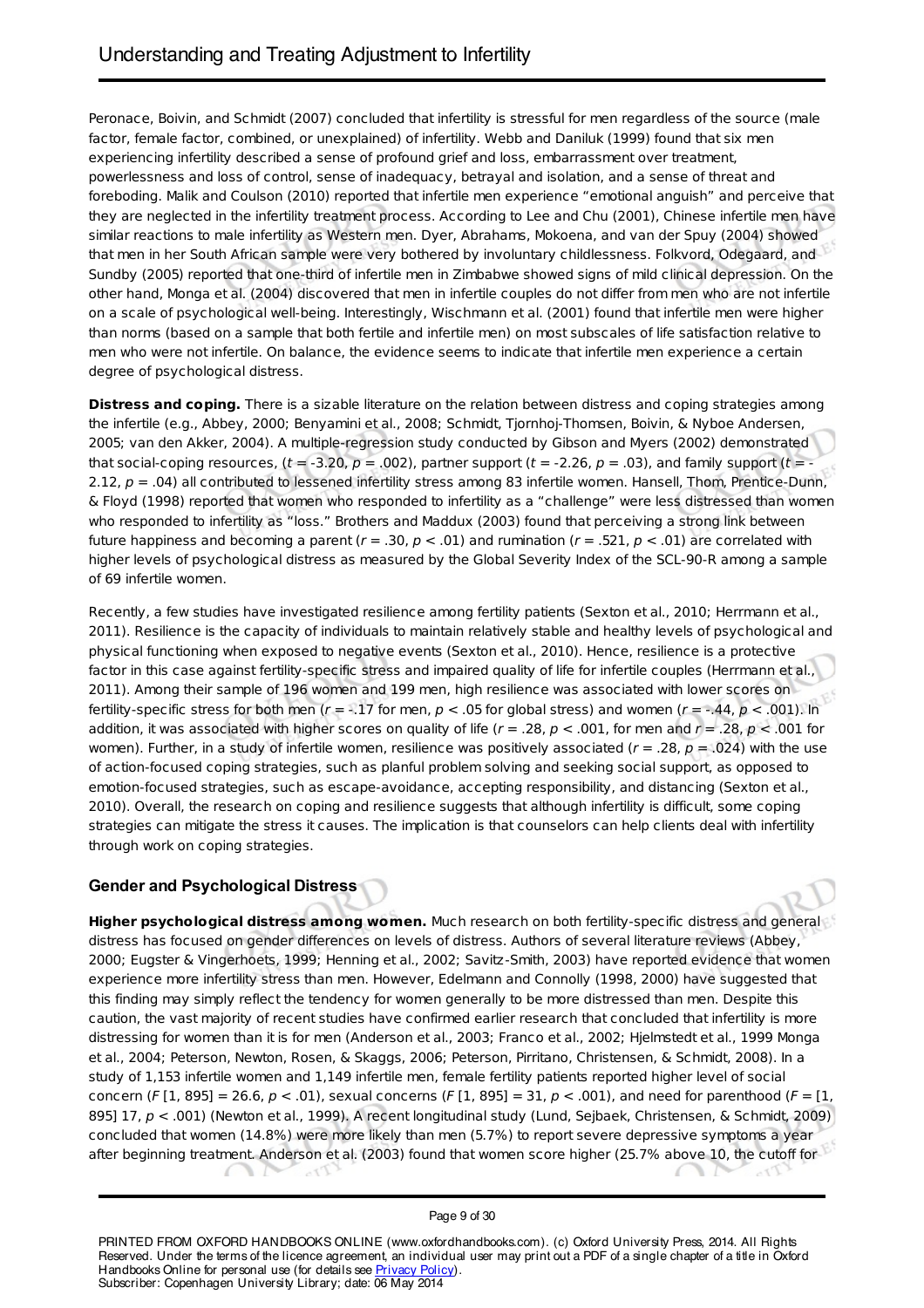clinical significance) than men (8.9% above 10) on the Hospital Anxiety and Depression scale and on infertilityspecific distress prior to their first clinic visit as well as six months later. Women were more likely to report clinically significant levels of anxiety as measured by the same scale when compared to men ( $M = 5.0$  for women;  $M=2.5$  for men;  $t = 6.5$ ,  $p < .001$ ), whereas men were more likely to report stronger links between anxiety and sexual infertility stress (R<sup>2</sup> = .21 for men; R<sup>2</sup> = .14 for women,  $p < .01$ ) (Peterson, Newton, & Rosen, 2003). In a study of 59 Chinese couples, Lee and Sun (2000) found that Chinese wives have higher infertility stress compared to their husbands. Pasch and Christensen (2000) have written that women are more invested in having children and are more treatment-oriented than men. Additionally, White and McQuillan (2006) found that relinquishing a strong intention to have a child is associated with elevated distress (a 0.45 greater increase in depressive symptoms [as measured by the Center for Epidemiological Studies Depression Scale] between Time 1 and Time 2,  $p = .004$ ) for women but not for men.

**Moving beyond differences in levels of distress.** Rather than focusing simply on whether infertile men or infertile women experience higher levels of psychological distress, some researchers have examined differences in the ways that men and women are affected by infertility. Beutel, Kupfer, Kirchmeyer, Kehde, Kohn, and Schroeder-Printzen (1998) posited that whereas infertile wives experience infertility as having a greater impact on their daily lives and feel a need for more support, their husbands feel more responsible. Hjelmstedt et al. (1999) argued that both men and women report perceptions of injustice but asserted that women are more likely to admit to changes in mood, jealousy of those who are not infertile, and a sense that their "biological clocks are ticking away." In contrast, men are concerned about loss of control and are worried about their partner's reaction (Hjelmstedt et al., 1999). Much of this pattern of results is reminiscent of Greil's (1991a) argument that wives experience infertility as a direct threat to self-identity, whereas husbands experience infertility indirectly through the effect that infertility has on their wives. Hjelmstedt et al. (1999) reported that women are more concerned about having a child, whereas men are more concerned about the social role of being a parent. Andrews, Abbey, & Halman (1992) reported that, for women, there is a substantial difference between infertility and other problems, whereas men are affected by infertility in much the same way that they are affected by other problems. It is important for researchers to move beyond the question of whose infertility is "worse" to begin to discuss the ways in which women's and men's experiences of infertility differ (Berg, Wilson, & Weingartner, 1991). From a theoretical perspective, doing so will help us to better understand the relation between gender roles and psychological distress. From a practical point of view, it will enable counselors of infertile couples to address the differing needs of both partners.

**Gender differences in coping.** The focus on gender differences is also evident in studies of coping strategies (Dhillon, Cumming, & Cumming, 2000; Gerrity, 2001; Hjelmstedt et al., 1999; Kowalcek, Wihstutz, Buhrow, & Diedrich, 2001; Mikulincer, Horesh, Levyshiff, Manovich, & Shalev, 1998; Peterson, Newton, Rosen, & Skaggs, 2006). A meta-analysis of six studies using the Ways of Coping Checklist led Jordan and Revenson (1999) to conclude that, relative to infertile men, infertile women displayed higher levels of seeking social support, escape/avoidance, planful problem solving, and positive reappraisal. In a study of 695 infertile couples (Lund et al., 2009), infertile men who reported a lack of emotional support from their partners were over twice as likely to report severe depressive symptoms as infertile men who reported always receiving emotional support from their partners  $(OR = 2.69, 95\% CI = 0.98 - 7.40)$ . Some evidence suggests that distress levels are related to one's partner's coping strategies as well as to one's own (Amir, Horesh, & Lin-Stein, 1999; Peterson, Newton, Rosen, & Schulman 2006; Schmidt, Holstein, Christensen, & Boivin, 2005). A fascinating discovery comes from Pasch, Dunkel-Schetter, and Christensen (2002), who observed, in a study of 48 infertile couples, that husbands whose wives reported wanting to talk more about infertility reported more negative affect toward their wives than husbands whose wives were less eager to talk about the problem ( $r = .30$ ,  $p = .03$ ). Better understanding of gender differences in coping<br>strategies should enable mental health professionals to work more productively with both partners in a cou strategies should enable mental health professionals to work more productively with both partners in a couple to develop strategies that work for them as a couple.

# **Infertility, Treatment, and Distress**

Because only about half of the infertile worldwide seek treatment, the question of what factors influence help seeking is an intriguing one. On the basis of a study of a population-based sample of infertile women, White et al. (2006) concluded that self-definition as infertile is key to seeking treatment. Because this was a cross-sectional study, it remains unclear whether defining oneself as infertile is a prerequisite to seeking treatment or whether it is

#### Page 10 of 30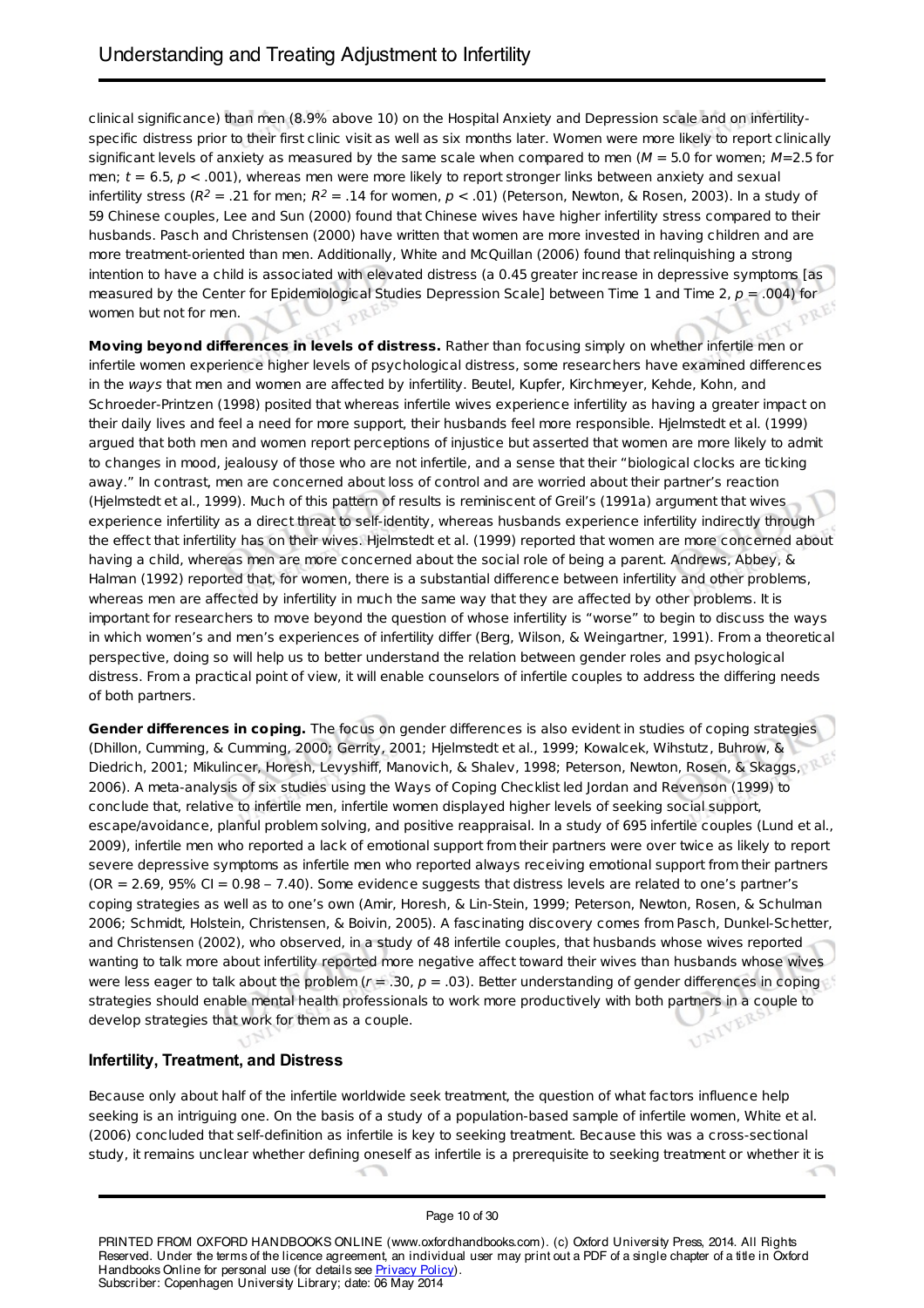treatment that leads individuals to define themselves as infertile. Although it seems self-evident that one would not seek treatment without defining oneself as infertile, it is equally plausible that some patients may not accept an identity as infertile until that identity is endorsed by a physician or other health professional. Greil and McQuillan (2004) have found that the infertile with intent were more likely to seek treatment than were the infertile without intent (54% vs. 14%).

**The experience of treatment.** Greil (1991a) found in a qualitative study that wives were much more likely to initiate treatment than husbands. More recently, Daniluk (2001) reported that, of the 65 infertile couples she interviewed, it was the woman who initiated treatment in all cases (see also Webb & Daniluk, 1999; Throsby & Gill, 2004). Although women are "eager for medicalisation" (Becker & Nachtigall, 1992, p. 456), they nonetheless find the treatment experience highly stressful. Redshaw et al. (2006) found that patients reported perceiving that they have little control over treatment and that they are not being treated like people. Several studies have shown that patients are intimidated by biomedical language about technical aspects of infertility, especially in situations in which language barriers exist (Becker, Castrillo, Jackson, & Nachtigall, 2005; Ulrich & Weatherall, 2000).

The infertility treatment experience has been described as a situation that engulfs patients and dominates their daily routine (Daniluk, 2001; Redshaw et al., 2006). Greil (2002) summarized the experience of treatment in terms of three paradoxes: (a) infertile women's sense of loss of control leads them to treatment where they lose even more control; (b) infertile women's perception of loss of bodily integrity leads them to treatment in which the body is invaded; and (c) infertile women's sense of loss of identity leads to treatment in which they perceive they are not treated as whole people. Still Greil (2002) insisted that infertile women in the United States should not be seen as passive victims because they work creatively to expand their options within the structural confines of the treatment setting (see also Letherby, 2002a, 2002b; Parry, 2005; Riessman, 2000, 2002; Todorova & Kotzeva, 2003).

Redshaw et al. (2006) reported that infertility patients complained about the lack of continuity of care, about the inconvenience of treatment, and about the emotional and financial costs of treatment. Nonetheless, women expressed stoicism and saw the difficulties of treatment as the price they had to pay to have a child. Malin, Hemminki, Raikkonen, Sihvo, and Perala (2001) found that, of 340 Finnish women with difficulty conceiving, women treated during the 1990s were more likely to be dissatisfied (61%) than women who received treatment prior to that time (19%). Patients expressed satisfaction if they perceived that care was individualized, supportive, and friendly and if they perceived that everything possible had been done. Sources of dissatisfaction were the slow progress of treatment and poor relationship with health-care providers. These findings suggest that advances in technology may actually lead to an increase in dissatisfaction with treatment; as patients become more optimistic about available option and the odds of success, they may become more dissatisfied if they are unsuccessful or if they think that all possible treatment options have not been tried.

Most researchers who have investigated the relation between infertility diagnosis and distress have reached the conclusion that diagnosis does not exercise an influence over distress levels. Some studies have shown higher stress among those women and men facing male infertility compared to those facing female infertility (Newton et al., 1999; Lykeridou, Gouranti, Deltsidou, Loutradis, & Vaslamatzis, 2009), but most studies have found no differences in stress levels among men in fertility treatment according to whether the infertility diagnosis was male or female (Edelmann & Connolly, 1998; Hjelmstedt et al., 1999; Kowalcek et al., 2001; Lukse, 1991; Peronace, Boivin, & Schmidt, 2007; Verhaak et al., 2005; Wischmann et al., 2001).

A few studies have addressed the extent to which distress among the infertile may be attributed to infertility treatment rather than infertility itself. On the basis of a national probability sample of women in the United States, King (2003) concluded that the effects of subfecundity on generalized anxiety disorder (GAD) are not moderated by treatment, but her study was limited by both the dichotomous nature of its measure of its measure of GAD (clinically significant or not) and its cross-sectional design. In a recent study based on two waves of data from the National Survey of Fertility Barriers, Greil et al. (2011) reported that infertility treatment caused fertility-specific distress over and above that caused by infertility itself. A study based on a clinical sample among couples in fertility treatment showed that the level of fertility-specific stress among both women and men was positively associated with treatment costs and with number of tests and treatments received (Abbey et al., 1992).

Some studies have shown that length of treatment is not related to level of stress (Anderson et al., 2003; Edelmann & Connolly, 2000), but several researchers have reported contradictory findings (Chiba et al., 1997; Nasseri,

#### Page 11 of 30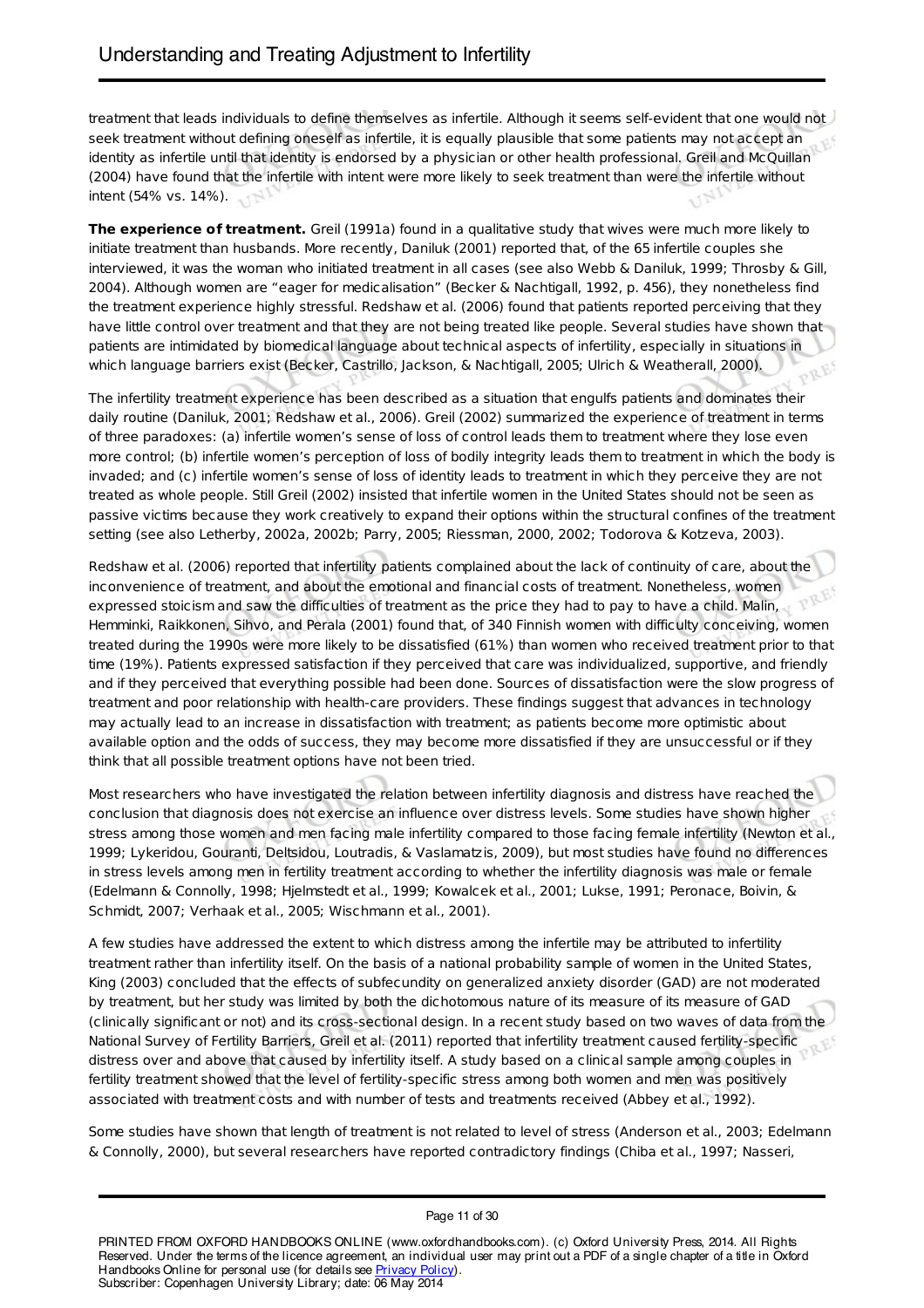2000). One unanswered question is whether changes in distress over time are a response to treatment or whether they are a result of the duration of infertility. Studies of IVF women have provided evidence that it is the success or failure of treatment rather than the duration of treatment that gives rise to increased levels of distress (Beutel et al., 1998; Holter et al., 2006; Mindes, Ingram, Kliewer, & James, 2003). Most women eventually adjusted to unsuccessful treatment, but a significant minority showed signs of emotional problems (Verhaak et al., 2001; Verhaak et al., 2005; Verhaak et al., 2007). For example, Verhaak et al. (2005) reported that 20% of women who did not become pregnant following IVF showed elevated (but subclinical) levels of depression and anxiety six months later.

**Terminating treatment**. It is not known precisely how many people stop treatment for any reason, but wellcontrolled studies of ART patients found that somewhere between 24% and 30% of IVF patients discontinue treatment (Boivin et al., 2012. The difficulties patients have in putting a stop to treatment have also been addressed (Greil, 1991a; Sandelowski, 1991; Williams, 1988). According to Throsby and Gill (2004), women find it especially hard to stop treatment, but their husbands step in to exercise a "rational veto" by bringing in considerations of the emotional and physical health of wives. Although it is difficult to stop treatment, Verhaak et al. (2007) found that stopping treatment leads to reduced depression and anxiety among IVF women, even if they do not conceive. Unsuccessful IVF couples do not regret the IVF experience; instead they view it as their best chance to conceive (Daniluk, 2001; Johansson & Berg, 2005; Throsby & Gill, 2004).

**Adjustment to unsuccessful treatment.** A study of Scandinavian women 2 years after unsuccessful IVF found that the women refocus on other concerns but still retain hope for a child. Johansson and Berg (2005) described women who, even after they discontinued treatment, do not relinquish hope, at least until they reach menopause. Small-sample studies of women who are not able to have biological children have found that many restructure their definition of family to include adoption and child-free lifestyles (Parry, 2005; Su & Chen, 2006; Ulrich & Weatherall, 2000). Daniluk and Tench (2007) studied 38 infertile couples adjusting to unsuccessful treatment over a period of 33 months and observed that self-esteem increased over that period, whereas sexual satisfaction decreased. They also discovered that poor long-term outcomes were associated with the perception of having few or no options, low levels of social support, poor emotional and physical health, and emotion-focused coping. Wirtberg et al. (2007) conducted in-depth interviews with 14 Swedish women 20 years after unsuccessful tubal surgery. They found that the women still had vivid memories of their time as infertility patients, although all but three were able to develop a satisfying child-free lifestyle. With peers beginning to have grandchildren, however, several felt as if they were experiencing infertility all over again. Qualitative interviews conducted by Zucker (1999) revealed that, compared to women with other reproductive problems, infertile women were more likely to recall perceptions of failure and uncertainty. In a 10-year follow-up study of IVF women, Sundby, Schmidt, Heldaas, Bugge, and Tanbo (2007) found that women remembered the period of infertility as a difficult time in their lives.

In a 5-year longitudinal analysis among fertility patients who had not achieved a live birth and who had not adopted a child (most of whom have discontinued treatment), fertility-specific stress was measured in three different domains: personal, marital, and social (Peterson et al., 2009). Infertility-specific stress in the personal domain decreased significantly among both women (baseline  $M = 8.44$ , year 5  $M = 7.73$ ,) and men (baseline  $M = 5.38$ , year  $5 M = 4.64$ ,) over time. However, fertility-specific stress in the marital domain increased significantly among women (baseline  $M = 4.48$ , year 5  $M = 5.63$ ,) and men (baseline  $M = 4.22$ , year 5  $M = 5.31$ ,) (Peterson et al., 2009). These results indicate that, involuntarily, childlessness is a severe stressor for the marriage. This result is in line with a study of 270 infertile couples who terminated treatment without having achieved a live birth and reported lower general well-being (69.6 versus 81.2 on the Psychological General Well-Being Index,  $p = .001$ ) and lower sense of coherence (59.2 versus 67.7 on the Sense of Coherence Scale,  $p < .001$ ) compared to couples that have become parents (Johansson et al., 2009). In a population-based study of women in the Midwestern United States, McQuillan, Greil, White, and Jacob (2003) found that the long-term negative consequences of infertility exist only among those with no biological or adopted children (see also Jacob et al., 2007; McQuillan, Stone, & Greil, 2007). A review study on women's emotional adjustment to IVF (Verhaak et al., 2007) showed that unsuccessful treatment raises negative emotions, which continued after consecutive unsuccessful cycles. A recent large cohort study among over 50,000 Danish women with primary or secondary infertility who were referred to fertility treatment during 1973–1998 reported a twofold greater risk of suicide among those women not having achieved a childbirth after fertility evaluation compared to those women having at least achieved one child after fertility evaluation, when<br>women having psychopathology had been excluded (Kjaer et al., 2011).<br>. women having psychopathology had been excluded (Kjaer et al., 2011).

Page 12 of 30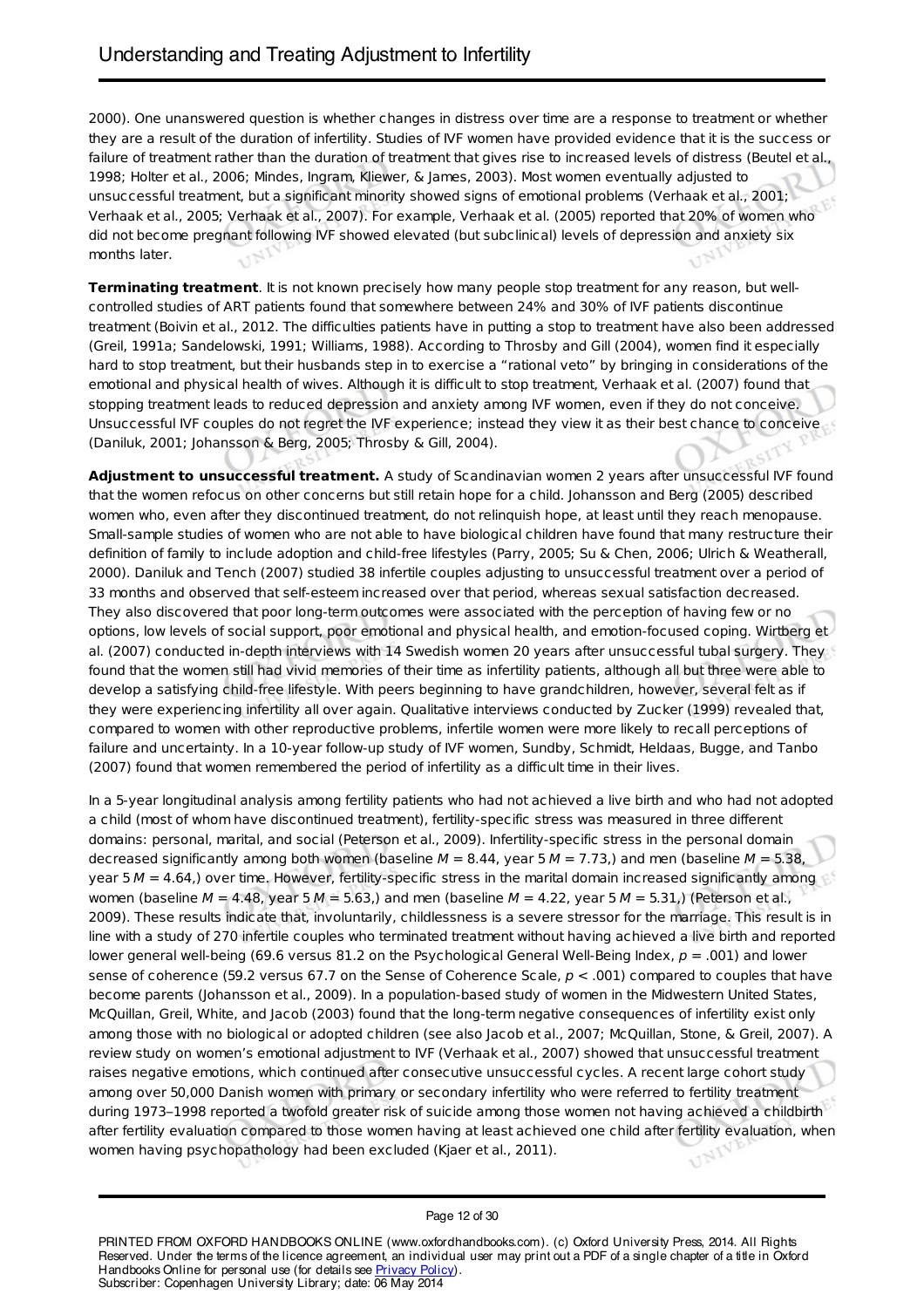# **Effects of Infertility and Treatment on Couples' Relationships**

Infertility and its treatment are stressors that put a heavy psychological strain on the couple's relationship. It is a challenge to face the fact that family formation is not as easy as one expected, and the couple is in a liminal situation as they wait for possible future parenthood. Studies measuring marital satisfaction among infertile couples have found that infertility leads to stress on marital and sexual relations (Greil, 1991a; Williams, 1997). However, at the same time, there exists the potential for infertility to strengthen the couple's relationship and bring the partners closer together (Freeman, Boxer, Rickels, Tureck, & Mastroianni, 1985; Greil, 1991a; Greil, 1997; Lalos, Lalos, Jacobssen, & Von Schoultz, 1985). Sydsjö and colleagues (Sydsjö, Skoog Svanberg, Lampic, Jablonowska, 2011; Sydsjö, Eckholm, Wadsby, Kjellberg, & Sydsjö, 2005) reported that among those couples not having achieved a child and who continued to stay together, the couples had good and stable relationships (as measured by the ENRICH marital inventory) over time; measurements were taken 1.5 years after the last treatment attempt and also around 20 years after treatment. Peterson et al. (2011) found, in a five-year follow-up study among a clinic sample of involuntary childless women and men, that more women compared to men reported high marital benefit (i.e., that involuntary childlessness brought the partners closer together and strengthened their relationship). Among men, 22% and 27%, respectively, reported high marital benefit (baseline and five-year follow-up); among women, the percentages were 28% and 30%. The use of meaning-based coping was significantly related to higher levels of marital benefit among men and women (Peterson et al., 2011).

V.

Several studies have reported that (temporary) sexual disorders resulting from infertility diagnosis and fertility treatment attempts are frequent (see review in Wischmann, 2010). Women in infertile couples are likely to have difficulties with arousal, whereas the men are affected more by premature ejaculation than by erectile dysfunction (Khademi, Alleyassin, Amini, & Ghaemi, 2008). Regarding the long-term impact of infertility on sex life, there are both studies showing no differences in sexual satisfaction (e.g., Sydsjö et al., 2005 and other studies showing lifelong negative impact of involuntarily childlessness on sex life (Slade, Emery, & Lieberman, 1997).

Given that infertility treatment is demanding and stressful, it is reasonable to suspect that infertile couples who seek fertility treatment and decide to continue treatment may have particularly strong relationships, because those with weak relationships might not decide to embark on fertility treatment. Thus, when studies report many fertility patients having high marital benefit and good and stable relationships over time among those couples staying together, this may reflect selection effects. It may be that couples with particularly strong relationships are those who have the psychosocial resources that enable them to pursue and endure treatment. It may also be that couples with stronger relationships are more likely to be able to endure the rigors of participating in long-term longitudinal cohort studies involving several waves of responding to questionnaires and interviews. Pinborg, Loft, Schmidt, and Nyboe Andersen (2003) showed, in a study of divorce rates among parents of three- and four-yearold twins, that the divorce rate for parents who spontaneously conceived was double that of parents who conceived after ART treatment (13% versus 6%). It may be that this finding can be explained by the idea that couples strong enough to withstand the stresses of infertility are a select group with especially strong relationships.

# **Pregnancy and Parenting after Infertility**

Achieving pregnancy does not necessarily restore "normalcy" to the lives of the infertile. Eugster and Vingerhoets (1999) concluded from a literature review that pregnancy after IVF is more stressful than for people without fertility problems (see also Bevilacqua, Barad, Youchah, & Witt, 2000). Similarly, McMahon (1999) concluded that women who become pregnant after IVF experience more anxiety about the outcome of the pregnancy than women who conceived without assistance and that they are, therefore, slower to acknowledge the pregnant state, to prepare for pregnancy by reading and attending childbirth classes, and to engage in "nesting behaviors," such as preparing the nursery. A literature review of studies of adjustment to pregnancy and parenthood after assisted reproduction (Hammarberg, Fisher, & Wynter, 2008) found that, although there is some evidence that ART women experience higher levels of anxiety during pregnancy than women who conceived without assistance, there is no evidence of differences in levels of depression. The same study found that it is not yet possible to draw clear conclusions about the effects of infertility on antenatal self-regard or emotional adjustment to pregnancy. Shreffler, McQuillan, and Greil (2011) found that women with a history of infertility displayed more fertility-specific distress following a pregnancy loss than women without a history of infertility.

Although pregnancy may be more problematic for the infertile, there is no evidence of parenting differences after

Page 13 of 30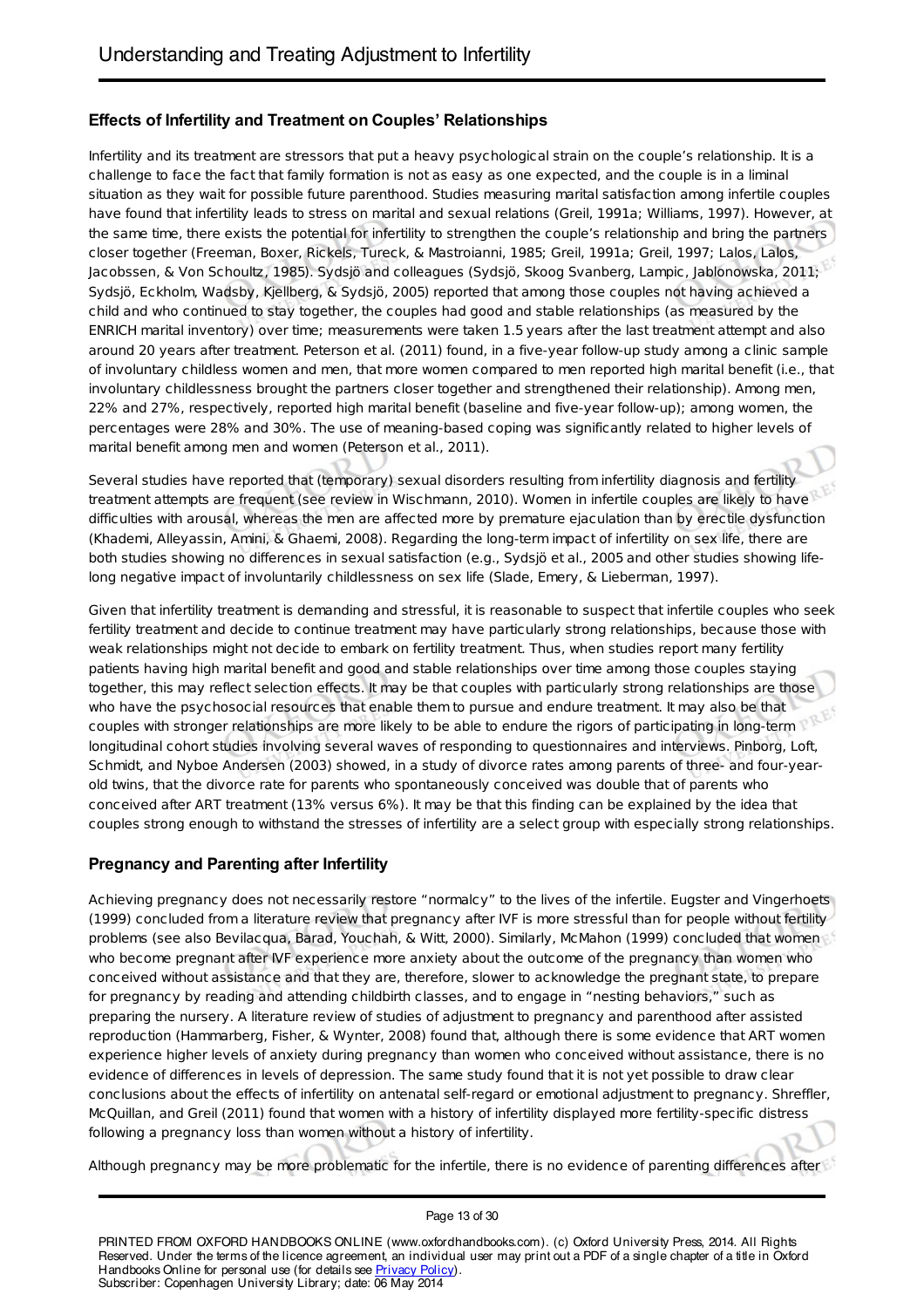infertility. Letherby (1999) stated that infertile women who have given birth through ART report feelings of anxiety and guilt as well as an obligation to be perfect mothers. On the other hand, Hjelmstedt et al. (2004) reported that, at 6-months postpartum, successful infertility patients believed they had left infertility behind them. Ulrich and Weatherall (2000) observed that infertile women who eventually give birth discover that motherhood presented more challenges than they had expected, but that there is no evidence that this finding is unique to infertile couples. Distress levels for ever-infertile mothers, whether they have biological or adopted children, are not significantly different from those found among the fertile (Abbey, 2000; Golombok et al., 2002; Hammarberg et al., 2008; Pearlman, 2011). For example, Flykt et al. (2009) determined, on the basis of a study of 745 Finnish couples, that parenting among couples who had children after receiving infertility treatment is not associated with higher levels of stress than parenting among those who conceived spontaneously. In a study of 176 women who adopted, used ART, or pursued surrogacy, van den Akker (2004) found that women with children reported a higher quality of life than childless women, regardless of the process by which they obtained children. Parents who had children following infertility perceive that infertility has led them to have stronger feelings for children, to have greater tolerance for the difficulties of parenting, and to be more grateful than they otherwise would have been (Hjelmstedt et al. 2004; Sundby et al., 2007). Men stated that infertility had made them emotionally closer to their children than they would otherwise have been.

Eugster and Vingerhoets (1999) found no differences in parenting between parents who have conceived through IVF and other parents. In their literature review, Hammarberg et al. (2008) concluded that there are no significant differences in parent-child relationships between parents who have become pregnant after infertility and those who have conceived without assistance. In a multination study of families with a child between the ages of 4 and 8, Golombok et al. (1996) found that the quality of parenting was actually superior among parents who had conceived via MAR than it was for parents who had conceived without assistance. A follow-up study conducted when the same children were 11 and 12 years of age confirmed the earlier findings (Golombok et al., 2002). To summarize the findings on pregnancy and parenting, we can say that, although pregnancy may be especially stressful for the infertile, there do not appear to be any long-term negative consequences for either previously infertile parents or<br>their children.<br>Int their children.

#### **Interventions**

# **Therapeutic Interventions**

Over the past several decades, clinicians, researchers, regulatory bodies, and infertile couples themselves have called for the provision of counseling services for infertile couples (Boivin, 2003). Although there is a general agreement about the need for psychological interventions to treat infertility distress, a recent review of this literature revealed a significant gap between the number of studies recommending specific interventions (94%) and those evaluating treatment effectiveness (6%) (Boivin, 2006). Thus, there remains a lack of outcome studies examining the effectiveness of psychosocial interventions used to treat infertility distress. As a result, there have been calls for increased studies examining the link between psychological interventions and distress for men and women experiencing infertility to support the emerging knowledge base (Boivin, 2006).

Outcome studies examining the effectiveness of therapy for infertile couples have typically focused on psychological interventions and their impact in (a) reducing negative emotional states, and (b) improving pregnancy rates. Although some studies have found a link between psychotherapy interventions and increased pregnancy rates, literature reviews and meta-analyses have concluded that a direct causal relation between these variables remains unclear and cannot be made at this time (Boivin, 2003; Domar, Clapp, Slawsky, Dusek, et al. 2000; de Liz & Strauss, 2005). However, the debate remains contested, as a 2009 meta-analysis found that psychological interventions improved some patients chances of becoming pregnant (Hammerli, Znoj, & Barth, 2009), whereas a 2011 review on this topic found opposite results and proposed that such claims cannot be made due to methodological flaws and statistical problems in the majority of studies examining this issue (Morreale, Balon, Tancer, & Diamond, 2011). Such methodological flaws include the frequent use of not-yet validated infertilityspecific questionnaires, inconsistent definitions of live-birth delivery outcomes, variability in the reports of number of embryos transferred among patients, and a lack of data on past psychiatric history and the impact of psychiatric medications on pregnancy rates and outcomes. For the purposes of this chapter, we limit our review to therapeutic interventions at reducing the negative emotional states associated with infertility.

#### Page 14 of 30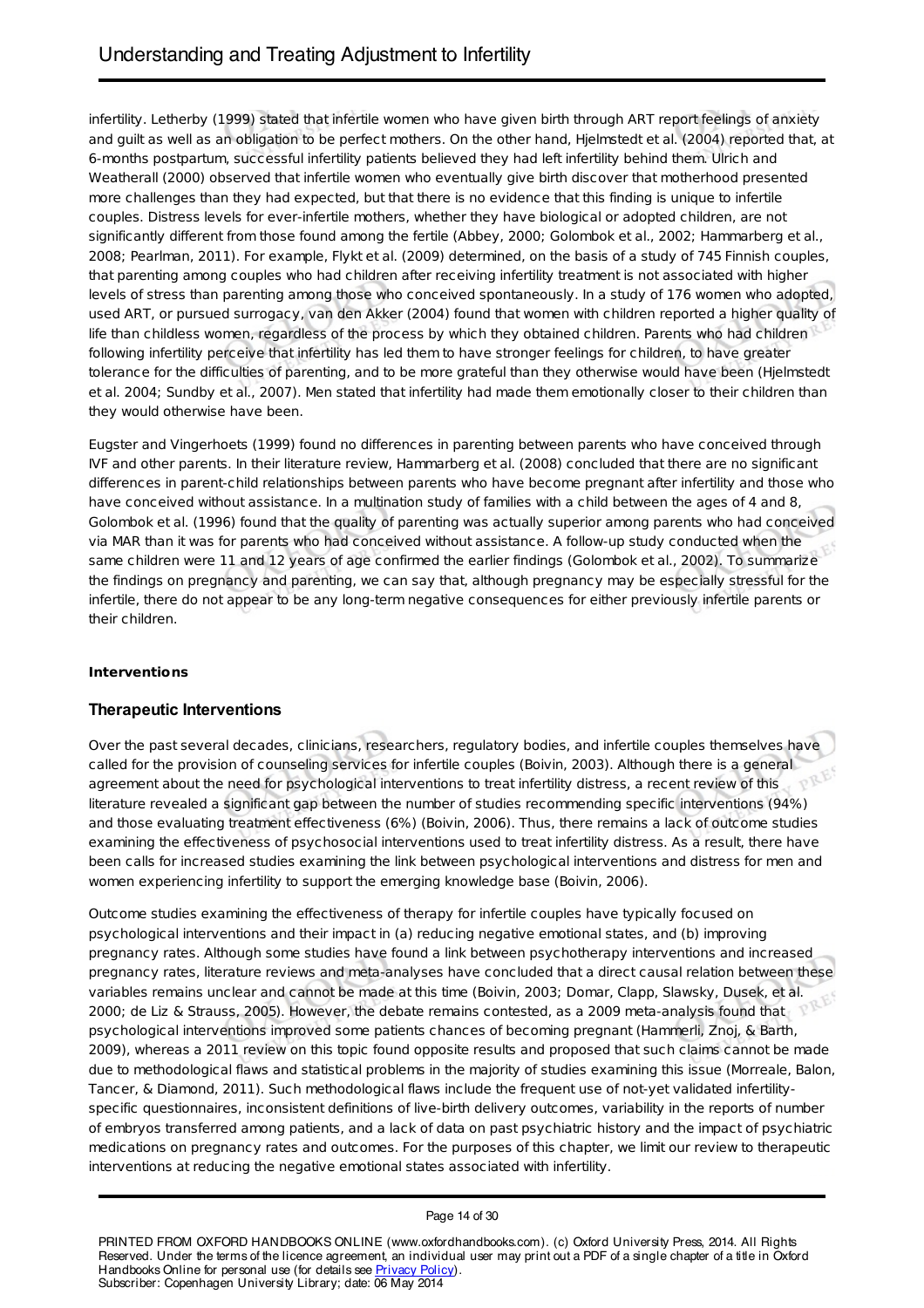One of the earliest studies examining the effectiveness of psychological interventions in treating the emotional aspects of infertility was conducted by Domar, Seibel, and Benson (1990). The study followed 54 women who participated in the Mind/Body Program for Infertility—a 10 week behavioral treatment program. Participants were trained in therapeutic interventions such as relaxation training, exercise, stress management training, group support, and cognitive behavioral exercises. Results indicated a significant decrease in depression, anxiety, and fatigue among all the participants following the 10-week program, and they set the stage for controlled studies to confirm the preliminary results of their initial study (Domar et al., 1990). In 2003, a review of 25 outcome studies using psychosocial interventions to reduce infertility distress found that psychological interventions are effective in reducing negative affect (Boivin, 2003). A more recent meta-analysis examining the effectiveness of group and individual/couple therapies in 22 outcome studies concluded that psychotherapeutic interventions are effective in reducing infertility stress, depression, and anxiety symptoms with individuals and couples, with effect sizes of 0.17 for individual/couple therapy and 0.36 for group therapy (de Liz & Strauss, 2005).

Studies examining group psychotherapies to treat infertility distress have found favorable results. Domar, Clapp, Slawsky, Kessel, et al. (2000) studied 184 infertile women who had been trying to conceive for 1–2 years and randomly assigned participants to one of three groups: a cognitive-behavioral group (CBT), a support group, or a routine-care control group. Participants in the CBT group attended 10 sessions of therapy, and all participants completed a variety of psychological measures at intake, 6 months, and 12 months. Interventions in the CBT group included relaxation-response training, cognitive restructuring, emotional expression, and education regarding nutrition and exercise relative to infertility. Participants in the support group discussed the impact of infertility on self-esteem, marriage, family and friends, spirituality, and occupation. Results showed that at 6 months, women in the CBT and support group showed significant improvement, and participants in the control group worsened on ratings of stress management skills, anxiety, marital distress, and mood disturbances. Women in the CBT group also reported lower marital distress scores ( $M = 16.6$ , F[1, 175] = 4.27,  $p = .04$ ), whereas women in the control group showed increased psychological distress over time. In addition, participants in the CBT group had continued improvement at one year follow-up by reporting lower depression scores on the HRSD when compared to the support group ( $M = 1.4$ , F[2, 16] = 6.13,  $p = .011$ ), and higher reports compared to the control group on the Health Promoting Lifestyle Profile scales of Stress Management Skills ( $M = 2.9$ ,  $F[2, 16] = 4.2$ ,  $p = .034$ ), and Interpersonal Support ( $M = 2.9$ ,  $F[2, 16] = 4.64$ ,  $p = .026$ ) (Domar, Clapp, Slawsby, Kessel, et al., 2000).

Studies have also been conducted comparing CBT to pharmacotherapy. A randomized control trial comparing these two treatments found that, although both treatments were efficacious, CBT was superior to pharmacotherapy alone in reducing depression and anxiety in women diagnosed with infertility (Faramarzi et al., 2008). In the study, 89 mild to moderately depressed infertile women were split randomly into three groups: CBT, antidepressant therapy, and a control group. Participants in the CBT group received 10 sessions of group therapy. Interventions included patient education regarding infertility, relaxation training, and cognitive restructuring (i.e., identification and challenging of core dysfunctional and irrational beliefs underlying the automatic thoughts regarding infertility). Participants in the antidepressant group received 20 mg of fluoxetine daily for 90 days. Participants in the control group did not receive any intervention and completed questionnaires at the beginning of the study and 3 months after the initial interviews. Results indicated a resolution of depression in 50% of the participants who were administered fluoxetine, 79% of the participants in the CBT group, and 10% of the participants in the control group. There was also a significant decrease in anxiety in the CBT group compared to the fluoxetine and control group, but the decrease of anxiety in the fluoxetine group was no more than in the control group.

Studies have also examined educational programs aimed at skill building in couples experiencing infertility, as well as various types of coping strategies in reducing infertility distress. Schmidt, Tjornhoj-Thomsen, Boivin, and Nyboe Andersen (2005) conducted a study examining the impact of patient education, communication, and stress management for infertile couples. Thirty-seven couples attended a six-week workshop where they received education and training in communication strategies and stress management. The couples were compared to a control group of couples in fertility treatment who did not receive the intervention, but who completed questionnaires regarding the topics. Women in the study reported an increase in marital benefit following the intervention. Furthermore, more women started talking to their close family and close friends about the fertility treatment and about the emotional consequences of treatment compared to those who stopped talking about these topics. In contrast, more women had stopped talking with close colleagues about infertility and its treatment. More men started talking with their close family about their emotions related to infertility, and more men had stopped

#### Page 15 of 30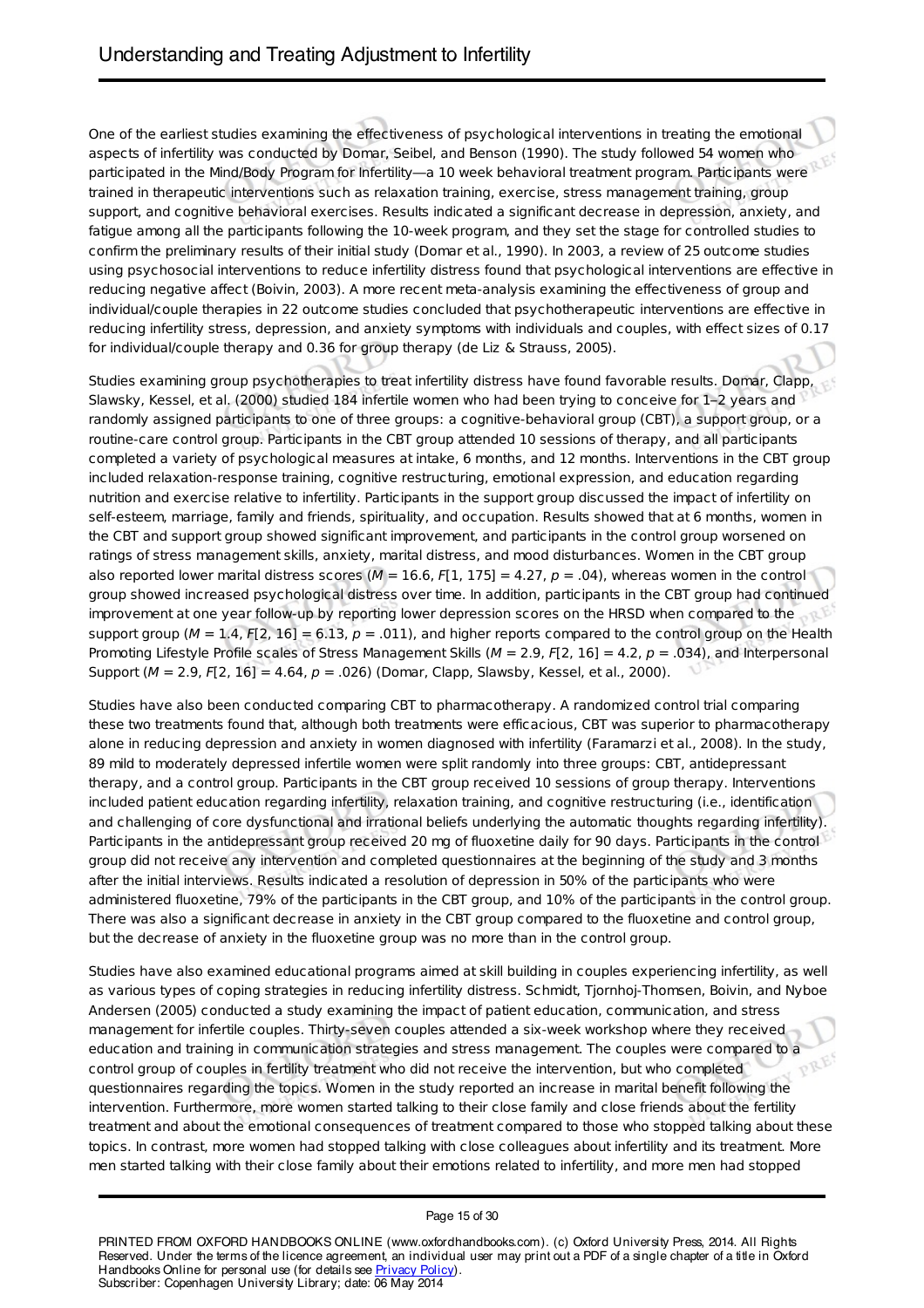talking to close family about the reason for being childless, the emotions related to treatment and their future plans for having children. McQueeney, Stanton, and Sigmon (1997) examined emotion-focused coping versus problemfocused coping in a study with 29 women who had been trying to conceive for almost four years. Participants were assigned to six sessions of training in problem-focused coping, emotion-focused coping, or to a no-treatment control condition. Results revealed that, at one month follow-up, the emotion-focused group was significantly less depression as measured by the BDI than those in the control group ( $M = 6.1$  versus  $M = 14.4$ ;  $F[1, 25] = 7.31$ ,  $p <$ .05). Furthermore, the emotion-focused group reported higher infertility-specific well-being that the control group (M  $= 69.7$  vs. 48.4;  $F [1, 25] = 7.49$ ,  $p < .05$ ).

Mindfulness-based therapeutic interventions have received increasing attention over the past several years and are becoming more plentiful in the health psychology and general treatment outcome literature (Hayes, Luoma, Bond, Masuda, & Lillis, 2006). These interventions have been anecdotally recommended as a way to cope with infertility stress (Domar, 2002). However, there is a paucity of empirical studies testing whether mindfulness-based therapies reduce infertility distress. Mindfulness-based therapeutic interventions have been found to effectively reduce depression, anxiety, and distress in patients diagnosed with cancer and arthritis (Foley, Baillie, Huxter, Price, & Sinclair, 2010; Zautra et al., 2008), and outcomes studies using mindfulness-based interventions in the infertility literature base may prove valuable. A recently published case study found that Acceptance and Commitment Therapy (ACT)—an experiential mindfulness-based behavior therapy—may work to reduce stress across several infertility related domains (Peterson & Eifert, 2011). The case study found that a mindfulness-based treatment was linked to a significant decrease in depression and psychological distress in a woman undergoing IVF treatments, and it even found decreases in depression immediately following an IVF treatment failure—an important finding because individuals typically experience increased depression following IVF treatment failure (Olivius, Friden, Borg, & Bergh, 2004). The results of this preliminary case study show promise; however, larger, controlled studies are needed to examine the impact of mindfulness-based coping strategies on infertility distress.

# **Clinical Implications**

Infertility counseling has now emerged as a specialized form of treatment that requires professional expertise, training, and qualifications (Van den Broeck et al., 2010). Given the increasing need for therapeutic interventions to treat infertility stress, and given the emerging outcome literature showing that psychological interventions are effective in reducing infertility stress, it is incumbent on mental health and medical professionals to work together to provide the best patient care possible.

New emerging models for infertility counseling aim to create interdisciplinary networks of mental health and medical professionals in order to comprehensively address the emotional and physical stresses of infertility (Van den Broeck et al., 2010). If such networks are created and utilized correctly, the contributing parties benefit by providing well-balanced, comprehensive care to the patients. Recommendations for the development of collaborative relationships include clarifying the division of labor between medical and mental health professionals concerning different stages of the counseling process, developing an understanding of when and how to refer individuals and couples to an infertility counselor, and encouraging counseling for infertility stress as well as specific medical interventions such as third party reproduction.

In addition to developing collaborative professional networks, clinicians should educate themselves regarding the basic therapeutic approaches and interventions for men and women experiencing infertility. This basic education can begin by consulting Covington and Burns' (2006) comprehensive guide to infertility counseling, which provides an in-depth exploration of infertility-related topics including assessment, treatment, medical issues, and modalities of counseling including individual, couple, and group therapies. Counselors should also consider various frameworks when planning therapeutic interventions including biopsychosocial perspectives, developmental frameworks, and cognitive-behavioral therapies (Gerrity, 2001; Newton, 2006; Stark, Keathley, & Nelson, 2011; Watkins & Baldo, 2004).

Several other clinical implications should be noted when working with individuals and couples experiencing infertility. First, counselors must avoid minimizing the stressful nature of the infertility experience (Peterson, Gold, & Feingold, 2007). By having an incomplete knowledge of the typical psychological reactions to infertility, inexperienced clinicians may be prone to discount the severity of emotional and psychological pain the client is experiencing. In addition, it is essential that counselors validate the clients' full range of emotional experiences

#### Page 16 of 30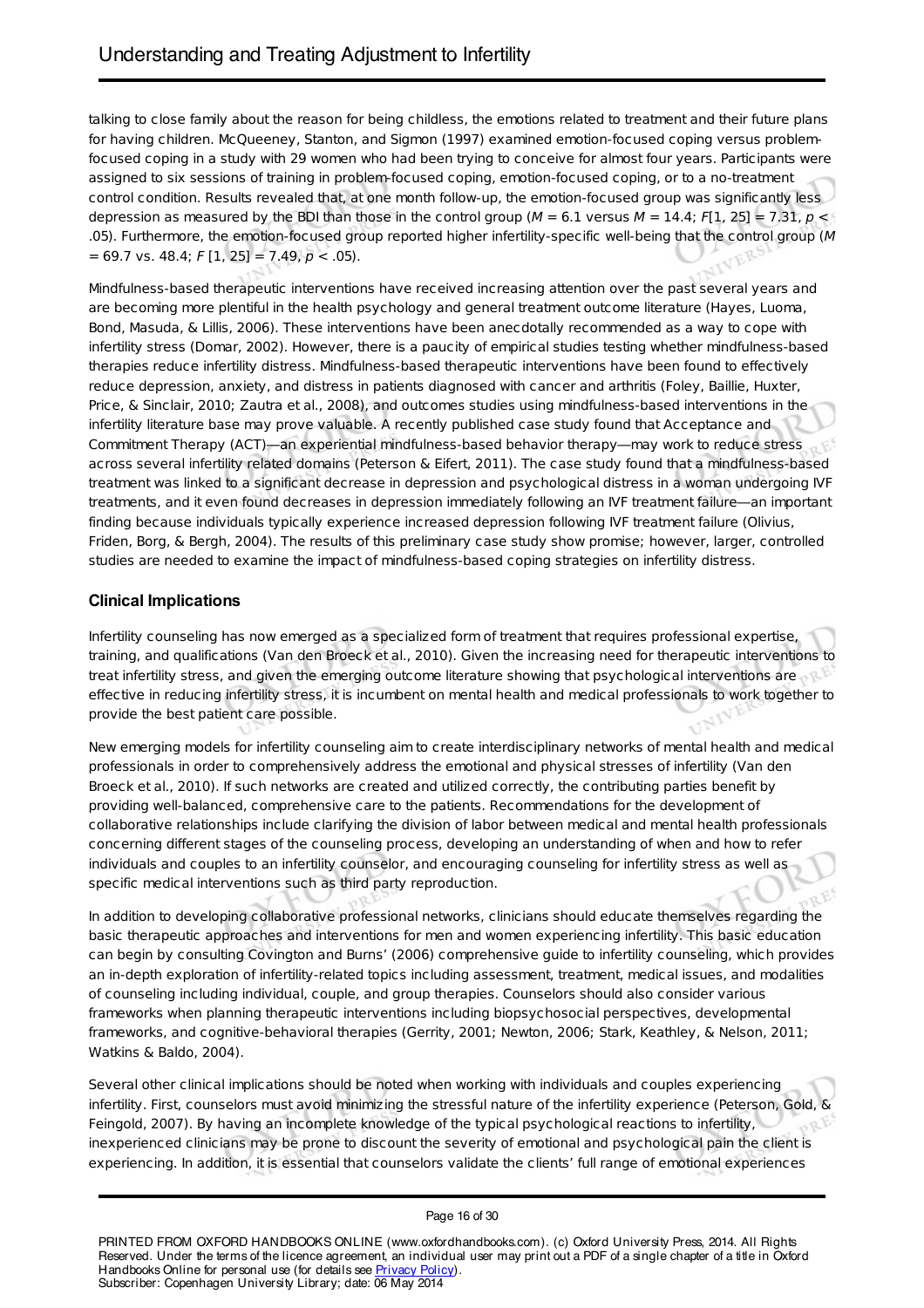(e.g., sadness, guilt, anger, loneliness, fear) and normalize them as common to the experience of infertility (Stammer, Wischmann, & Verres, 2002).

Infertility counseling can be conducted using individual, couple, or group modalities (Van den Broeck et al., 2010). Basic counseling interventions include improving couple communication, normalizing crises and negative emotions, externalizing infertility, and allowing sorrow in the counseling process (Stammer et al., 2002). These interventions commonly lead to grief work as couples acknowledge the severity of their loss and begin to consider the possibility that they may not become biological parents. This is an important step for couples, as infertility represents an invisible loss and couples often fail to receive the same degree of social support as people dealing with more obvious losses including the death of a loved one (Peterson et al., 2007). Counselors can help individuals and couples successfully move through the stages of grief with the ultimate goal of helping couples to accept their experience and the struggles they have overcome. If acceptance is achieved, couples can regain a sense of identity and can begin to once again move forward with their lives (Peterson & Eifert, 2011). As part of this process, counselors may need to help facilitate couples' discussions about when to stop treatments (Savitz-Smith, 2003).

Clinicians must also consider the importance of cultural issues relating to infertility. For individuals coming from cultures in which childbearing defines a woman's worth and childlessness is shunned, infertility may be a subject that is not easily discussed with others (Bos, van Balen, & Visser, 2005). Although studies that examine the relation between culture and emotional response to infertility can be a great resource for clinicians, research in this area has begun only recently, and it needs to be expanded greatly (Hynie & Hammer Burns, 2006). Counselors should identify and discuss the manner in which a couple's cultural backgrounds and cultural patterns impact their reactions to the infertility experience.

# **Conclusions and Future Directions**

The publication of scholarly research on the infertility experience has grown in the past 10 years. Scholars continue to explore the extent to which infertility is a source of psychological distress, and they continue to accumulate evidence about the importance of gender for the experience of infertility. New trends are evident as well. More attention is now being devoted to the investigation of the long-term consequences of infertility. It is also possible to discern some movement toward an increased emphasis on the study of the dialectical association between infertility and stress and on the assessment of the effectiveness of psychological interventions. Some methodological weaknesses persist, but there is also progress. There is increased recognition of the importance of studying couples and of learning more about the male experience of infertility. There is a growing recognition that reliance on small, nonrepresentative, clinic-based samples of treatment seekers is a problem, and researchers<br>have begun to address these issues. have begun to address these issues. 

Given the prevalence of infertility and the fact that the numbers of individuals and couples seeking infertility treatments are increasing, it is essential that mental health professionals understand the emotional challenges faced by this population. Mental health and medical professionals should work together to provide a comprehensive health-care delivery model for couples experiencing infertility. New emerging models, which create interdisciplinary collaborative networks, can assist in this process. Infertility counselors should become aware of the many interventions they can use to improve patient care including improving couple communication, allowing for the expression of sorrow and grief, and working toward acceptance of a couple's situation. Counselors who follow these recommendations will be better able to provide couples the full range of support they need when dealing with the stresses of the infertility experience.

Future research should pay more attention to the social context surrounding the experience of infertility. We need to learn more about the ways in which psychological distress among the infertile is affected by access to resources, access to treatment, couples' social relationships, and other contextual variables. It would be especially useful to have more studies that treat the couple, rather than the individual as the unit of analysis. There is also a need for more studies of nontreatment seekers in order to allow us to generalize to a wider group of individuals and to distinguish the psychological consequences of infertility from the psychological consequences of treatment. More long-term longitudinal studies would provide knowledge of adjustment to infertility throughout the life course. Finally, careful studies of the effectiveness of interventions would aid in helping infertile couples cope

#### Page 17 of 30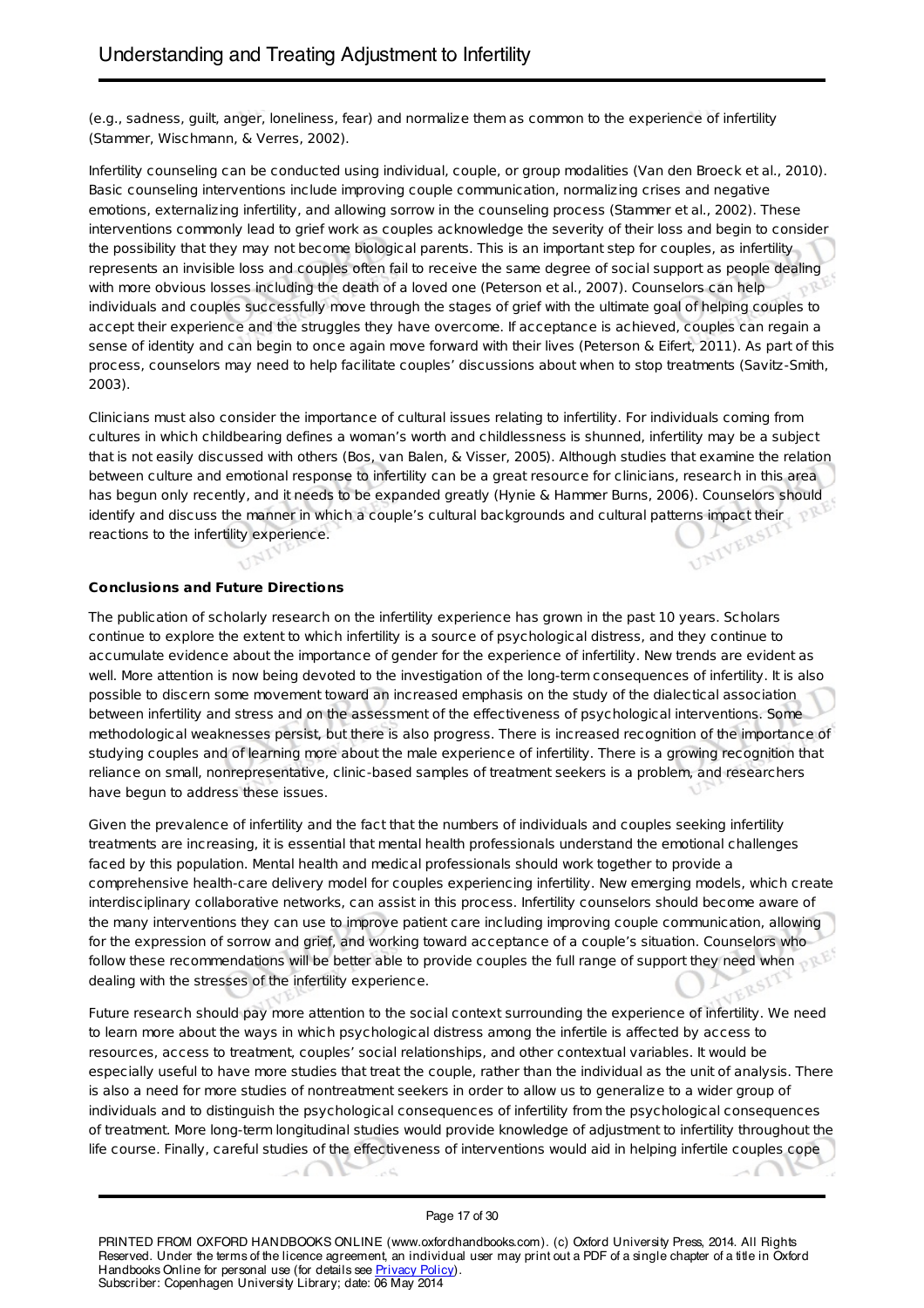with a stressful situation

# **References**

Abbey, A. (2000). Adjusting to infertility. In J. D. Harvey & E. D. Miller (Eds.), Loss and trauma: General and close relationship perspectives (pp. 331–344). Ann Arbor, MI: Edwards Brothers.

Abbey, A., Halman, L. J., & Andrews, F. M. (1992). Psychosocial, treatment, and demographic predictors of the stress associated with infertility. Fertility and Sterility, 57, 122–128.

Amir, M., Horesh, N., & Lin-Stein, T. (1999). Infertility and adjustment in women: The effects of attachment style and social support. Journal of Clinical Psychology in Medical Settings, 6, 463–479.

Anderheim, L., Holter, H., Bergh, C., & Möller, A. (2005). Does psychological stress affect the outcome of in vitro fertilization? Human Reproduction, 20, 2969–2975.

Anderson, K. M., Sharp, M., Rattray, A., & Irvine, D. S. (2003). Distress and concerns in couples referred to a specialist infertility clinic. Journal of Psychosomatic Research, 54, 353–355.

Andrews, F. M., Abbey, A., & Halman, L. J. (1992). Is infertility problem stress different? The dynamics of stress in fertile and infertile couples. Fertility and Sterility, 57, 1247–1253.

Baluch, B., Nasseri, M., & Aghssa, M. M. (1998). Psychological and social aspects of male infertility in a male dominated society. Journal of Social and Evolutionary Systems, 21, 113–120.

Bayley, T. M., Slade, P., & Lashen, H. (2009). Relationship between attachment, appraisal, coping, and adjustment in men and women experiencing infertility concerns. Human Reproduction, 24, 2827–2837.

Becker, G. (2000). The elusive embryo: How women and men approach new reproductive technologies. Berkeley: University of California Press.

Becker, G., Castrillo, M., Jackson, R., & Nachtigall, R. D. (2005). Infertility among low-income Latinos. Fertility and Sterility, 85, 882–887.

Becker G., & Nachtigall, R. D. (1991). Ambiguous responsibility in the doctor-patient relationship: The case of infertility. Social Science & Medicine, 32, 877–885.

Becker, G., & Nachtigall, R. D. (1992). Eager for medicalisation: The social production of infertility as a disease. Sociology of Health and Illness, 14, 456–471.

Becker G., & Nachtigall R. D. (1994). "Born to be a mother": The cultural construction of risk in infertility treatment in the U.S. Social Science & Medicine, 39, 507–518.

Bell, A.V. (2009). "It's way out of my league": Black women's experiences of medicalized infertility. Gender and Society 23, 688–709.

Bell, A. V. (2010). Beyond (financial) accessibility: Inequalities within the medicalisation of infertility. Sociology of Health & Illness 32, 631–646.

Benyamini, Y., Gefen-Bardarian, Y., Gozlan, M., Tabiv, G., Shiloh, S., & Kokia, E. (2008). Coping specificity: The case of women coping with infertility treatments. Psychology & Health, 23, 221–241.

Berg B. J., Wilson J. F., & Weingartner P. J. (1991). Psychological sequelae of infertility treatment: The role of gender and sex role identification. Social Science & Medicine, 33, 1071–1080.

Beutel, M., Kupfer, J., Kirchmeyer, P., Kehde, S., Kohn, F. M., Schroeder-Printzen, I.,… Weidner, W. (1998). Treatment-related stresses and depression in couples undergoing assisted reproductive treatment by IVF or ICSI. Andrologia, 31, 27–35.

Page 18 of 30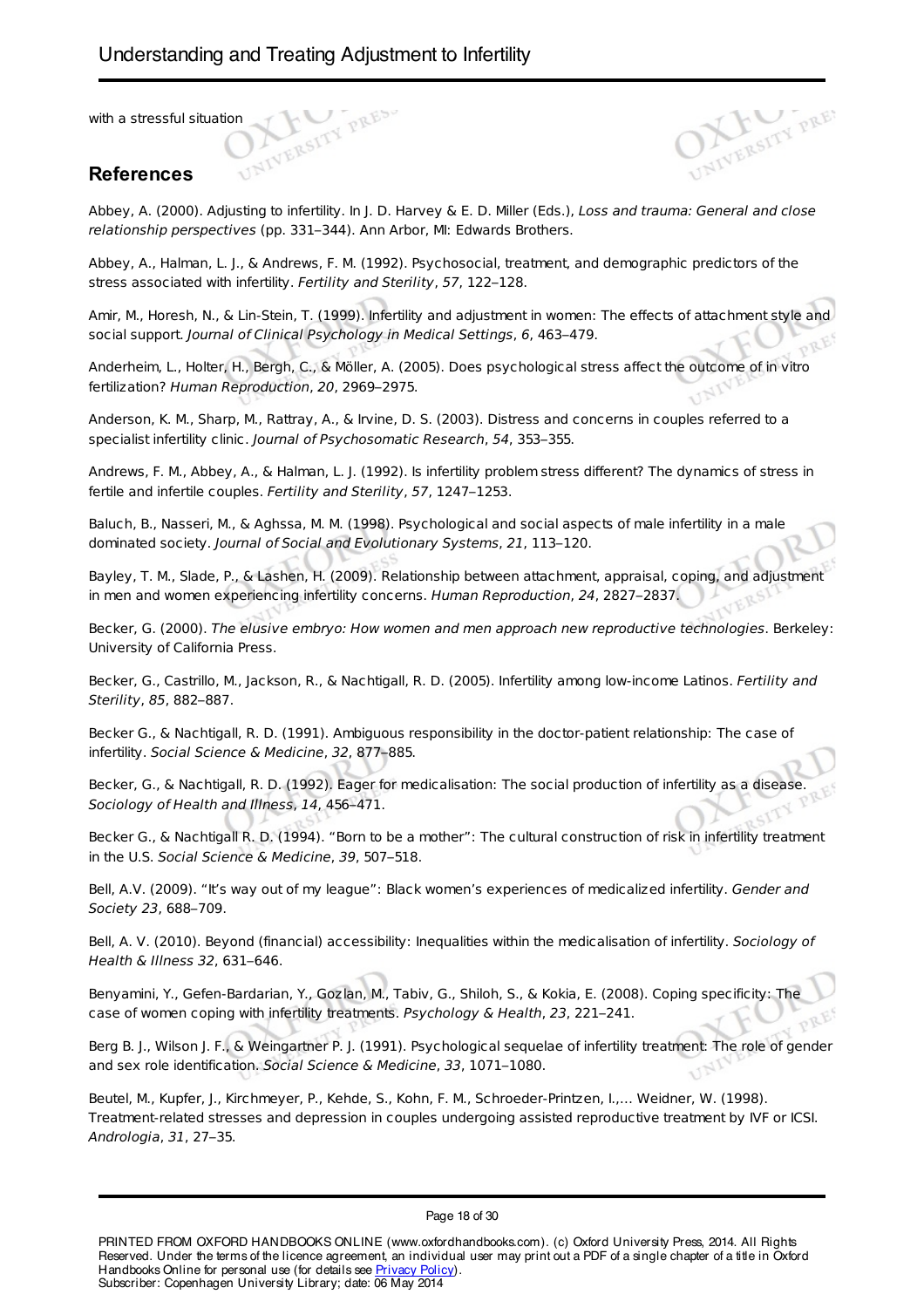Bevilacqua, K., Barad, D., Youchah, J., & Witt, B. (2000). Is affect associated with infertility treatment outcome? Fertility and Sterility, 73, 648–649.

Boivin, J. (2003). A review of psychosocial interventions in infertility. Social Science & Medicine, 57, 2325–2341.

Boivin, J. (2006). Evidence-based approaches to infertility counseling. In S. N. Covington & L. H. Burns (Eds.), Infertility counseling: A comprehensive handbook for clinicians (2nd ed., pp. 117–128). New York: Cambridge University Press.

Boivin, J., Bunting, L., Collins, J. A., & Nygren, K. (2007). An international estimate of infertility prevalence and treatment-seeking: potential need and demand for infertility medical care. Human Reproduction, 22, 1506–1512.

Boivin, J., Domar, A. D., Shapiro, D. B., Wischmann, T. H. Fauser, B. C. J. M., & Verhaak, C. (2012). Tackling burden in ART: an integrated approach for medical staff. Human Reproduction, 27, 941–950.

Boivin, J., Sanders, K., & Schmidt, L. (2006). Age and social position moderate the effect of stress on fertility. Evolution and Social Behavior, 27, 345–356.

Boivin, J., Griffiths, E., & Venetis, C. A. (2011). Emotional distress in infertile women and failure of assisted reproductive technologies: meta-analysis of prospective psychosocial studies. British Medical Journal, 342, d223 doi:10.1136/bmj.d223

Boivin, J., & Schmidt, L. (2005). Infertility-related stress in men and women predicts treatment outcome 1 year later. Fertility and Sterility, 83, 1745–1752.

Bos, H., van Balen., F., & Visser, A. (2005). Social and cultural factors in fertility and childlessness. Patient Education and Counseling, 59, 223–225.

Brothers, S. C. and Maddux, J. E. (2003). The goal of biological parenthood and emotional distress from infertility: Linking parenthood to happiness. Journal of Applied Social Psychology, 33, 248–262.

Carmeli, Y. S., & Birenbaum-Carmeli D. (1994). The predicament of masculinity: Towards understanding the male experience of infertility treatments. Sex Roles, 30, 663–677.

Chandra, A., & Stephen, E. H. (2010). Infertility service use among U.S. women: 1995 and 2002. Fertility and Sterility, 93, 725–736.

Chiba, H., Mori, E., Morioka, Y., Kashiwakura, M., Nadaoka, T., Saito, H., & Hiroi, M. (1997). Stress of female infertility: Relations to length of treatment. Gynecologic and Obstetric Investigation, 43, 171–177.

Clarke, L. H., Martin-Matthews, A. & Matthews, R. (2006) The continuity and discontinuity of the embodied self in infertility, The Canadian Review of Sociology and Anthropology/La Revue Canadienne de Sociologie et d'Anthropologie, 43, 95–113.

Covington, S. D., & Burns, L. H. (Eds.). (2006). Infertility counseling: a comprehensive handbook for clinicians (2nd ed.). New York: Cambridge University Press.

Daniluk, J. C. (2001). Reconstructing their lives: A longitudinal, qualitative analysis of the transition to biological childlessness for infertile couples. Journal of Counseling and Development, 79, 439–449.

Daniluk, J. C., & Tench, E. (2007). Long-term adjustment of infertile couples following unsuccessful medical intervention. Journal of Counseling and Development, 85, 89–100.

De Liz, T. M., & Strauss, B. (2005). Differential efficacy of group and individual/ couple psychotherapy with infertile patients. Human Reproduction, 20, 1324–1332.

de Mouzon, J., Goossens, V., Bhattacharya, S., Castilla, J. A., Ferraretti, A. P., Korsak, V. … Nyboe Andersen, A. (2010). Assisted reproductive technology in Europe, 2006: Results generated from European registers by ESHRE. Human Reproduction, 25, 1851–1862.

Page 19 of 30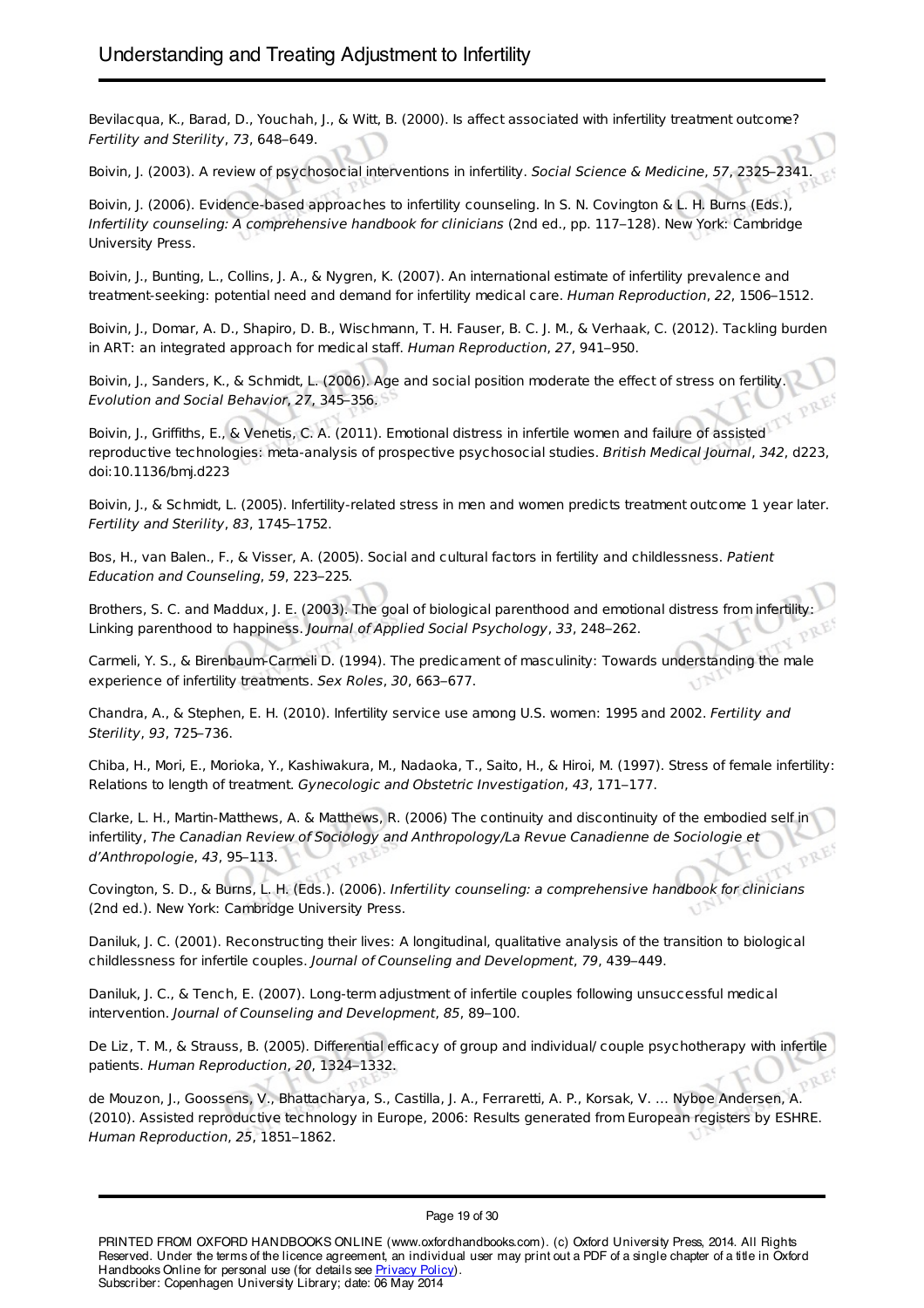Dhillon, R., Cumming, C. E., & Cumming, D. C. (2000). Psychological well-being and coping patterns in infertile men. Fertility and Sterility, 74, 702–706

Domar, A. (2002). Conquering infertility: Dr. Alice Domar's guide to enhancing fertility and coping with infertility. New York: Viking Penguin.

Domar, A. D., Clapp, D., Slawsby, E. A., Dusek, K., Kessel, B., & Freizinger, M. (2000). Impact of group psychological interventions on pregnancy rates in infertile women. Fertility and Sterility, 73, 805–812.

Domar, A. D., Clapp, D., Slawsby, E., Kessel, B., Orav, J., & Freizinger, M. (2000). The impact of group psychological interventions on distress in infertile women. Health Psychology, 19, 568–575.

Domar, A. D., Seibel, M. M., & Benson, H. (1990). The mind/body program for infertility: A new behavioral treatment approach for women with infertility. Fertility and Sterility, 53, 246–249.

Downey J., & McKinney M. (1992). The psychiatric status of women presenting for infertility evaluation. American Journal of Orthopsychiatry, 62, 196–205.

Drosdzol, A., & Skrzypulec, V. (2008). Quality of life and sexual functioning of Polish infertile couples. The European Journal of Contraception and Reproductive Health Care, 13, 271–281.

Dyer, S. J., Abrahams, N., Mokoena, N. E., & van der Spuy, Z. M. (2004). You are a man because you have children: Experiences, reproductive health knowledge and treatment seeking behaviour among men suffering from couple infertility in South Africa. Human Reproduction, 19, 960–967.

Edelmann, R. J., & Connolly, K. J. (1986). Psychological aspects of infertility. British Journal of Medical Psychology, 59 (Pt 3), 209–219.

Edelmann, R. J., & Connolly, K. J. (1998). Psychological state and psychological strain in relation to infertility. Journal of Community & Applied Social Psychology, 8, 303–311.

Edelmann, R. J., & Connolly, K. J. (2000). Gender differences in response to infertility and infertility investigations: Real or illusory? British Journal of Health Psychology, 5, 365–375.

Edelmann, R. J., Humphrey, M., & Owens, D. J. (1994). The meaning of parenthood and couples' reactions to male infertility. British Journal of Medical Psychology, 67, 291–299.

Eisenberg, M. L., Smith, J. F, Millstein, S. G, Nachtigall, R. D., Adler, N. E., Pasch, L. A., Katz, P. P., and the Infertility Outcome Program Project Group. (2010). Predictors of not pursuing infertility treatment after an infertility diagnosis; Examination of a prospective U. S. Cohort. Fertility and Sterility, 94, 2369–2371.

Epstein, Y. M., & Rosenberg, H. S. (2005). Depression in primary versus secondary infertility egg recipients. Fertility & Sterility, 83, 1882–1884.

Eugster, A., & Vingerhoets, A. J. J. M. (1999). Psychological aspects of in vitro fertilization: A review. Social Science & Medicine, 48, 575–589.

Exley, C. & Letherby, G. (2001). Managing a disrupted lifecourse: Issues of identity and emotion work. Health: An Interdisciplinary Journal for the Social Study of Health, Illness & Medicine, 5, 112–132.

Faramarzi, M., Alipor, A., Esmaelzadeh, S., Kheirkhah, F., Poladi, K., & Pash, H. (2008). Treatment of depression and anxiety in infertile women: Cognitive behavioral therapy versus fluoxetine. Journal of Affective Disorders, 108, 159–164.

Ferin, M. (1999). Clinical review 105: Stress and the reproductive cycle. Journal of Clinical Endocrinology and Metabolism, 84, 1768–1773.

Fido, A. & Zahid, M.A. (2004). Coping with infertility among Kuwaiti women: Cultural perspectives. International Journal of Social Psychiatry, 50, 294–300.

Page 20 of 30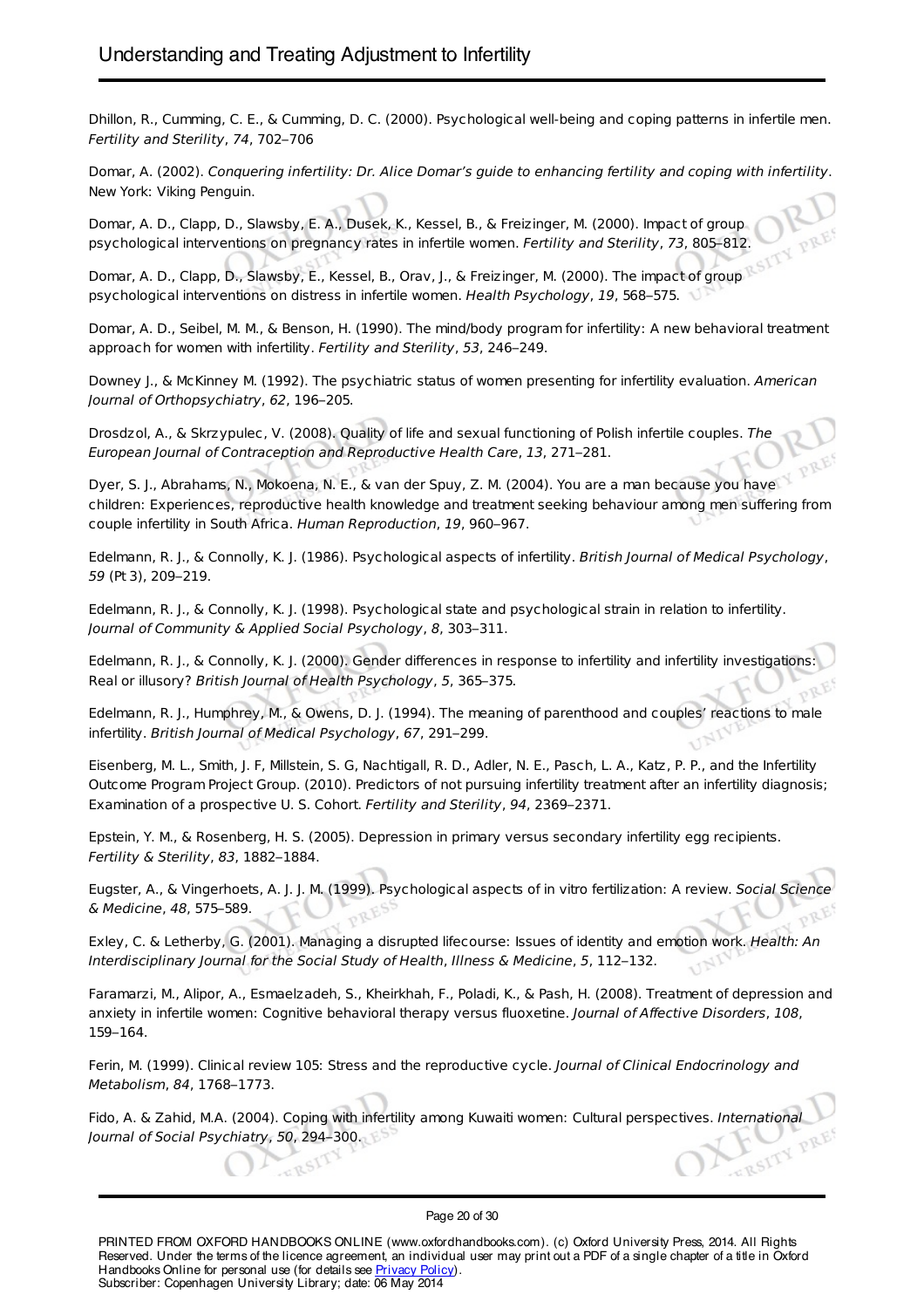Flykt, M., Lindblom, J., Punamaki, R. L., Poikkeus, P., Repokari, L., Unkila-Kallio, U., & Tulppala, M. (2009). Prenatal expectations in transition to parenthood: Former infertility and family dynamic considerations. Journal of Family Psychology, 23, 779–789.

Foley, E., Baillie, A., Huxter, M., Price, M., & Sinclair, E. (2010). Mindfulness-based cognitive therapy for individuals whose lives have been affected by cancer: A randomized controlled trial. Journal of Consulting and Clinical Psychology, 78, 72–79.

Folkvord, S., Odegaard, O. A., & Sundby, J. (2005). Male infertility in Zimbabwe. Patient Education and Counseling, 59, 239–243.

Franco, J. G., Jr., Baruffi, R. L. R., Mauri, A. L., Petersen, C. G., Felipe, V., & Garbellini, E. (2002). Psychological evaluation test for infertile couples. Journal of Assisted Reproduction and Genetics, 19, 269–273.

Freeman, E. W., Boxer, A. W., Rickels, K., Tureck, R., & Mastroianni, L. Jr. (1985). Psychological evaluation and support in a program of in vitro fertilization and embryo transfer. *Fertility & Sterility, 4,* 48–53.<br>Genesis, 30.1. The Bible, King James version. **http://www.princess.com/** 

Genesis, 30.1. The Bible, King James version. **http://www.hti.umich.edu/k/kvj**.

Gerrity, D. (2001). Five medical treatment stages of infertility: Implications for counselors. The Family Journal: Counseling and Therapy for Couples and Families, 9, 140–150.

Gibson, D. M., & Myers, J. E. (2002). The effects of social coping resources and growth-fostering relationships on infertility stress in women. Journal of Mental Health and Counseling, 24, 68–80.

Golombok, S., Brewaeys, A., Cook, A., Giavazzi, M. T., Guerra, D, Mantvani, A.,… Dexeus, S. (1996). The European study of assisted reproduction families. Human Reproduction, 17, 830–840.

Golombok, S., Brewaeys, A., Giavazzi, M. T., Guerra, D, MacCallum, & Rust, J. (2002). The European study of assisted reproduction families: the transition to adolescence. Human Reproduction, 17, 830–840.

Greil, A.L. (1991a). Not yet pregnant: Infertile couples in contemporary America. New Brunswick, NJ: Rutgers University Press.

Greil, A.L. (1991b). A secret stigma: The analogy between infertility and chronic illness and disability. Advances in Medical Sociology, 2, 17–38.

Greil, A. L. (1997). Infertility and psychological distress: A critical review of the literature. Social Science and Medicine, 45, 1679–1704.

Greil, A. L. (2002). Infertile bodies: Medicalization, metaphor, and agency. In M. C. Inhorn & F. van Balen (Eds.), Infertility around the globe: New thinking on childlessness, gender, and reproductive technologies: A view from the social sciences (pp. 101–118). Berkeley, CA: University of California Press.

Greil, A. L., Leitko, T. A., & Porter, K.L. (1988). Infertility: His and hers. Gender and Society, 2, 172–199.

Greil, A. L., Lowry, M., McQuillan, J., & Shreffler, K. M. (2011). Infertility treatment and fertility-specific distress: A longitudinal analysis of a population-based sample of U.S. women. Social Science & Medicine, 73, 87-94.

Greil, A. L., & McQuillan, J. (2004). Help-seeking patterns among subfecund women. Journal of Reproductive and Infant Psychology, 22, 305–319.

Greil, A. L., Porter, K.L., Leitko, T. L., & Riscilli, C. (1989). Why me?: Theodicies of infertile women and men. Sociology of Health and Illness, 11, 213–229.

Greil, A. L., Shreffler, K. M., Schmidt, L., & McQuillan, J. (2011). Variation in distress among women with infertility: Evidence from a population-based sample. Human Reproduction, 26, 2101–2112.

Greil, A. L., McQuillan, J., Johnson, K. M., Slauson-Blevins, K. S., & Shreffler, K. M. (2009). The hidden infertile: Infertile women without pregnancy intent in the United States. Fertility and Sterility, 93, 2080–2083.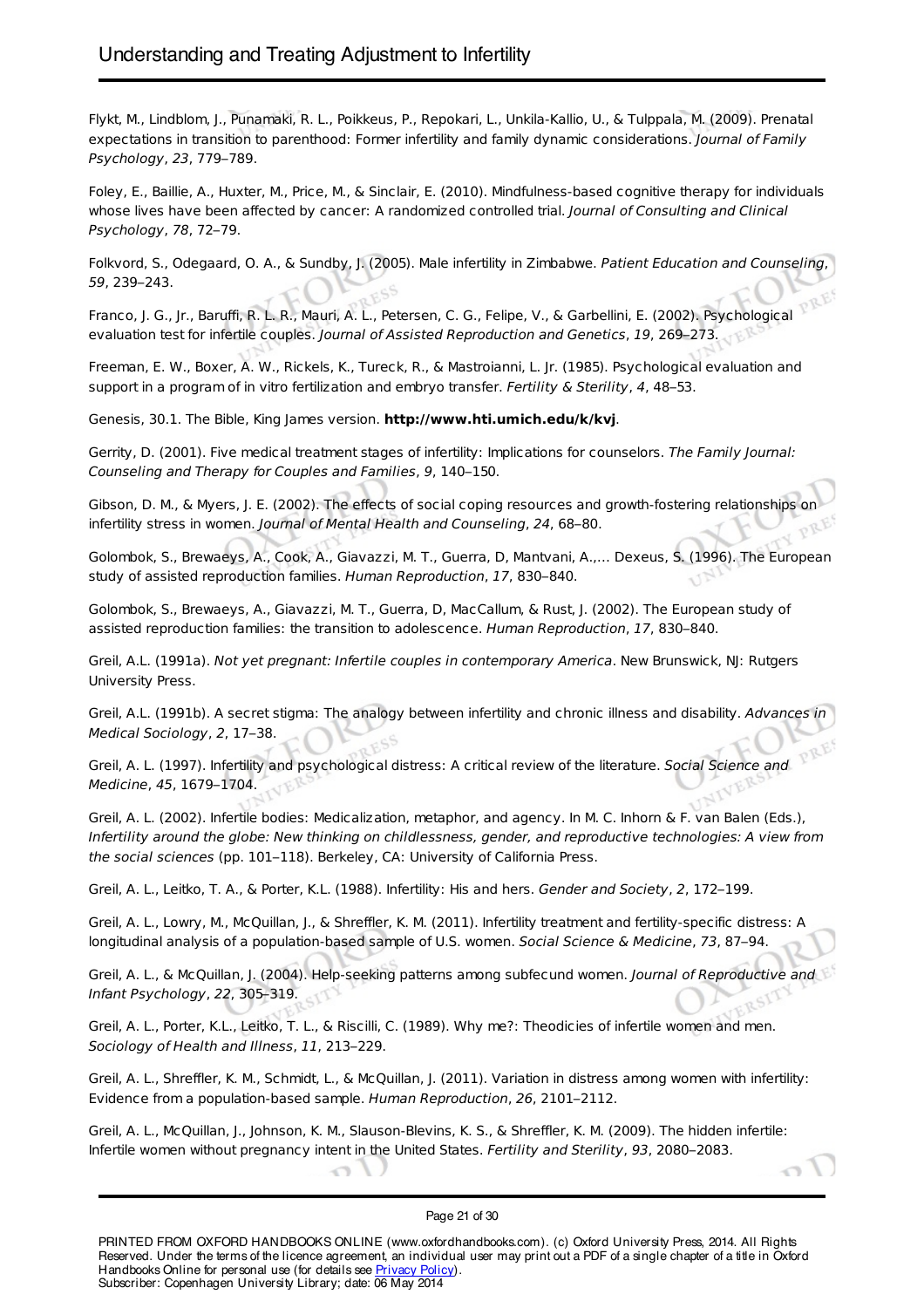Greil, A McQuillan, J., Shreffler, K. M., Johnson, K. M., & Slauson-Blevins, K. S. (2011). Race-ethnicity and medical services for infertility: Stratified reproduction in a population-based sample of U.S. women. Journal of Health and Social Behavior. doi:10.1177/0022146511418236

Greil, A. L., Slauson-Blevins, K. S., & McQuillan, J. (2010). The experience of infertility: a review of recent literature. Sociology of Health and Illness, 32, 140–162.

Gulseren, L., Cetinay, P., Tokatlioglu, B., Sarikaya, O. O., Gulseren, S., & Kurt, S. (2006). Depression and anxiety levels in infertile Turkish women. Journal of Reproductive Medicine, 51, 421–426.

Hammarberg, K., Fisher, J. W. R., & Wynter, K. H. (2008). Psychological and social aspects of pregnancy, childbirth, and early parenting after assisted conception: A systematic review. Human Reproduction Update, 14, 395–414.

Hammerli, K., Znoj, H., & Barth, J. (2009). The efficacy of psychological interventions for infertile patients: a metaanalysis examining mental health and pregnancy rate. Human Reproduction Update, 15, 279–295.

Hansell, P. L., Thom, B. L., Prentice-Dunn, S., & Floyd, D. L. (1998). The relationships of primary appraisals and other gynecological stressors to coping. Journal of Clinical Psychology in Medical settings, 5, 133–145.

Hayes, S. C., Luoma, J. B., Bond, F. W., Masuda, A., & Lillis, J. (2006). Acceptance and Commitment Therapy: Model, processes and outcomes. Behaviour Research and Therapy, 44, 1–25.

Henning, K., Strauss, B., & Strauss, B. (2002). Psychological and psychosomatic aspects of involuntary childlessness: State of research at the end of the 1990's. Ashland, OH: Hogrefe & Huber Publishers.

Herrmann, D., Scherg, H., Verres, R., von Hagens, C., Strowotzki, T., & Wischmann, T. (2011). Resilience in infertile couples acts as a protective factor against infertility-specific distress and impaired quality of life. Journal of Assisted Reproduction and Genetics, 28, 1111–1117. doi: 10.1107/s10815-011-9637-2

Hjelmstedt, A., Andersson, L., Skoog-Svanberg, A., Bergh, T., Boivin, J., & Collins, A. (1999). Gender differences in psychological reactions to infertility among couples seeking IVF- and ICSI-treatment. Acta Obstetricia Gynecologica Scandinavica, 78, 42–48.

Hjelmstedt, A., Widström, A. M., Wramsby, H., & Collins, A. (2004). Emotional adaptation following successful in vitro fertilization. Fertility and Sterility, 81, 1254–1264.

Holter, H., Anderheim, L., Bergh, C., & Möller, A. (2006). First IVF treatment—short-term impact on psychological well-being and the marital relationship. Human Reproduction, 21, 3295–3302.

Hynie, M., & Hammer Burns, L. (2006). Cross-cultural issues in infertility counseling. In S. N. Covington & L. H. Burns (Eds.), Infertility counseling: A comprehensive handbook for clinicians (2nd ed., pp. 61–82). New York: Cambridge University Press.

Jacob, M. C., McQuillan, J., & Greil, A. L. (2007). Psychological distress by type of fertility barrier. Human Reproduction, 22, 885–894.

Jensen, T. K., Joergensen, N., Punab, M., Haugen, T. B., Suominen, J., Zilaitiene, B., … Skakkebaek, N. E. (2004). Association of in utero exposure to maternal smoking with reduced semen quality and testes size in adulthood: a cross-sectional study of 1,770 young men from the general population in five European countries. American Journal of Epidemiology, 159, 49–58.

Johansson, M., Adolfsson, A., Berg, M., Francis, J., Hogström, L., Janson, P.O. (2009). Quality of life for couples 4–5.5 years after unsuccessful IVF treatment. Acta Obstetricia et Gynecologica Scandinavica, 88, 291–300.

Johansson, M., & Berg, M. (2005). Women's experiences of childlessness 2 years after the end of in vitro fertilization treatment. Scandinavian Journal of Caring Sciences, 19, 58–63.

Jordan, C. B., & Ferguson, R. J. (2006). Infertility-related concerns in two family practice sites. Families, Systems & Health, 24, 28–32.

Page 22 of 30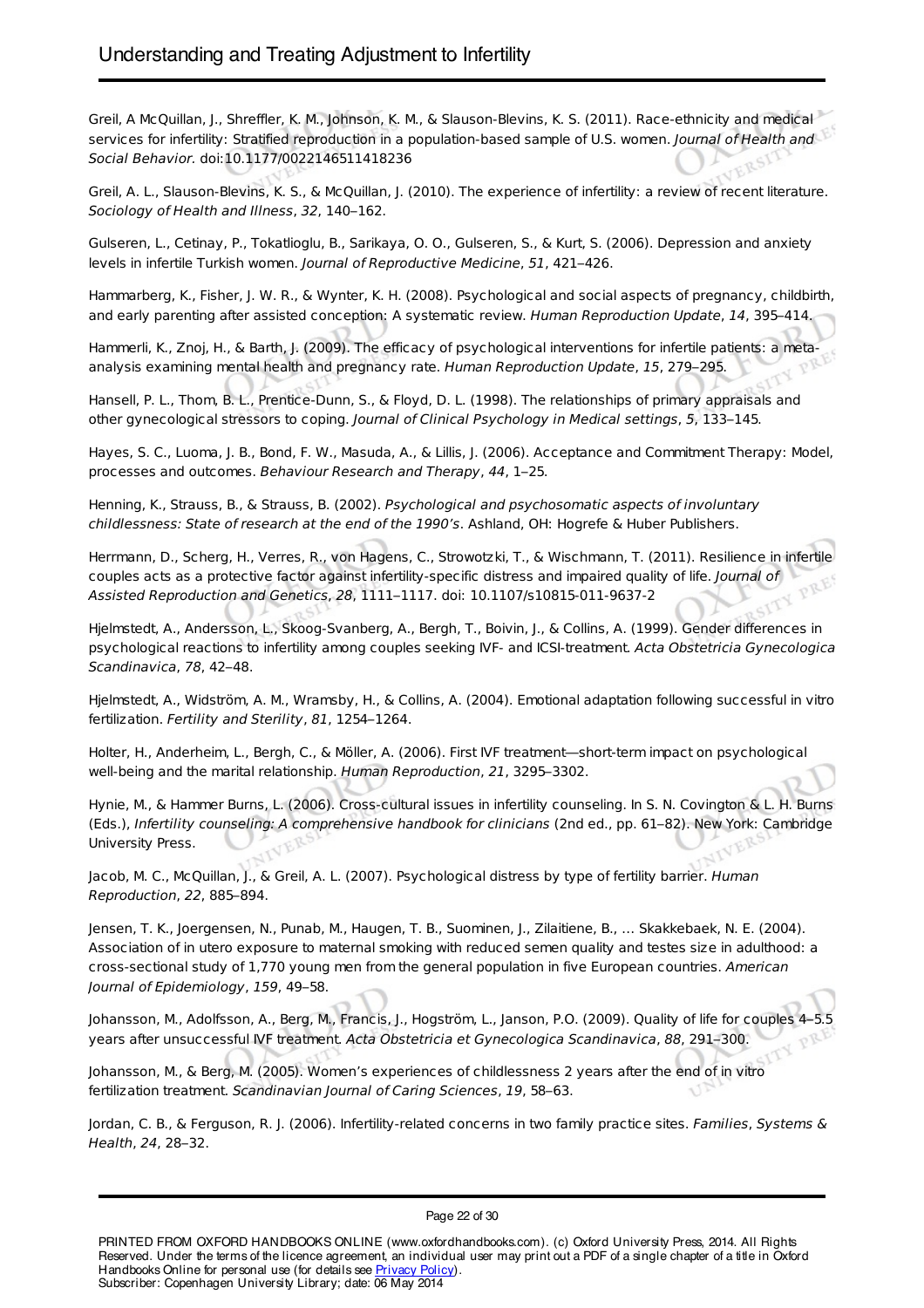Jordan, C. B., & Revenson, T. A. (1999). Gender differences in coping with infertility: A meta-analysis. Journal of Behavioral Medicine, 22, 341–358.

Khademi, A., Alleyassin, A., Amini, M., & Ghaemi, M. (2008). Evaluation of sexual dysfunction prevalence in infertile couples. Journal of Sexual Medicine, 5, 1402–1410.

King, R. B. (2003). Subfecundity and anxiety in a nationally representative sample. Social Science & Medicine, 56, 739–751.

Kirkman, M., & Rosenthal, D. (1999) Representations of reproductive technology in women's narratives of infertility. Women and Health, 29, 17–36.

Kjaer, T. K., Jensen, A., Dalton, S. O., Johansen, C., Schmiedel, S., & Kjaer, S. K. (2011). Suicide in Danish women evaluated for fertility problems. Human Reproduction, 28, 2401–2407.

Klemetti, R., Raitannen, J., Sihvo, S., Saami, S., & Koponen, P. (2010). Infertility, mental disorders and well-being—a nationwide survey. Acta Obstetricia Gynecologica Scandinavia, 89, 677–682.

Koropatnick, S., Daniluk, J., & Pattinson, H. A. (1993). Infertility: A non-event transition. Fertility and Sterility, 59, 163–171.

Kowalcek, I., Wihstutz, N., Buhrow, G., & Diedrich, K. (2001). Subjective well-being in infertile couples. Journal Psychosomatic Obstetrics & Gynecology, 22, 143–148.

Lalos, A., Lalos, O., Jacobsson, L. & von Schoultz, B. (1985). The psychosocial impact of infertility two years after completed surgical treatment. Acta Obstetricia Gynecologica Scandinavica 64, 599–604.

Lee, T.-Y., & Chu, T. Y. (2001). The Chinese experience of male infertility. Western Journal of Nursing Research, 23, 714–725.

Lee, T.-Y., & Sun, G.-H. (2000). Psychosocial response of Chinese infertile husbands and wives. Archives of Andrology, 45, 143–148.

Leonard, L. (2002a). "Looking for children": The search for fertility among the Sara of southern Chad, Medical Anthropology, 21, 79–112.

Leonard, L. (2002b). Problematizing fertility: "Scientific" accounts and Chadian women's narratives. In Inhorn, M.C. and van Balen, F. (eds) Infertility around the globe: New thinking on childlessness, gender, and reproductive technologies: A view from the social sciences (pp. 193–214). Berkeley: University of California Press.

Letherby, G. (1999). Other than mother and mothers as others: The experience of motherhood and nonmotherhood in relation to "infertility" and "involuntary childlessness." Women's Studies International Forum, 22, 359–372.

Letherby, G. (2002a). Challenging dominant discourses: Identity and change and the experience of "infertility" and "involuntary childlessness." Journal of Gender Studies, 11, 277–288.

Letherby, G. (2002b). Childless and bereft?: Stereotypes and realities in relation to "voluntary" and "involuntary" childlessness and womanhood. Sociological Inquiry, 72, 7–20.

Lukse, M. P. (1992). Assessing grief, depression, and coping behaviors of women participating in in vitro fertilization embryo transfer. Doctoral dissertation, University of North Carolina at Greensboro.

Lund, R., Sejbaek, C. S., Christensen, U., & Schmidt, L. (2009). The impact of social relations on the incidence of severe depressive symptoms among infertile women and women. Human Reproduction 24, 2810–2820.

Lykeridou, K., Gourounti, K., Deltsidou, A., Loutradis, D., & Vaslamatzis, G. (2009). The impact of infertility diagnosis on psychological status of women undergoing fertility treatment. Journal of Reproductive and Infant Psychology, 27, 223–237.

Page 23 of 30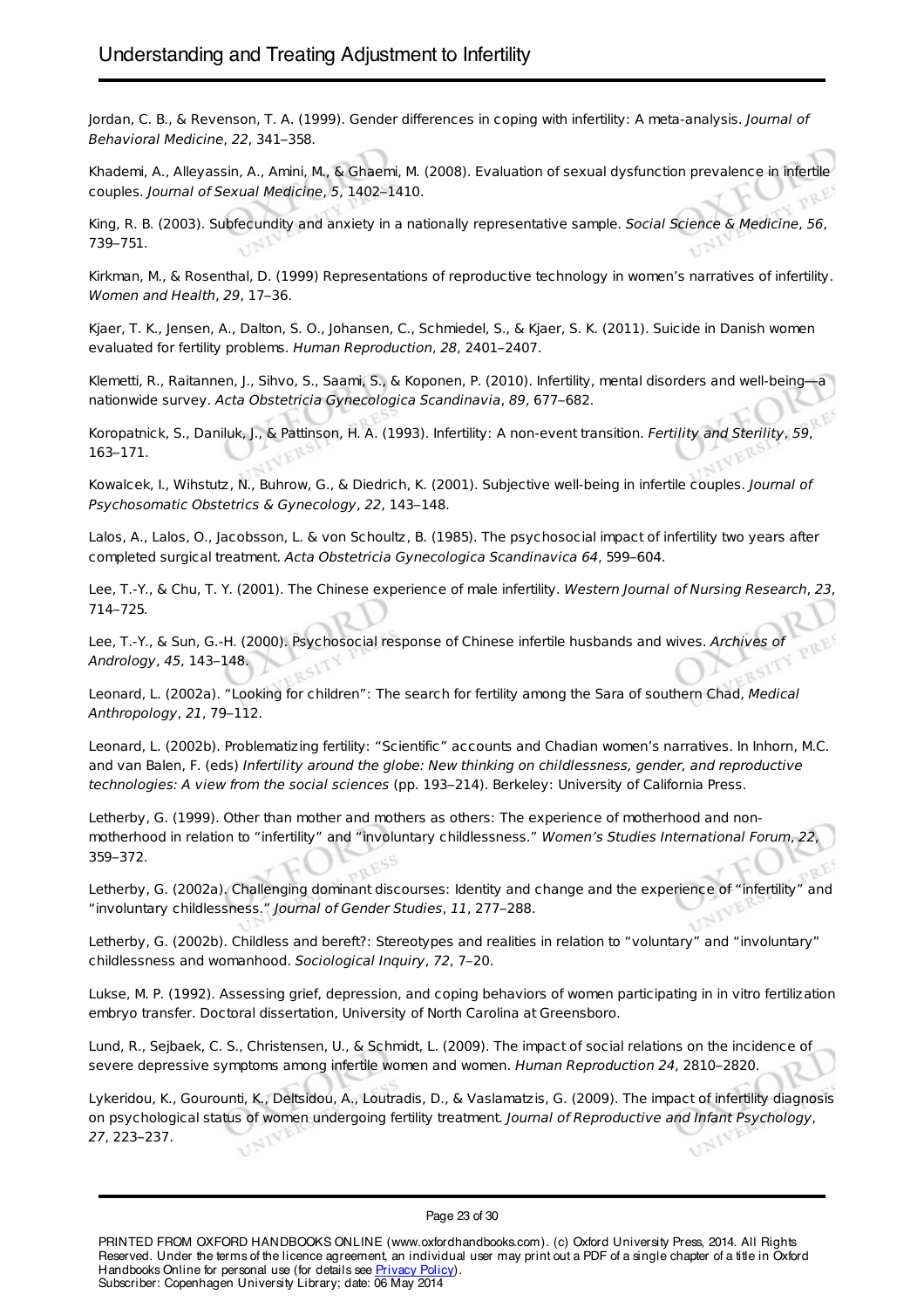Mahlstedt, P., MacDuff, S., & Bernstein, J. (1987). Emotional factors and the in vitro Fertilization and embryo transfer process. Journal of IVF and Embryo Transfer, 4, 232–236.

Malik, S. H., & Coulson, N. S. (2010). Coping with infertility online: An examination of self-help mechanisms in and online infertility support group. Patient Education and Counseling, 81, 315–318.

Malin, M., Hemminki, E., Raikkonen, O., Sihvo, S., & Perala, M. L. (2001). What do women want? Women's experiences of infertility treatment. Social Science & Medicine, 53, 123–133.

Marsh, M., & Ronner, W. (1996). The empty cradle. Infertility in America from colonial times to the present. Baltimore: The Johns Hopkins University Press.

Martin-Matthews, A. & Matthews, R. (2001). Living in time: Multiple timetables in couples' experiences of infertility and its treatment. In Daly, K. (Ed) Minding the time in family experience: Emerging perspectives and issues. (pp. 111–134). New York: JAI-Elsevier Science.

Matthews, R. & Martin-Matthews, A. (1986). Infertility and involuntary childlessness: The transition to nonparenthood. Journal of Marriage and the Family, 48, 641–649.

Matsubayashi, H., Hosaka, T., Izumi, S.-I., Suzuki, T., & Makino, T. (2001). Emotional distress of infertile women in Japan. Human Reproduction, 16, 966–969.

Matthiesen, S. M. S., Frederiksen, Y., Ingerslev, H. J., & Zachariae, R. (2011). Stress, distress and outcome of assisted reproductive technology (ART): a meta-analysis. Human Reproduction, 26, 2763–2776.

McCarthy, M. P. (2008). Women's lived experience of infertility after unsuccessful medical intervention. The Journal of Midwifery and Women's Health, 53, 319–324.

McMahon, C. (1999). Does assisted reproduction make an impact on the identity and self-esteem of infertile women during the transition to parenthood? Journal of Assisted Reproduction and Genetics, 16, 59–62.

McQueeney, D. A., Stanton, A. L., & Sigmon, S. (1997). Efficacy of emotion-focused and problem-focused group therapies for women with fertility problems. Journal of Behavioral Medicine, 20, 313–331.

McQuillan, J., Greil, A. L., White, L., & Jacob, M. C. (2003). Frustrated fertility: Infertility and psychological distress among women. Journal of Marriage & Family, 65, 1007–1018.

McQuillan, J., Stone, R. A. T., & Greil, A. L. (2007). Infertility and life satisfaction among women. Journal of Family Issues, 28, 955–981.

Miall, C. (1985). Perceptions of informal sanctioning and the stigma of involuntary childlessness. Deviant Behavior, 6, 383–403.

Miall, C. (1986). The stigma of involuntary childlessness. Social Problems, 33, 268–282.

Mikulincer, M., Horesh, N., Levyshiff, R., Manovich, R., & Shalev, J. (1998). The contribution of adult attachment style to the adjustment to infertility. British Journal of Medical Psychology, 71, 265–280.

Miles, L. M., Keitel, M., Jackson, M., Harris, A. & Licciardi, F. (2009). Predictors of distress in women being treated for infertility. Journal of Reproductive and Infant Psychology, 27, 238–257.

Mindes, E. J., Ingram, K. M., Kliewer, W., & James, C. A. (2003). Longitudinal analyses of the relationship between unsupportive social interactions and psychological adjustment among women with fertility problems. Social Science & Medicine, 56, 2165–2180.

Monga, M., Alexandrescu, B., Katz, S., Stein, M., & Ganiats, T. (2004). Impact of infertility on quality of life, marital adjustment, and sexual function. Urology, 63, 126–130.

Morreale, M., Balon, R., Tancer, M., & Diamond, M. (2011). The impact of stress and psychosocial interventions on assisted reproductive technology outcome. Journal of Sex and Marital Therapy, 37, 56–69.

#### Page 24 of 30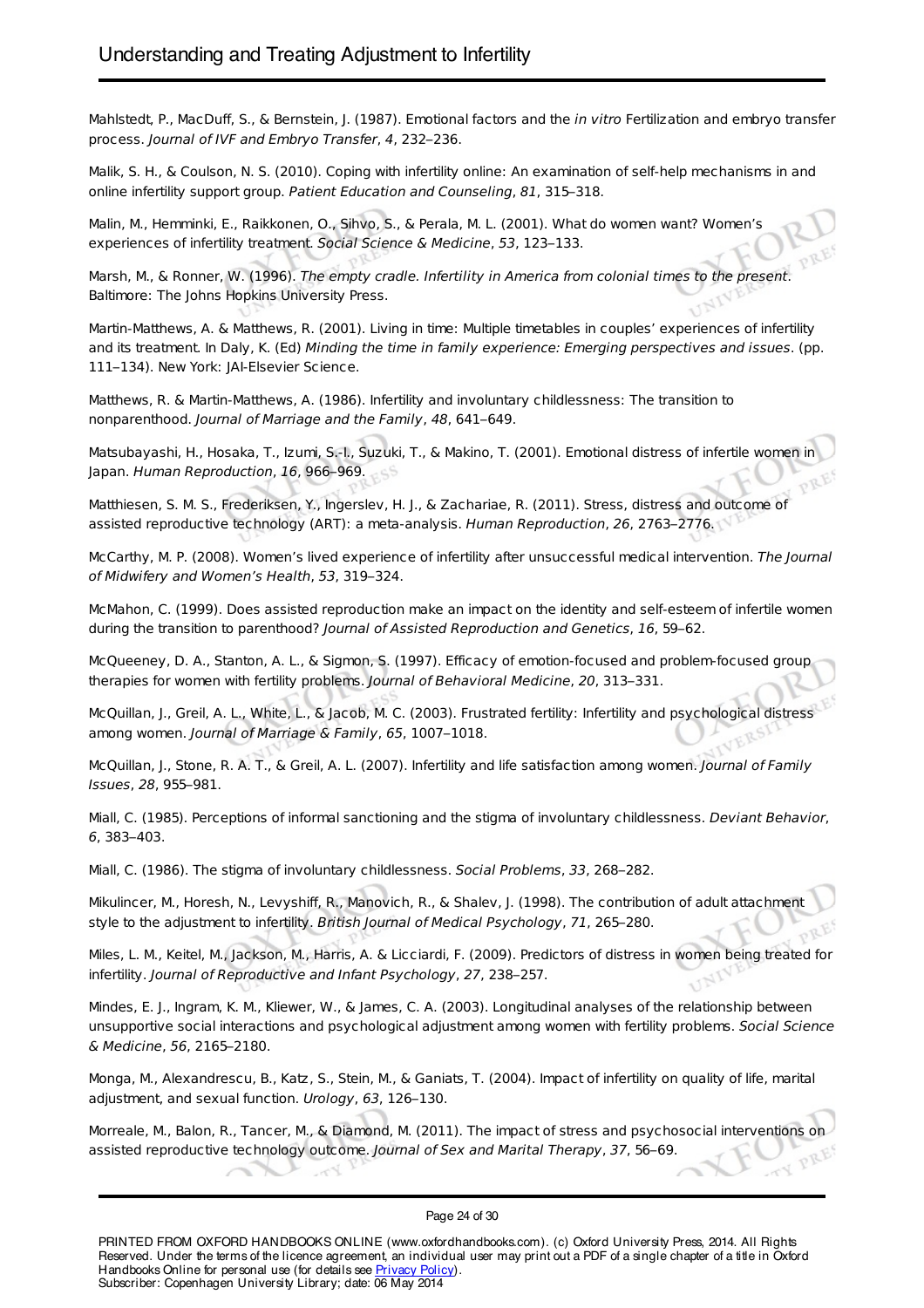Moreau, C., Bouyer, J., Ducot, B., Spira, A., & Slama, R. (2010) When do involuntarily couples choose to seek medical help? Fertility and Sterility, 93, 737–744.

Nachtigall, R., Becker, G., & Wozny, M. (1992). The effects of gender-specific diagnosis on men's and women's response to infertility. Fertility and Sterility, 57, 113–121.

Nasseri, M. (2000). Cultural similarities in psychological reactions to infertility. Psychological Reports, 86, 375-379.

Newton, C. R. (2006). Counseling the infertile couple. In S. N. Covington & L. H. Burns (Eds.), Infertility counseling: A comprehensive handbook for clinicians (2nd ed., pp. 103–116). New York: Cambridge University Press.

Newton, R. C., Sherrard, W., & Glavac, I. (1999). The Fertility Problem Inventory: Measuring perceived infertilityrelated stress. Fertility and Sterility, 72, 54–62.

Nygren, K. G., Sullivan, E., Zegers-Hochschild, F., Mansour, R., Ishahara, O, Adamson, G. D., and de Mouzon, J. (2011) International Committee for Monitoring Assisted Reproductive Technology (ICMART) worl report; Assisted reproductive technology. Fertility and Sterility, 95, 2209–2221.

Oddens, B. J., den Tonkelaar, I., & Nieuwenhuyse, H. (1999). Psychosocial experiences in women facing fertility problems—a comparative survey. Human Reproduction, 14, 255–261.

Olivius, C., Friden, B., Borg, G., & Bergh, C. (2004). Why do couples discontinue in vitro fertilization treatment? A cohort study. Fertility and Sterility, 81, 258–261.

Olsen, J., Basso, O., Spinelli, A., Kuppers-Chinow, M., & the European Study Group on Infertility/Subfecundity. (1998). Correlates of care seeking for infertility treatment in Europe. European Journal of Public Health, 8, 15–20.

Olshansky E. F. (1987). Identity of self as infertile: An example of theory-generating research. Advances in Nursing Science, 9, 54–63.

Onnen-Isemann, C. (2000). Involuntary childless marriages and the effects of reproductive technology: The case of Germany, Forum Qualitative Sozialforschung/Forum: Qualitative Social Research. 1(1), retrieved 18 August 2008, from **http://www.qualitative-research.net/fqs-texte/1-00/1-00onnen-isemann-e.htm**.

Parry, D. C. (2005). Work, leisure, and support groups: An examination of the ways women with infertility respond to pronatalist ideology. Sex Roles: A Journal of Research, 53, 337–346.

Pasch, L. A., & Christensen, A. (2000). Couples facing fertility problems. In K. B. Schmaling & T. G. Sher (Eds.), The psychology of couples and illness: Theory, research and practice. Washington, DC: American Psychological Association.

Pasch, L. A., Dunkel-Schetter, C., & Christensen, A. (2002). Differences between husbands' and wives' approac to infertility affect marital communication and adjustment. Fertility and Sterility, 77, 1241–1247.

Pearlman, C. (2011). Parenting an infant after prolonged infertility. Dissertation, Yeshiva University.

Peronace, L. A., Boivin, J., & Schmidt, L. (2007). Patterns of suffering and social interactions in infertile men: 12 months after unsuccessful treatment. Journal of Psychosomatic Obstetrics & Gynecology, 28, 105-114.

Peterson, B. D., & Eifert, G. H. (2011). Using acceptance and commitment therapy to treat infertility stress. Cognitive and Behavioral Practice, 18, 577–587.

Peterson, B. D., Gold, L., & Feingold, T. (2007). The experience and influence of infertility: Considerations for mental health counselors. The Family Journal, 15, 251–257.

Peterson, B. D., Newton, C. R., Rosen, K. H., & Skaggs, G. E. (2006). Gender differences in how men and women who are referred for IVF cope with infertility stress. Human Reproduction, 21, 2443–2449.

Peterson, B.D., Newton, C.R., Rosen, K.H., Schulman, R.S. (2006). Coping processes of couples experiencing infertility. Family Relations, Interdisciplinary Journal of Applied Family Studies, 55, 227–239.

Page 25 of 30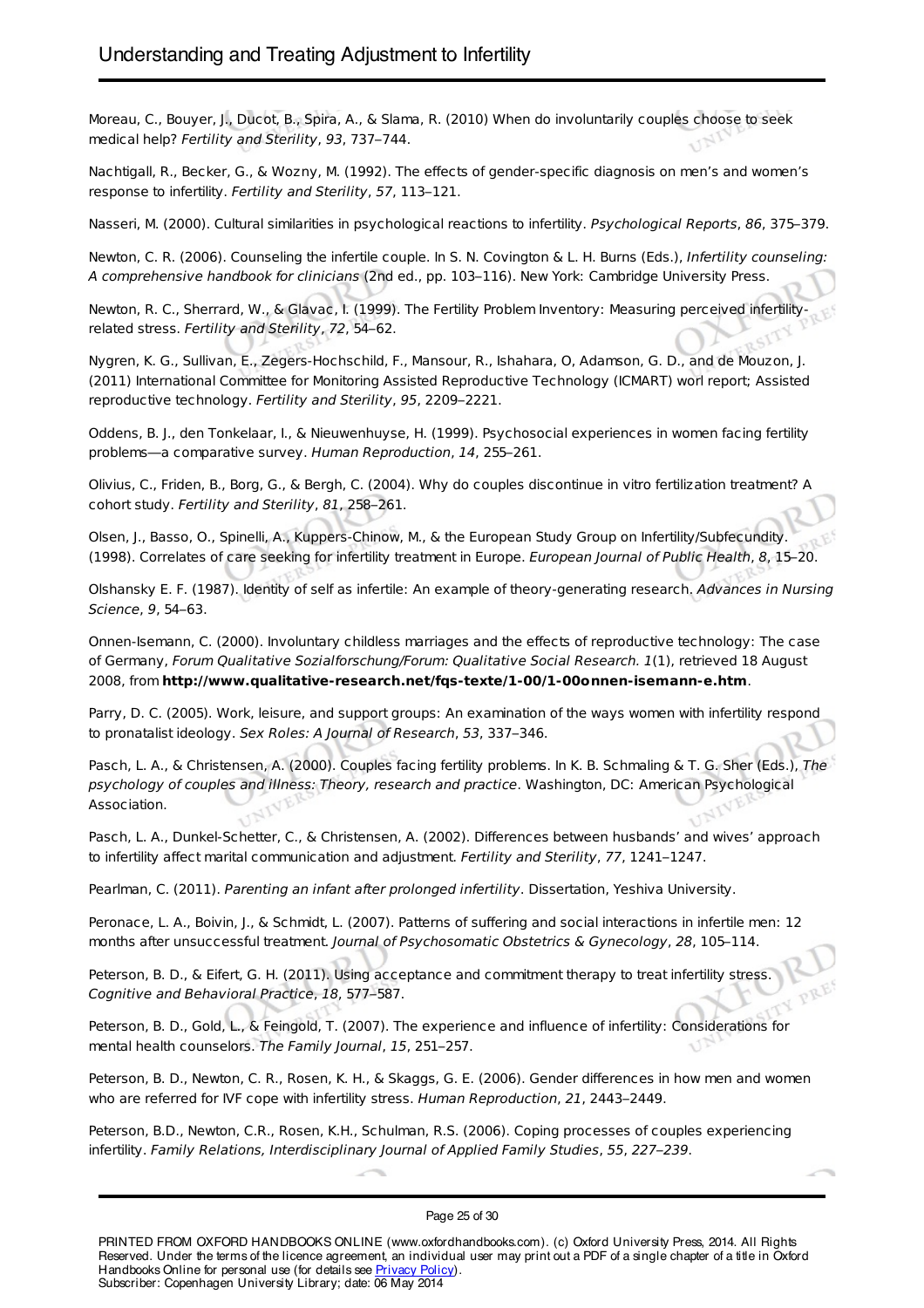Peterson, B. D., Newton, C. R., & Rosen, K.H. (2003). Examining congruence between partners' perceived infertilityrelated stress and its relationship to marital adjustment and depression in infertile couples. Family Process, 42, 59– 71.

Peterson, B. D., Pirritano, M., Block, J. M., & Schmidt, L. (2011). Marital benefit and coping strategies in men and women undergoing unsuccessful fertility treatments over a 5-year period. Fertility and Sterility, 95, 1759–1763.

Peterson, B. D., Pirritano, M., Christensen, U., Boivin, J., Block, J., & Schmidt, L. (2009). The longitudinal impact of partner coping in couples following 5 years of unsuccessful fertility treatments. Human Reproduction, 24, 1656– 1666.

Peterson, B. D., Pirritano, M., Christensen, U., & Schmidt, L. (2008).The impact of partner coping in couples experiencing infertility. Human Reproduction, 2, 1128–1137.

Pinborg, A., Hougaard, C. O., Nyboe Andersen, A., Molbo, D., & Schmidt, L. (2009). Prospective longitudinal cohort study in cumulative 5-year delivery and adoption rates among 1338 couples initiating infertility treatment. Human Reproduction, 24, 991–999.

Pinborg, A., Loft, A., Schmidt, L., & Nyboe Andersen, A. (2003). Morbidity in a Danish National cohort of 472 IVF/ICSI twins, 1132 non-IVF/ICSI twins and 634 IVF/ICSI singletons: health-related and social implications for the children and their families. Human Reproduction, 18, 1234–1243.

Pook, M. & Krause, W. (2005). Stress reduction in male infertility patients: A randomized, controlled trial. Fertility and Sterility, 83, 68–73.

Pook, M., Tuschen-Caffier, B., & Krause, W. (2004). Is infertility a risk factor for impaired male fertility? Human Reproduction, 19, 954–959.

Ramlau-Hansen, C. H., Thulstrup, A. M., Nohr, E. A., Bonde, J. P., Soerensen, T. I., & Olsen, J. (2007). Subfecundity in overweight and obese couples. Human Reproduction, 22, 1634–1637.

Redshaw, M., Hockley, C., & Davidson, L. L. (2006). A qualitative study of the experience of treatment for infertility among women who successfully became pregnant. Human Reproduction, 22, 295–304.

Riessman, C. K. (2000) Stigma and everyday resistance practices: Childless women in South India. Gender & Society, 14, 111–135.

Riessman, C. K. (2002). Positioning gender identity in narratives of infertility: South Indian women's lives in context. In M. C.Inhorn, & F. van Balen, (Eds.), Infertility around the Globe: New Thinking on Childlessness, Gender, and Reproductive Technologies: A View from the Social Sciences (pp. 152–170). Berkeley: University of California Press.

Salvatore, P., Gariboldi, S., Offidani, A., Coppola, F., Amore, M., and Maggini, C. (2001) Psychopathology, personality, and marital relationship in patients undergoing in vitro fertilization procedures. Fertility and Sterility 75, 1119–1125.

Sandelowski, M. (1987). The color gray: Ambiguity and infertility. Image: Journal of Nursing Scholarship, 19, 70–74.

Sandelowski, M. (1991). Compelled to try: The never-enough quality of conceptive technology. Medical Anthropology Quarterly, 5, 29–47.

Sandelowski, M. (1993) With child in mind: Studies of the personal encounter with infertility. Philadelphia, PA: University of Pennsylvania Press.

Sandelowski, M., Harris, B., & Holditch-Davis, D. (1989). Mazing: Infertile couples and the quest for a child. Image: Journal of Nursing Scholarship, 21, 220–226.

Sandelowski, M., Harris, B., & Holditch-Davis, D. (1990). Pregnant moments: The process of conception in infertile<br>couples. R*esearch in Nursing and Health, 13*, 273–282. couples. Research in Nursing and Health, 13, 273–282.

Page 26 of 30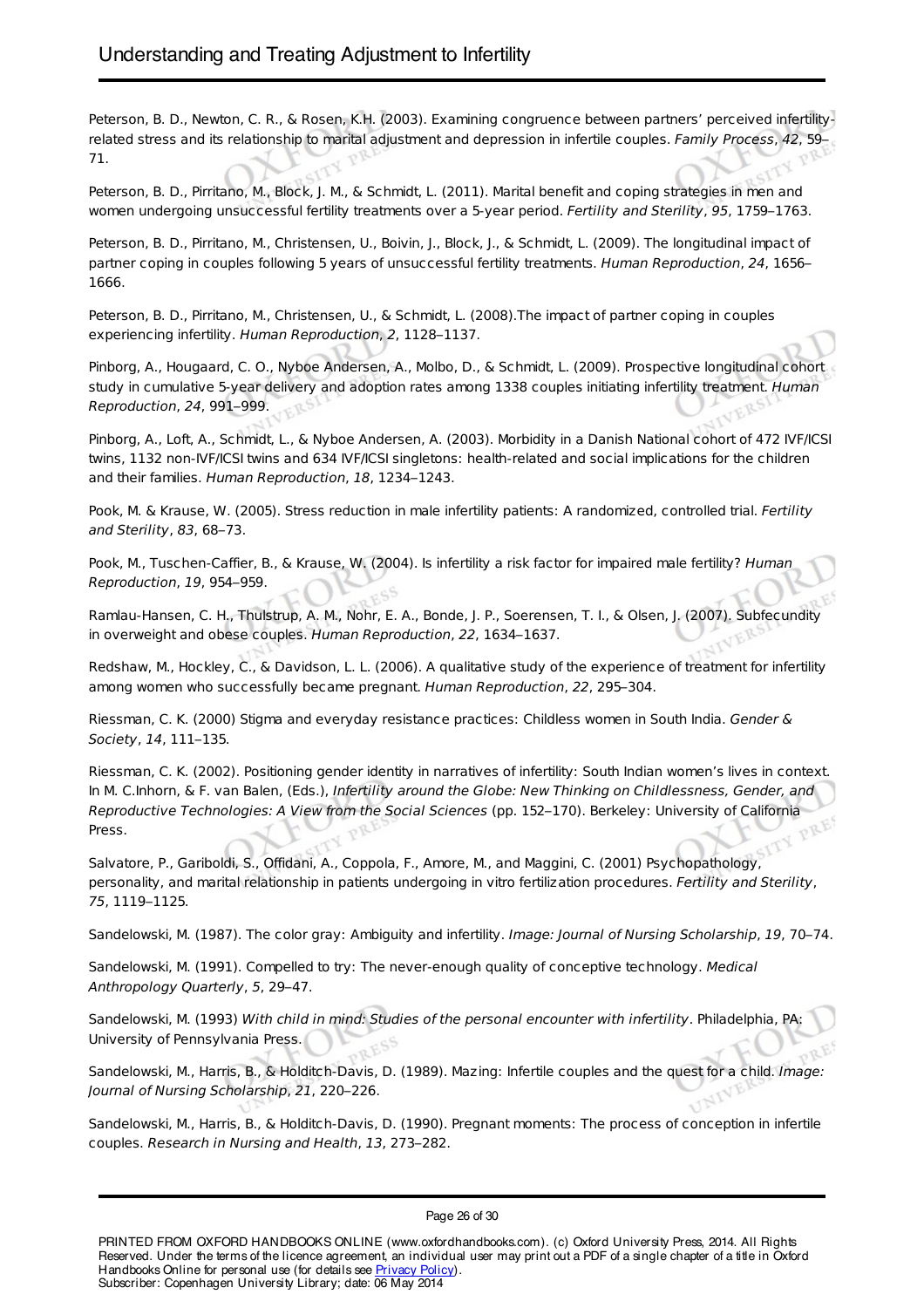Sandelowski, M., & Jones, L. C. (1986). Social exchanges of infertile women. Issues in Mental Health Nursing, 8, 173–189.

Sandelowski, M., Harris, B. G., & Black, B. P. (1992). Relinquishing infertility: The work of pregnancy for infertile couples. Qualitative Health Research, 2, 282–301.

Savitz-Smith, J. (2003). Couples undergoing infertility treatment: Implications for counselors. The Family Journal, 11, 383–387.

Schieve, L. A., Devine, O., Boyle, C. A., Petrini, J. R., &Warner, L. (2009). Estimation of contribution of non-assisted reproductive technology ovulation stimulation fertility treatments to U.S. singleton and multiple births. American<br>Journal of Epidemiology, 170, 1396–1407. Journal of Epidemiology, 170, 1396–1407.

Schmidt, L. (2006). Infertility and assisted reproduction in Denmark: Epidemiology and psychosocial consequences. Danish Medical Bulletin, 53, 390–417.

Schmidt, L. (2009). Social and psychological consequences of infertility and assisted reproduction-what are the research priorities? Human Fertility, 12, 14–20.

Schmidt, L., Christensen, U., & Holstein, B. E. (2005). The social epidemiology of coping with infertility. Human Reproduction, 20, 1044–1052.

Schmidt, L., Holstein, B., Christensen, U., & Boivin, J. (2005). Does infertility cause marital benefit? An epidemiological study of 2250 women and men in fertility treatment. Patient Education and Counseling, 59, 24 251.

Schmidt, L., Sobotka, T., Bentzen, J. G., Nyboe Andersen, A., on behalf of the ESHRE Reproduction and Society Task Force (2012). Demographic and medical consequences of the postponement of parenthood. Human Reproduction Update, 18, 29–43.

Schmidt, L., Tjornhoj-Thomsen, T., Boivin, J., & Nyboe Andersen, A. (2005). Evaluation of a communication and stress management training programme for infertile couples. Patient Education and Counseling, 59, 252–262.

Schneider, M. G., & Forthofer, M. S. (2005). Association of psychosocial factors with the stress of infertility treatment. Health & Social Work, 30, 183–191.

Sexton, M. B., Byrd, M. R. & von Kluge, S. (2010). Measuring resilience in women experiencing infertility using the CD-RISC: examining infertility-related stress, general distress, and coping styles. Journal of Psychiatric Research, 44, 236–241.

Shreffler, K. M., McQuillan, J., & Greil, A. L. (2011). Pregnancy loss and distress among U.S. Women. Family Relations, 60, 342–355.

Skakkebaek, N. E., Rajpert-De Meyts, E., & Main, K. M. (2001). Testicular dysgenesis syndrome: an increasingly common developmental disorder with environmental aspects. Human Reproduction, 16, 972–978.

Slade, P., Emery, J., & Lieberman, B. A. (1997). A prospective, longitudinal study of emotions and relationships in invitro-fertilization treatment. Human Reproduction, 12, 183–190.

Stammer, H., Wischmann, T. & Verres, R. (2002). Counseling and couple therapy for infertile couples. Family Process, 41, 111–122.

Stark, M. D., Keathley, R. S., & Nelson, J. A. (2011). A developmental model for counseling infertile couples. The Family Journal: Counseling and Therapy for Couples and Families, 19, 225–230.

Strauss, B., Hepp, U., Staeding, G., & Mettler, L. (1998) Psychological characteristics of infertile couples: Can they predict pregnancy and treatment persistence? Journal of Community and Applied Social Psychology, 8, 289–301.

Sundby, J. (1997). Infertility in The Gambia: Traditional and modern health care. Patient Education and Counseling, 31, 29–37.

Page 27 of 30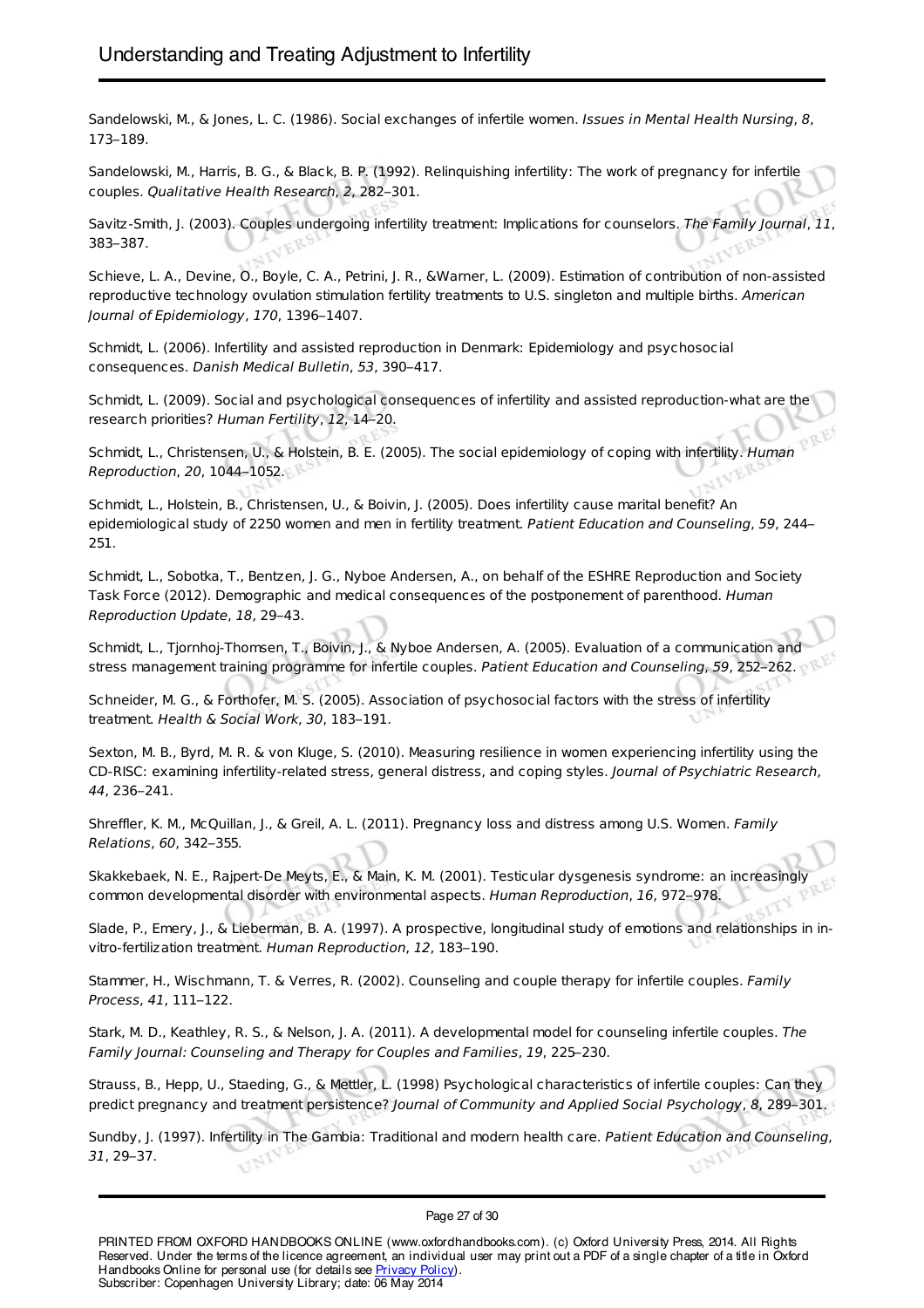Sundby, J., Mboge, R., & Sonko, S. (1998). Infertility in The Gambia: Frequency and health care seeking. Social Science and Medicine, 46, 891–899.

Sundby, J., Schmidt, L., Heldaas, K., Bugge, S., & Tanbo, T. (2007). Consequences of IVF among women: 10 years post-treatment. Journal of Psychosomatic Obstetrics & Gynecology, 28, 115–120.

Su, T.-J., & Chen, Y. C. (2006). Transforming hope: The lived experience of women who terminated treatment after in vitro fertilization failure. Journal of Nursing Research, 14, 46–53.

Sydsjö, G., Ekholm, K., Wadsby, M., Kjellberg, S., & Sydsjö, A. (2005). Relationships in couples after failed IVF treatment: a prospective follow-up study. Human Reproduction, 20, 1952–1957.

Sydsjö, G., Skoog Svanberg, A., Lampic, C., & Jablonowska, B. (2011). Relationships in IVF couples 20 years after treatment. Human Reproduction, 26, 1836–1842.

Terry, D. J., & Hynes, G. J. (1998). Adjustment to a low-control situation: reexamining the role of coping responses. Journal of Personality and Social Psychology, 74, 1078–1092.

Throsby, K., & Gill, R. (2004). "It's different for men": Masculinity and IVF. Men and Masculinities, 6, 330–348.

Todorova, I. L. G., & Kotzeva, T. (2003). Social discourses, women's resistive voices: Facing involuntary childlessness in Bulgaria. Women's Studies International Forum, 26, 139–151.

Ulrich, M., & Weatherall, A. (2000). Motherhood and infertility: Viewing motherhood through the lens of infertility. Feminism & Psychology, 10, 323.

Upkong, D. (2006). Mental health of infertile women in Nigeria. Turkish Journal of Psychiatry, 17, 1-7.

van Balen, F. (2002). The psychologization of infertility. In M. C. Inhorn & F. van Balen (Eds.), Infertility around the globe: New thinking on childlessness, gender, and reproductive technologies: A view from the social sciences (pp. 79–118). Berkeley: University of California Press.

van den Akker, O. (2004). Coping, quality of life and psychological symptoms in three groups of sub-fertile women. Patient Education and Counseling, 57, 183–189.

Van den Broeck, U., Emery, M., Wischmann, T., & Thorn, P. (2010). Counseling in infertility: Individual, couple and group interventions. Patient Education and Counseling, 81, 422–428.

Vahratian, A. (2008) Utilization of fertility-related services in the United States. (2008). Fertility and Sterility, 90, 1317–1319.

Verhaak, C. M., Smeenk, J. M., Eugster, A., van Minnen, A., Kremer, J. A., & Kraaimaat, F. W. (2001). Stress and marital satisfaction among women before and after their first cycle of in vitro fertilization and intracytoplasmic sperm injection. Fertility and Sterility, 76, 525–531.

Verhaak, C. M., Smeenk, J. M. J., van Minnen, A., Kremer, J. A. M., & Kraaimaat, F. W. (2005). A longitudinal, prospective study on emotional adjustment before, during and after consecutive fertility treatment cycles. Human Reproduction, 20, 2253–2260.

Verhaak, C. M., Smeenk, J. M. J., Evers, A. W. M., Kremer, J. A. M., Kraaimaat, F. W., & Braat, D. D. M. (2007). Women's emotional adjustment to IVF: A systematic review of 25 years of research. Human Reproduction Update, 13, 27–36.

Verhaak, C. M., Smeenk, J. M. J., van Minnen, A., Kremer, J. A. M., & Kraaimaat, F. W. (2005). A longitudinal, prospective study on emotional adjustment before, during and after consecutive fertility treatment cycles. Human Reproduction, 20, 2253–2260.

Volgsten, H., Ekselius, L., Poroma, I. S., & Skoog Svanberg, A. (2010). Personality traits associated with depressive and anxiety disorders in infertile women and men undergoing in vitro fertilization treatment. Acta Obstetrica and Gynecologica Scandinavica, 89, 27–34.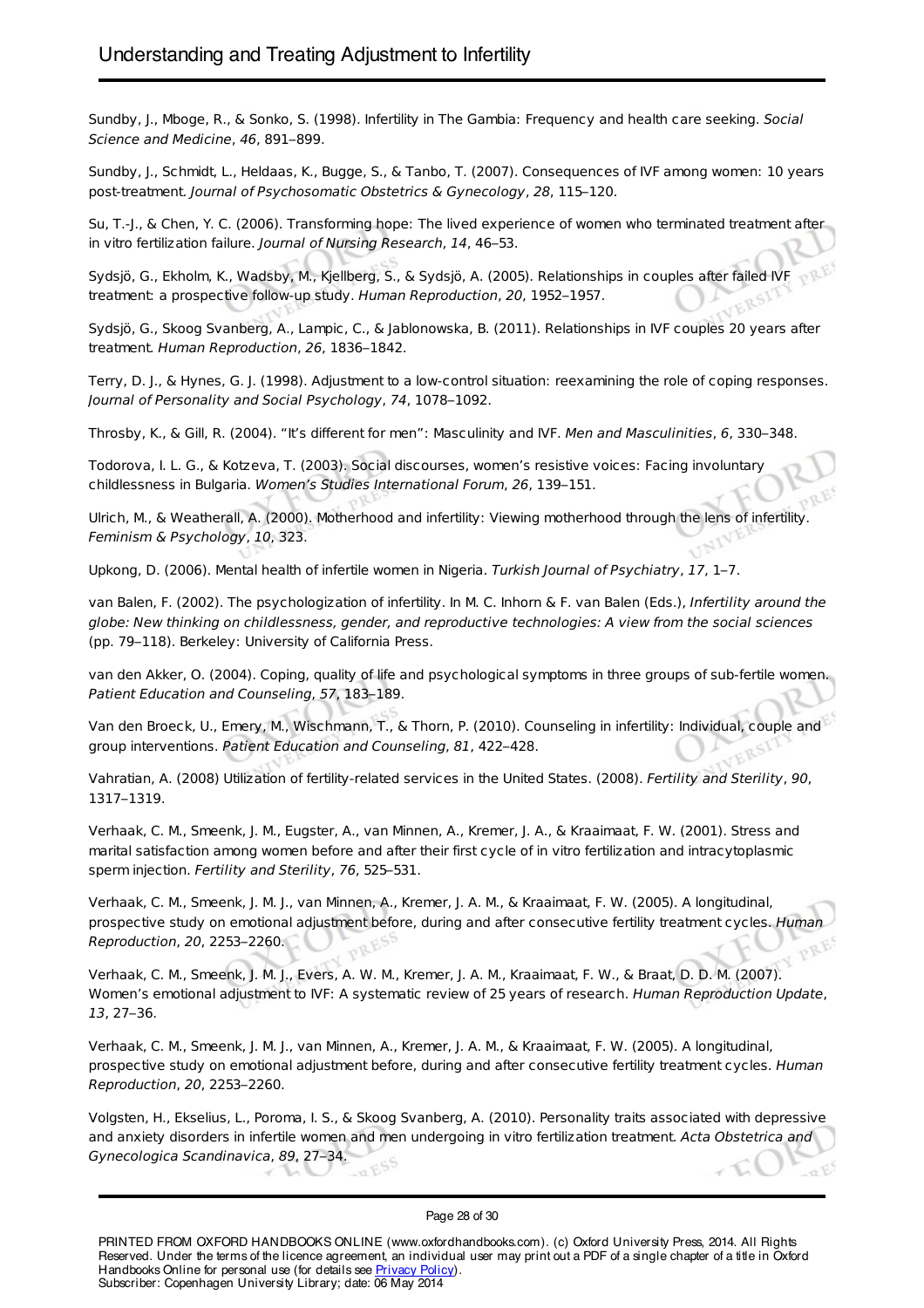Volgsten, H., Skoog Svanberg A., Ekselius, L., Lunquist, O., & Poroma, I. S. (2010). Risk factors for psychiatric disorders for women and men undergoing in vitro fertilization treatment. Fertility and Sterility, 93, 1088–1096.

Watkins, K. J., & Baldo, T. D. (2004). The infertility experience: Biopsychosocial effects and suggestions for counselors. Journal of Counseling & Development, 82, 394–402.

Webb, R. E., & Daniluk, J. C. (1999). The end of the line: Infertile men's experiences of being unable to produce a child. Men & Masculinities, 2, 6–25.

White, L., & McQuillan, J. (2006). No longer intending: The relationship between relinquished fertility intentions and distress. Journal of Marriage and the Family, 68, 478–490.

White, L., McQuillan, J., Greil A. L., & Johnson, D. R. (2006). Infertility: Testing a helpseeking model. Social Science & Medicine, 62, 1031–1041.

WHO (World Health Organization). (2010). WHO laboratory manual for the examination and processing of human semen (5th ed.). Geneva, WHO.

Williams, L. S. (1988). "It's going to work for me": Responses to failures of IVF. Birth, 15, 153–156.

Williams, M. E. (1997). Toward greater understanding of the psychological effects of infertility on women. Psychotherapy in Private Practice 16, 7–26.

Wirtberg, I., Moller, A., Hogström, L., Tronstad, S. E., & Lalos, A. (2007). Life 20 years after unsuccessful infertility treatment. Human Reproduction, 22, 598–604.

Wischmann, T. H. (2003). Psychogenic Infertility: Myths and facts. Journal of Assisted Reproduction & Genetics, 20, 485–494.

Wischmann, T. H. (2010). Sexual disorders in infertile couples. The Journal of Sexual Medicine, 7, 1868–1876.

Wischmann, T., Stammer, H., Scherg, H., Gerhard, I., & Verres, R. (2001). Psychosocial characteristics of infertile couples: A study by the "Heidelberg fertility consultation service." Human Reproduction, 16, 1753–1761.

Zautra, A. J., Davis, M. C., Reich, J. W., Nicassario, P., Tennen, H., Finan, P.,… Irwin, M.R. (2008). Comparison of cognitive behavioral and mindfulness meditation interventions on adaptation to rheumatoid arthritis for patients with and without history of recurrent depression. Journal of Consulting and Clinical Psychology, 76, 408-421.

Zegers-Hochschild, F., Adamson, G. G., de Mouzon, J., Ishihara, O., Mansour, R., Nygren, K., … Sullivan, E., on behalf of ICSMART and WHO. (2009). The International Committee for Monitoring Assisted Reproductive Technology (ICMART) and the World Health Organization (WHO) revised glossary in ART terminology, 2009. Human Reproduction, 24, 2683–2687.

Zucker, A. N. (1999). The psychological impact of reproductive difficulties on women's lives. Sex Roles, 40, 786.

#### **Arthur L. Greil**

Arthur L. Greil, Alfred University

#### **Lone Schmidt**

Lone Schmidt, DMSci, PhD, is Associate Professor of Public Health at the University of Copenhagen, Section of Social Medicine.

#### **Brennan Peterson**

Brennan Peterson is Associate Professor of Psychology and Director of the Marriage and Family Therapy Program at Chapman University.



Page 29 of 30